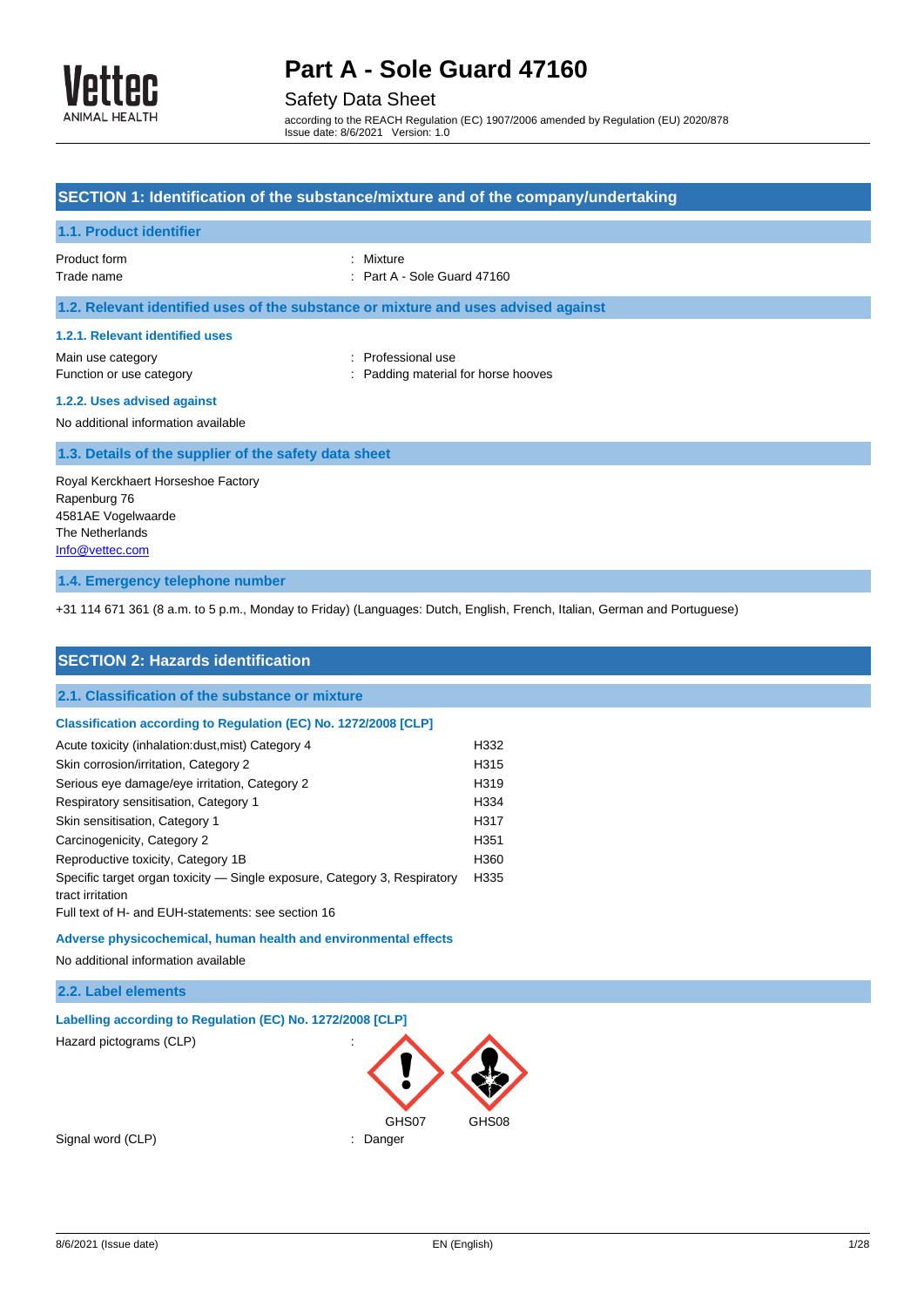### Safety Data Sheet

according to the REACH Regulation (EC) 1907/2006 amended by Regulation (EU) 2020/878

| Contains                                            | : 4,4'-Methylenediphenyl diisocyanate, oligomers, BENZENE, 1,1'-<br>METHYLENEBIS[ISOCYANATO-, HOMOPOLYMER, 4,4'-Methylenedicyclohexyl<br>diisocyanate, Triethoxy(3-isocyanatopropyl)silane, chromium;N-<br>cyclohexylcyclohexanamine;hydron;(1Z)-1-[(2-hydroxy-5-<br>nitrophenyl)hydrazinylidene]naphthalen-2-one                                                                                                                                                                       |
|-----------------------------------------------------|-----------------------------------------------------------------------------------------------------------------------------------------------------------------------------------------------------------------------------------------------------------------------------------------------------------------------------------------------------------------------------------------------------------------------------------------------------------------------------------------|
| Hazard statements (CLP)                             | : H315 - Causes skin irritation.<br>H317 - May cause an allergic skin reaction.<br>H319 - Causes serious eye irritation.<br>H332 - Harmful if inhaled.<br>H334 - May cause allergy or asthma symptoms or breathing difficulties if inhaled.<br>H335 - May cause respiratory irritation.<br>H351 - Suspected of causing cancer.<br>H360 - May damage fertility or the unborn child.                                                                                                      |
| Precautionary statements (CLP)                      | : P201 - Obtain special instructions before use.<br>P261 - Avoid breathing vapours.<br>P280 - Wear protective gloves/protective clothing/eye protection/face protection.<br>P304+P340 - IF INHALED: Remove person to fresh air and keep comfortable for breathing.<br>P305+P351+P338 - IF IN EYES: Rinse cautiously with water for several minutes. Remove<br>contact lenses, if present and easy to do. Continue<br>P308+P313 - IF exposed or concerned: Get medical advice/attention. |
| 2.3. Other hazards                                  |                                                                                                                                                                                                                                                                                                                                                                                                                                                                                         |
| other hazards which do not result in classification | : This product contains isocyanates. Persons previously sensitized to isocyanates may<br>develop a cross-sensitization reaction to other isocyanates.                                                                                                                                                                                                                                                                                                                                   |

This substance/mixture does not meet the PBT criteria of REACH regulation, annex XIII This substance/mixture does not meet the vPvB criteria of REACH regulation, annex XIII

The mixture does not contain substance(s) included in the list established in accordance with Article 59(1) of REACH for having endocrine disrupting properties, or is not identified as having endocrine disrupting properties in accordance with the criteria set out in Commission Delegated Regulation (EU) 2017/2100 or Commission Regulation (EU) 2018/605

### **SECTION 3: Composition/information on ingredients**

#### **3.1. Substances**

#### Not applicable

#### **3.2. Mixtures**

| <b>Name</b>                                    | <b>Product identifier</b>                                                                        | $\frac{9}{6}$ | <b>Classification according to</b><br><b>Regulation (EC) No. 1272/2008</b><br>[CLP]                                                                                                                |
|------------------------------------------------|--------------------------------------------------------------------------------------------------|---------------|----------------------------------------------------------------------------------------------------------------------------------------------------------------------------------------------------|
| 4,4'-Methylenedicyclohexyl diisocyanate        | CAS-No.: 5124-30-1<br>EC-No.: 225-863-2<br>EC Index-No.: 615-009-00-0<br>REACH-no: Not available | $15 - 30$     | Acute Tox. 3 (Inhalation), H331 (ATE = 0.5<br>mg/L)<br>Eye Irrit. 2, H319<br>STOT SE 3, H335<br>Skin Irrit. 2, H315<br>Resp. Sens. 1, H334<br>Skin Sens. 1, H317                                   |
| 4,4'-Methylenediphenyl diisocyanate, oligomers | CAS-No.: 25686-28-6<br>EC-No.: 500-040-3<br>REACH-no: Not available                              | $1 - 10$      | Acute Tox. 4 (Inhalation), H332 (ATE=1.5<br>mg/l)<br>Skin Irrit. 2, H315<br>Eye Irrit. 2, H319<br>Resp. Sens. 1, H334<br>Skin Sens. 1, H317<br>Carc. 2, H351<br>STOT SE 3, H335<br>STOT RE 2, H373 |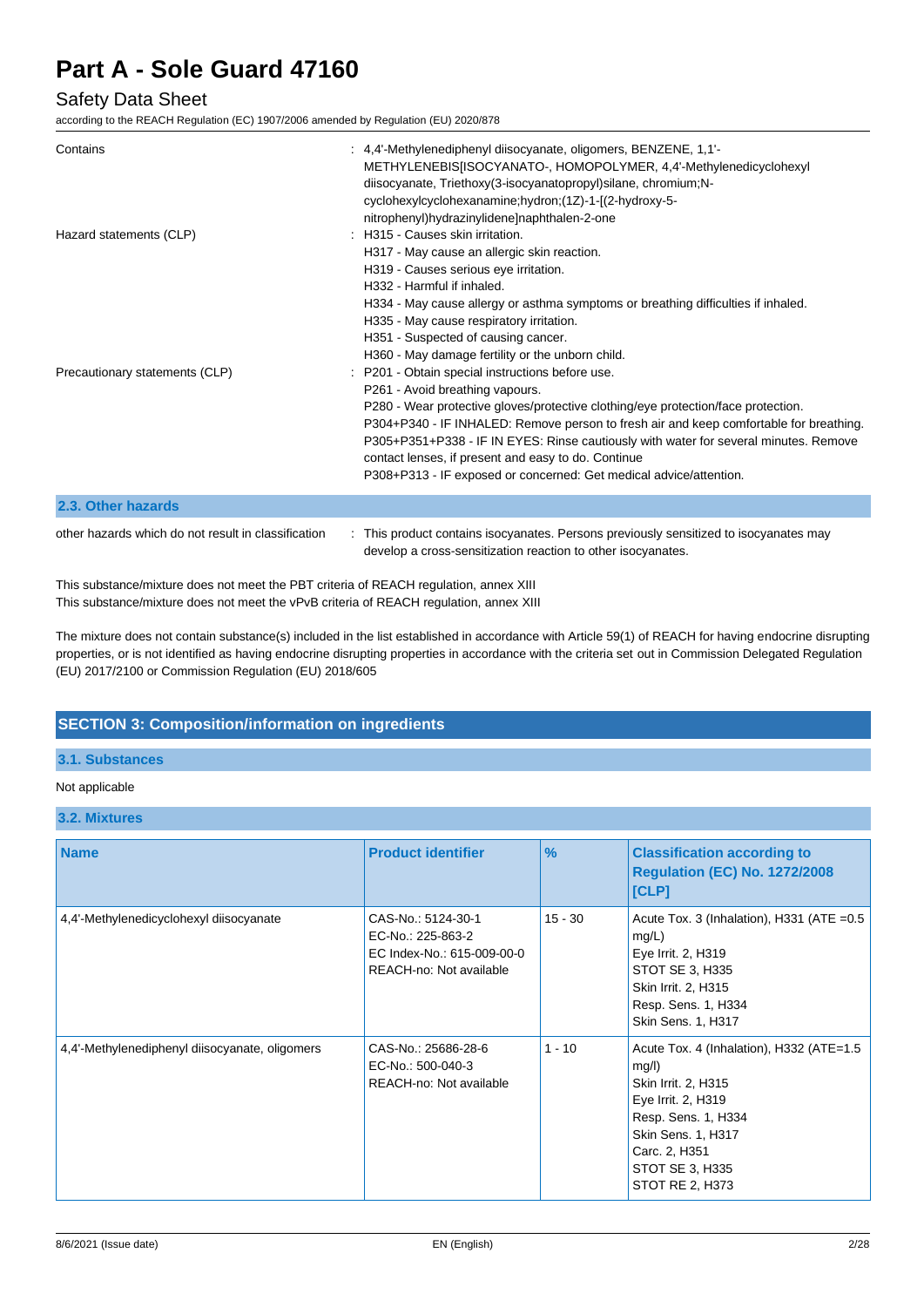### Safety Data Sheet

according to the REACH Regulation (EC) 1907/2006 amended by Regulation (EU) 2020/878

| <b>Name</b>                                                                                                                                                                                                                    | <b>Product identifier</b>                                           | $\%$             | <b>Classification according to</b><br><b>Regulation (EC) No. 1272/2008</b><br>[CLP]                                                                                                                                                           |
|--------------------------------------------------------------------------------------------------------------------------------------------------------------------------------------------------------------------------------|---------------------------------------------------------------------|------------------|-----------------------------------------------------------------------------------------------------------------------------------------------------------------------------------------------------------------------------------------------|
| BENZENE, 1,1'-METHYLENEBIS[ISOCYANATO-,<br><b>HOMOPOLYMER</b>                                                                                                                                                                  | CAS-No.: 39310-05-9<br>EC-No.: 609-645-8<br>REACH-no: Not available | $1 - 10$         | Resp. Sens. 1, H334                                                                                                                                                                                                                           |
| Triethoxy(3-isocyanatopropyl)silane                                                                                                                                                                                            | CAS-No.: 24801-88-5<br>EC-No.: 246-467-6<br>REACH-no: Not available | $0, 1 < x \le 1$ | Acute Tox. 4 (Oral), H302 (ATE=500<br>mg/Kg bodyweight)<br>Acute Tox. 4 (Dermal), H312 (ATE = 1100<br>$mg/kg$ )<br>Acute Tox. 1 (Inhalation), H330 (ATE<br>$=0.005$ mg/L)<br>Skin Corr. 1B, H314<br>Resp. Sens. 1, H334<br>Skin Sens. 1, H317 |
| chromium;N-cyclohexylcyclohexanamine;hydron;(1Z)-<br>1-[(2-hydroxy-5-<br>nitrophenyl)hydrazinylidene]naphthalen-2-one                                                                                                          | CAS-No.: 74421-71-9<br>EC-No.: 277-864-2<br>REACH-no: Not available | 0.1 < x < 1      | Repr. 1B, H360                                                                                                                                                                                                                                |
| Carbon Black (nanomaterial)                                                                                                                                                                                                    | CAS-No.: 1333-86-4<br>EC-No.: 215-609-9<br>REACH-no: Not available  | 0, 1 < x < 1     | Not classified                                                                                                                                                                                                                                |
| Chromate(1-), [N-[7-hydroxy-8-[(2-hydroxy-5-<br>nitrophenyl)azo]-1-naphthalenyl]acetamidato(2-)][1-<br>[(2-hydroxy-5-nitrophenyl)azo]-2-naphthalenolato(2-)]-<br>, hydrogen, compd. with N-<br>cyclohexylcyclohexanamine (1:1) | CAS-No.: 71701-12-7<br>EC-No.: 275-861-0<br>REACH-no: Not available | 0.1 < x < 0.5    | Repr. 1B, H360                                                                                                                                                                                                                                |

| <b>Specific concentration limits:</b>   |                                                                                                  |                                                                                     |
|-----------------------------------------|--------------------------------------------------------------------------------------------------|-------------------------------------------------------------------------------------|
| <b>Name</b>                             | <b>Product identifier</b>                                                                        | <b>Specific concentration limits</b>                                                |
| 4,4'-Methylenedicyclohexyl diisocyanate | CAS-No.: 5124-30-1<br>EC-No.: 225-863-2<br>EC Index-No.: 615-009-00-0<br>REACH-no: Not available | $(0.5 \leq C \leq 100)$ Resp. Sens. 1, H334<br>$(0.5 ≤ C ≤ 100)$ Skin Sens. 1, H317 |

Full text of H- and EUH-statements: see section 16

| <b>SECTION 4: First aid measures</b>                             |                                                                                                                                                                                                                                                                                                              |
|------------------------------------------------------------------|--------------------------------------------------------------------------------------------------------------------------------------------------------------------------------------------------------------------------------------------------------------------------------------------------------------|
| 4.1. Description of first aid measures                           |                                                                                                                                                                                                                                                                                                              |
| First-aid measures general                                       | : Never give anything by mouth to an unconscious person. If you feel unwell, seek medical<br>advice (show the label where possible). Suspected of causing cancer.                                                                                                                                            |
| First-aid measures after inhalation                              | : Remove person to fresh air and keep comfortable for breathing. Call a POISON<br>CENTER/doctor if you feel unwell. If breathing is difficult, remove victim to fresh air and<br>keep at rest in a position comfortable for breathing. If experiencing respiratory symptoms:<br>Call a POISON CENTER/doctor. |
| First-aid measures after skin contact                            | : Wash with plenty of water/ Wash contaminated clothing before reuse. If skin irritation<br>occurs: Get medical advice/attention. Specific treatment (see supplemental first aid<br>instruction on this label). If skin irritation or rash occurs:                                                           |
| First-aid measures after eye contact                             | : Rinse cautiously with water for several minutes. Remove contact lenses, if present and easy<br>to do. Continue rinsing. If eye irritation persists: Get medical advice/attention.                                                                                                                          |
| First-aid measures after ingestion                               | : Rinse mouth. Do NOT induce vomiting. Obtain emergency medical attention.                                                                                                                                                                                                                                   |
| 4.2. Most important symptoms and effects, both acute and delayed |                                                                                                                                                                                                                                                                                                              |
| Symptoms/effects after inhalation                                | Danger of serious damage to health by prolonged exposure through inhalation. Harmful if<br>inhaled. May cause allergy or asthma symptoms or breathing difficulties if inhaled. May<br>cause an allergic skin reaction. May cause respiratory irritation.                                                     |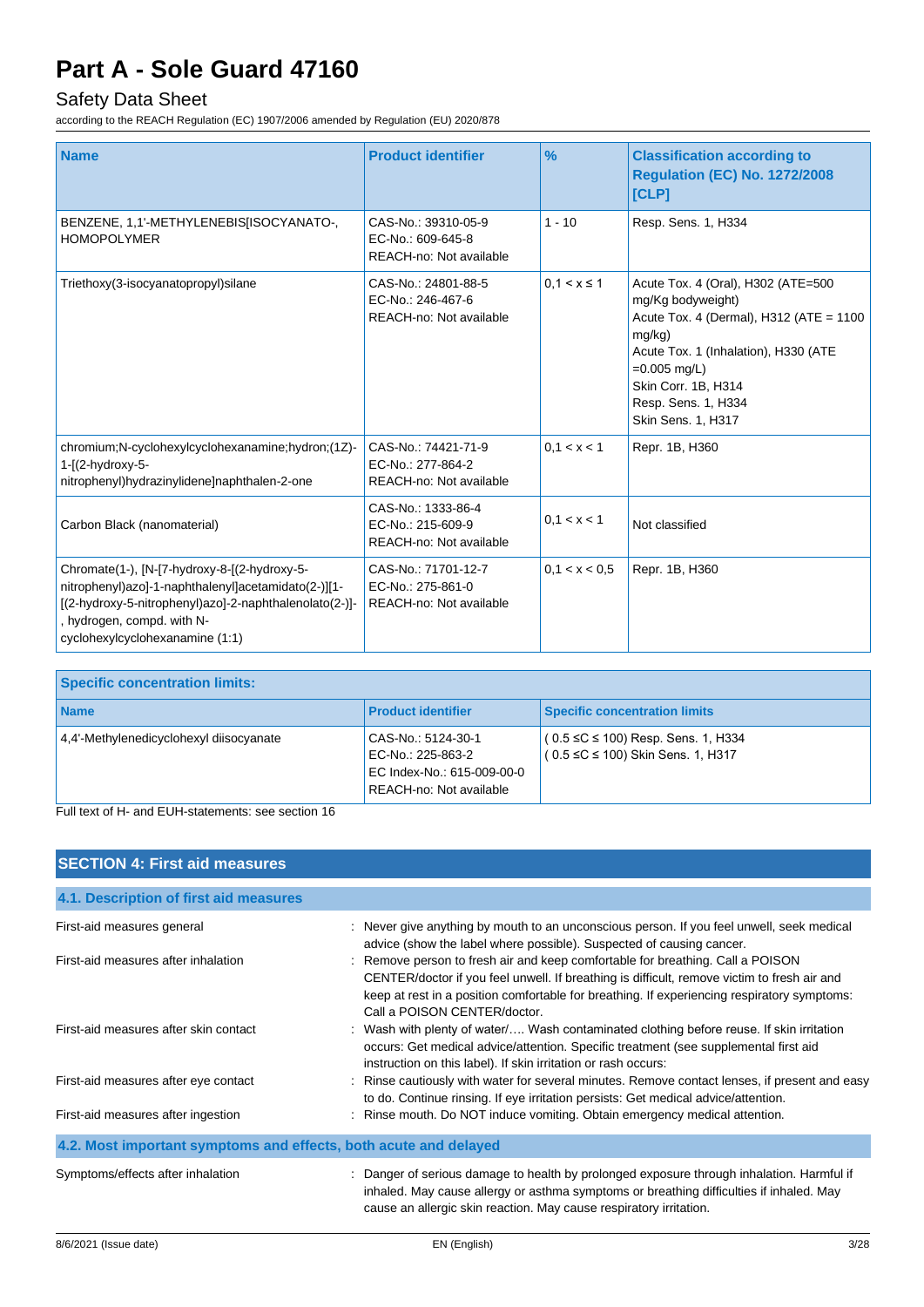### Safety Data Sheet

according to the REACH Regulation (EC) 1907/2006 amended by Regulation (EU) 2020/878

| Symptoms/effects after skin contact | : Causes skin irritation.        |
|-------------------------------------|----------------------------------|
| Symptoms/effects after eye contact  | : Causes serious eye irritation. |

### **4.3. Indication of any immediate medical attention and special treatment needed**

No additional information available

| <b>SECTION 5: Firefighting measures</b>                        |                                                                                                                                                                          |
|----------------------------------------------------------------|--------------------------------------------------------------------------------------------------------------------------------------------------------------------------|
| 5.1. Extinguishing media                                       |                                                                                                                                                                          |
| Suitable extinguishing media<br>Unsuitable extinguishing media | : Foam. Dry powder. Carbon dioxide. Water spray. Sand.<br>: Do not use a heavy water stream.                                                                             |
| 5.2. Special hazards arising from the substance or mixture     |                                                                                                                                                                          |
| No additional information available                            |                                                                                                                                                                          |
| 5.3. Advice for firefighters                                   |                                                                                                                                                                          |
| Firefighting instructions                                      | : Use water spray or fog for cooling exposed containers. Exercise caution when fighting any<br>chemical fire. Prevent fire fighting water from entering the environment. |
| Protective equipment for firefighters                          | : Do not enter fire area without proper protective equipment, including respiratory protection.                                                                          |

| <b>SECTION 6: Accidental release measures</b> |                                                                          |  |
|-----------------------------------------------|--------------------------------------------------------------------------|--|
|                                               | 6.1. Personal precautions, protective equipment and emergency procedures |  |
| 6.1.1. For non-emergency personnel            |                                                                          |  |
| Emergency procedures                          | : Evacuate unnecessary personnel.                                        |  |
| 6.1.2. For emergency responders               |                                                                          |  |
| Protective equipment                          | : Equip cleanup crew with proper protection.                             |  |
| Emergency procedures                          | : Ventilate area.                                                        |  |
| <b>6.2. Environmental precautions</b>         |                                                                          |  |

Prevent entry to sewers and public waters. Notify authorities if liquid enters sewers or public waters.

| 6.3. Methods and material for containment and cleaning up |                                                                                                                                                   |  |
|-----------------------------------------------------------|---------------------------------------------------------------------------------------------------------------------------------------------------|--|
| Methods for cleaning up                                   | : Soak up spills with inert solids, such as clay or diatomaceous earth as soon as possible.<br>Collect spillage. Store away from other materials. |  |

#### **6.4. Reference to other sections**

See Heading 8. Exposure controls and personal protection.

| <b>SECTION 7: Handling and storage</b>                            |                                                                                                                                                                                                                                                                                                                                                                                                                                                                                                                                                                                                                   |
|-------------------------------------------------------------------|-------------------------------------------------------------------------------------------------------------------------------------------------------------------------------------------------------------------------------------------------------------------------------------------------------------------------------------------------------------------------------------------------------------------------------------------------------------------------------------------------------------------------------------------------------------------------------------------------------------------|
| 7.1. Precautions for safe handling                                |                                                                                                                                                                                                                                                                                                                                                                                                                                                                                                                                                                                                                   |
| Precautions for safe handling<br>Hygiene measures                 | : Wash hands and other exposed areas with mild soap and water before eating, drinking or<br>smoking and when leaving work. Provide good ventilation in process area to prevent<br>formation of vapour. Use only outdoors or in a well-ventilated area. Avoid breathing<br>dust/fume/gas/mist/vapours/spray. Obtain special instructions before use. Do not handle<br>until all safety precautions have been read and understood.<br>: Wash hands, forearms and face thoroughly after handling. Contaminated work clothing<br>should not be allowed out of the workplace. Wash contaminated clothing before reuse. |
| 7.2. Conditions for safe storage, including any incompatibilities |                                                                                                                                                                                                                                                                                                                                                                                                                                                                                                                                                                                                                   |
| Storage conditions                                                | : Keep only in the original container in a cool, well ventilated place away from : Keep<br>container tightly closed.                                                                                                                                                                                                                                                                                                                                                                                                                                                                                              |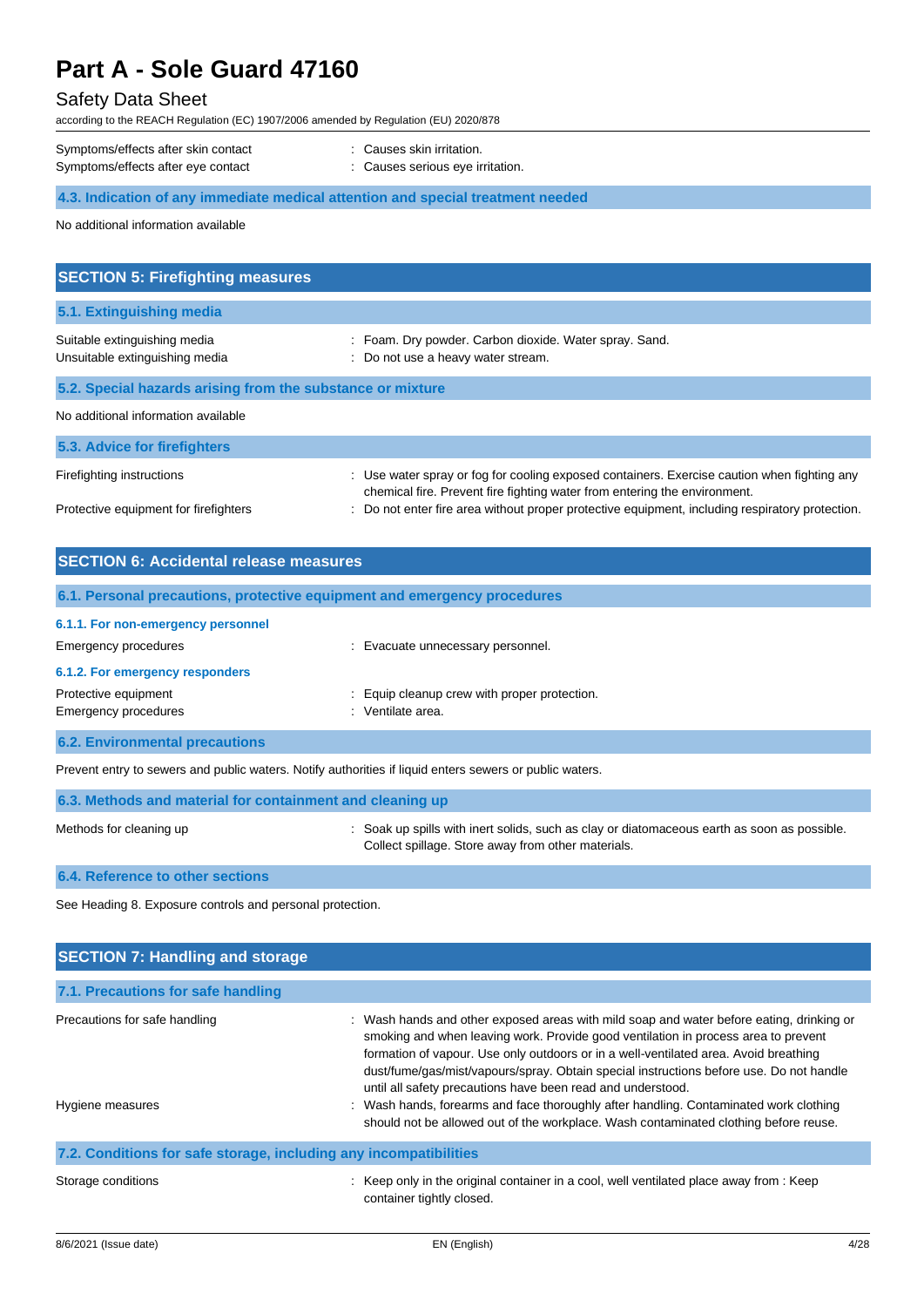### Safety Data Sheet

according to the REACH Regulation (EC) 1907/2006 amended by Regulation (EU) 2020/878

Incompatible materials **incompatible materials** : Water. Strong acids. Strong bases. Strong oxidizing agents.

**7.3. Specific end use(s)**

No additional information available

### **SECTION 8: Exposure controls/personal protection**

#### **8.1. Control parameters**

**8.1.1 National occupational exposure and biological limit values**

| 4,4'-Methylenedicyclohexyl diisocyanate (5124-30-1) |                                                                                                                                            |  |  |
|-----------------------------------------------------|--------------------------------------------------------------------------------------------------------------------------------------------|--|--|
| <b>Belgium - Occupational Exposure Limits</b>       |                                                                                                                                            |  |  |
| Local name                                          | Méthylène bis(4-cyclohexylisocyanate) # Methyleen bis(4-cyclohexylisocyanaat)                                                              |  |  |
| <b>OEL TWA</b>                                      | $0.055$ mg/m <sup>3</sup>                                                                                                                  |  |  |
| OEL TWA [ppm]                                       | 0.005 ppm                                                                                                                                  |  |  |
| Regulatory reference                                | Koninklijk besluit/Arrêté royal 19/11/2020                                                                                                 |  |  |
| <b>Denmark - Occupational Exposure Limits</b>       |                                                                                                                                            |  |  |
| Local name                                          | Methylenbis(4-cyclohexylisocyanat)                                                                                                         |  |  |
| OEL TWA [1]                                         | $0.054$ mg/m <sup>3</sup>                                                                                                                  |  |  |
| OEL TWA [2]                                         | $0.005$ ppm                                                                                                                                |  |  |
| Regulatory reference                                | BEK nr 1426 af 28. juni 2021                                                                                                               |  |  |
| <b>Greece - Occupational Exposure Limits</b>        |                                                                                                                                            |  |  |
| Local name                                          | Μεθυλένιο, δις (4-κυκλοεξυλο-ισοκθανικό-)                                                                                                  |  |  |
| <b>OEL TWA</b>                                      | $0.11$ mg/m <sup>3</sup>                                                                                                                   |  |  |
| OEL TWA [ppm]                                       | 0.01 ppm                                                                                                                                   |  |  |
| OEL STEL                                            | $0.11 \text{ mg/m}^3$                                                                                                                      |  |  |
| OEL STEL [ppm]                                      | $0.01$ ppm                                                                                                                                 |  |  |
| Regulatory reference                                | Π.Δ. 90/1999 - Προστασία της υγείας των εργαζομένων που εκτίθενται σε ορισμένους<br>χημικούς παράγοντες κατά τη διάρκεια της εργασίας τους |  |  |
| <b>Portugal - Occupational Exposure Limits</b>      |                                                                                                                                            |  |  |
| Local name                                          | Metileno-bis(4-ciclohexilisocianato)                                                                                                       |  |  |
| OEL TWA [ppm]                                       | 0.005 ppm                                                                                                                                  |  |  |
| Regulatory reference                                | Norma Portuguesa NP 1796:2014                                                                                                              |  |  |
| <b>Spain - Occupational Exposure Limits</b>         |                                                                                                                                            |  |  |
| Local name                                          | Metileno-bis (4-ciclohexilisocianato) (Diisocianato de 4,4'-diciclohexilmetano)                                                            |  |  |
| VLA-ED (OEL TWA) [1]                                | $0.055$ mg/m <sup>3</sup>                                                                                                                  |  |  |
| VLA-ED (OEL TWA) [2]                                | 0.005 ppm                                                                                                                                  |  |  |
| Remark                                              | Sen (Sensibilizante).                                                                                                                      |  |  |
| Regulatory reference                                | Límites de Exposición Profesional para Agentes Químicos en España 2021. INSHT                                                              |  |  |
| <b>USA - ACGIH - Occupational Exposure Limits</b>   |                                                                                                                                            |  |  |
| Local name                                          | Methylene bis(4-cyclohexylisocyanate)                                                                                                      |  |  |
| ACGIH OEL TWA [ppm]                                 | 0.005 ppm                                                                                                                                  |  |  |
| Remark (ACGIH)                                      | TLV® Basis: Resp sens; LRT irr                                                                                                             |  |  |
|                                                     |                                                                                                                                            |  |  |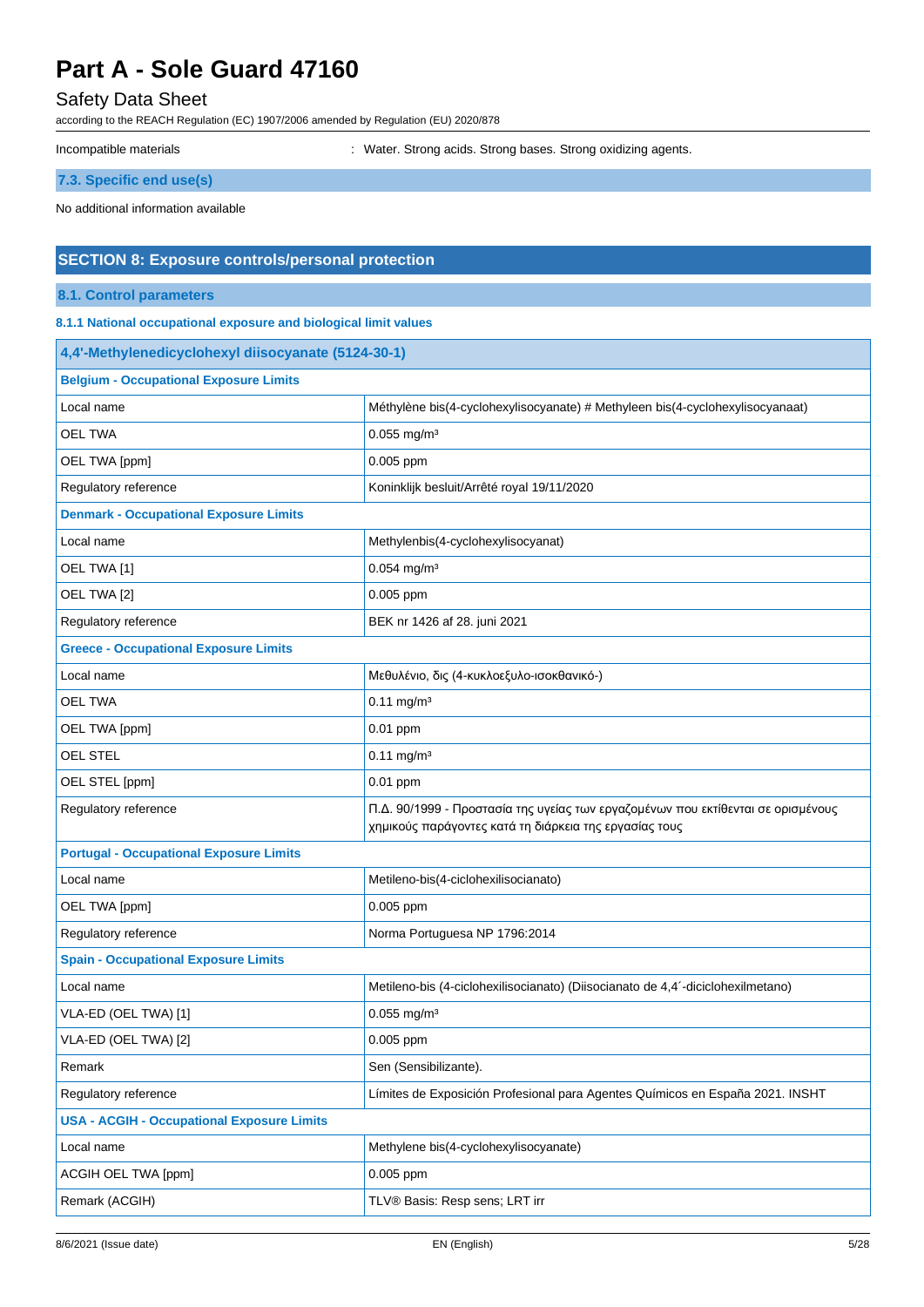### Safety Data Sheet

| 4,4'-Methylenedicyclohexyl diisocyanate (5124-30-1)  |                                                                                                                                                                                                                                                                                                                                                                                                                                                                                                  |  |
|------------------------------------------------------|--------------------------------------------------------------------------------------------------------------------------------------------------------------------------------------------------------------------------------------------------------------------------------------------------------------------------------------------------------------------------------------------------------------------------------------------------------------------------------------------------|--|
| Regulatory reference                                 | ACGIH 2021                                                                                                                                                                                                                                                                                                                                                                                                                                                                                       |  |
| <b>Isopropyl Alcohol (67-63-0)</b>                   |                                                                                                                                                                                                                                                                                                                                                                                                                                                                                                  |  |
| <b>Belgium - Occupational Exposure Limits</b>        |                                                                                                                                                                                                                                                                                                                                                                                                                                                                                                  |  |
| Local name                                           | Alcool isopropylique # Isopropylalcohol                                                                                                                                                                                                                                                                                                                                                                                                                                                          |  |
| <b>OEL TWA</b>                                       | $500$ mg/m <sup>3</sup>                                                                                                                                                                                                                                                                                                                                                                                                                                                                          |  |
| OEL TWA [ppm]                                        | 200 ppm                                                                                                                                                                                                                                                                                                                                                                                                                                                                                          |  |
| <b>OEL STEL</b>                                      | 1000 mg/m <sup>3</sup>                                                                                                                                                                                                                                                                                                                                                                                                                                                                           |  |
| OEL STEL [ppm]                                       | 400 ppm                                                                                                                                                                                                                                                                                                                                                                                                                                                                                          |  |
| Regulatory reference                                 | Koninklijk besluit/Arrêté royal 19/11/2020                                                                                                                                                                                                                                                                                                                                                                                                                                                       |  |
| <b>Bulgaria - Occupational Exposure Limits</b>       |                                                                                                                                                                                                                                                                                                                                                                                                                                                                                                  |  |
| Local name                                           | Изопропилов алкохол                                                                                                                                                                                                                                                                                                                                                                                                                                                                              |  |
| OEL TWA                                              | 980 mg/m <sup>3</sup>                                                                                                                                                                                                                                                                                                                                                                                                                                                                            |  |
| OEL STEL                                             | 1225 mg/m <sup>3</sup>                                                                                                                                                                                                                                                                                                                                                                                                                                                                           |  |
| Regulatory reference                                 | Наредба № 13 от 30.12.2003 г. за защита на работещите от рискове, свързани с<br>експозиция на химични агенти при работа (изм. и доп. ДВ. бр.5 от 17 Януари 2020 г.)                                                                                                                                                                                                                                                                                                                              |  |
| <b>Croatia - Occupational Exposure Limits</b>        |                                                                                                                                                                                                                                                                                                                                                                                                                                                                                                  |  |
| Local name                                           | Propan-2-ol; izopropil-alkohol; izopropanol                                                                                                                                                                                                                                                                                                                                                                                                                                                      |  |
| GVI (OEL TWA) [1]                                    | 999 mg/m <sup>3</sup>                                                                                                                                                                                                                                                                                                                                                                                                                                                                            |  |
| GVI (OEL TWA) [2]                                    | 400 ppm                                                                                                                                                                                                                                                                                                                                                                                                                                                                                          |  |
| KGVI (OEL STEL)                                      | 1250 mg/m <sup>3</sup>                                                                                                                                                                                                                                                                                                                                                                                                                                                                           |  |
| KGVI (OEL STEL) [ppm]                                | 500 ppm                                                                                                                                                                                                                                                                                                                                                                                                                                                                                          |  |
| Regulatory reference                                 | Pravilnik o izmjenama i dopunama Pravilnika o graničnim vrijednostima izloženosti<br>opasnim tvarima pri radu i o biološkim graničnim vrijednostima (NN 1/2021)                                                                                                                                                                                                                                                                                                                                  |  |
| <b>Croatia - Biological limit values</b>             |                                                                                                                                                                                                                                                                                                                                                                                                                                                                                                  |  |
| Local name                                           | Propan-2-ol                                                                                                                                                                                                                                                                                                                                                                                                                                                                                      |  |
| <b>BLV</b>                                           | 50 mg/l Karakteristični pokazatelj: aceton - Biološki uzorak: krv - Vrijeme uzorkovanja: na<br>kraju radne smjene<br>0.86 µmol/l Karakteristični pokazatelj: aceton - Biološki uzorak: krv - Vrijeme uzorkovanja:<br>na kraju radne smjene<br>50 mg/l Karakteristični pokazatelj: aceton - Biološki uzorak: mokraća - Vrijeme<br>uzorkovanja: na kraju radne smjene<br>0.86 µmol/l Karakteristični pokazatelj: aceton - Biološki uzorak: mokraća - Vrijeme<br>uzorkovanja: na kraju radne smjene |  |
| Regulatory reference                                 | Pravilnik o izmjenama i dopunama Pravilnika o graničnim vrijednostima izloženosti<br>opasnim tvarima pri radu i o biološkim graničnim vrijednostima (NN 91/2018)                                                                                                                                                                                                                                                                                                                                 |  |
| <b>Czech Republic - Occupational Exposure Limits</b> |                                                                                                                                                                                                                                                                                                                                                                                                                                                                                                  |  |
| Local name                                           | 2-Propanol (Isopropanol; Izopropylalkohol)                                                                                                                                                                                                                                                                                                                                                                                                                                                       |  |
| PEL (OEL TWA)                                        | $500$ mg/m <sup>3</sup>                                                                                                                                                                                                                                                                                                                                                                                                                                                                          |  |
| PEL (OEL TWA) [ppm]                                  | 200 ppm                                                                                                                                                                                                                                                                                                                                                                                                                                                                                          |  |
| NPK-P (OEL C)                                        | 1000 mg/m <sup>3</sup>                                                                                                                                                                                                                                                                                                                                                                                                                                                                           |  |
| NPK-P (OEL C) [ppm]                                  | 400 ppm                                                                                                                                                                                                                                                                                                                                                                                                                                                                                          |  |
| Regulatory reference                                 | Nařízení vlády č. 361/2007 Sb. (Předpis 195/2021 Sb.)                                                                                                                                                                                                                                                                                                                                                                                                                                            |  |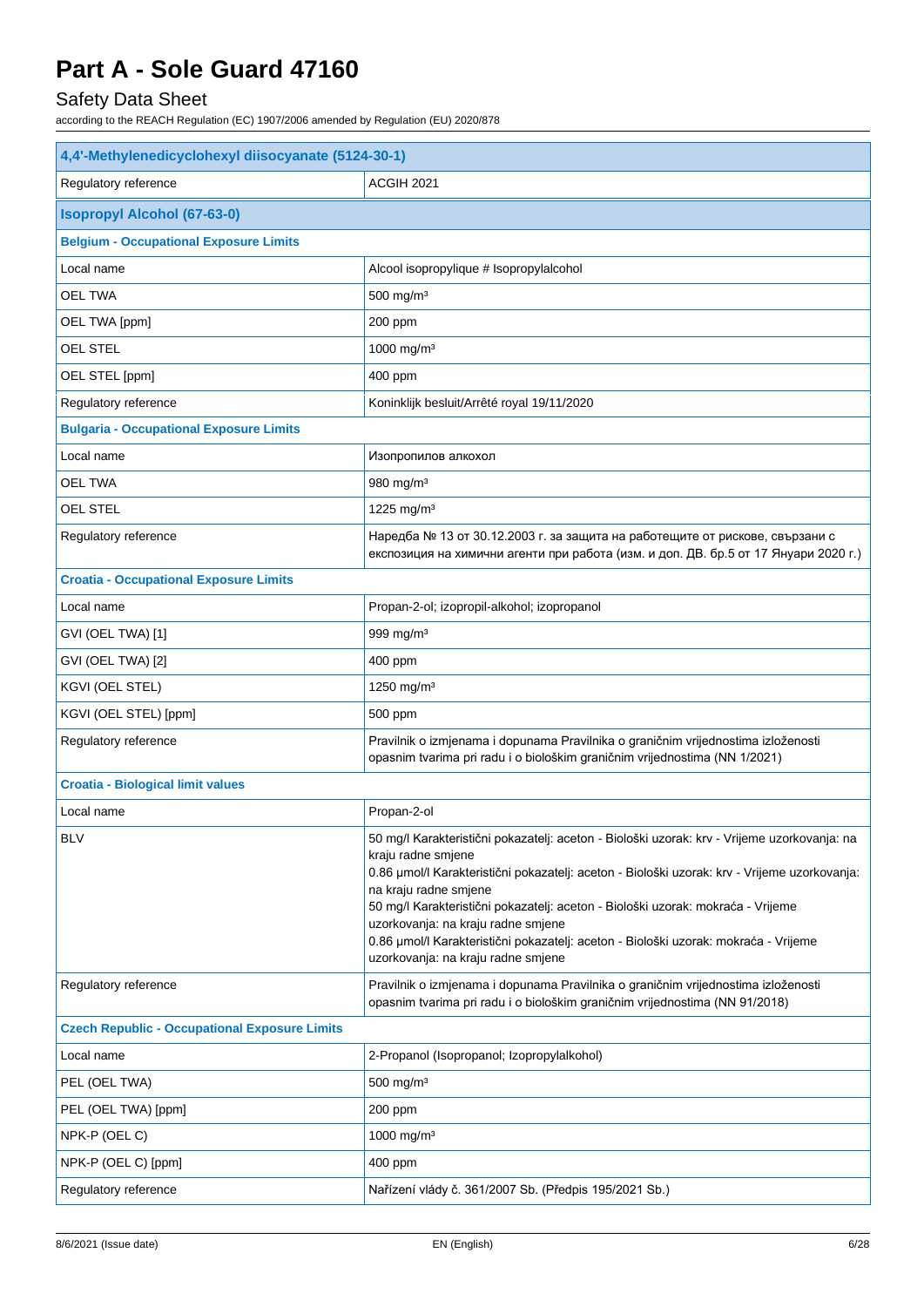## Safety Data Sheet

| <b>Isopropyl Alcohol (67-63-0)</b>                       |                                                                                                                                                                                                                                                                     |  |
|----------------------------------------------------------|---------------------------------------------------------------------------------------------------------------------------------------------------------------------------------------------------------------------------------------------------------------------|--|
| <b>Denmark - Occupational Exposure Limits</b>            |                                                                                                                                                                                                                                                                     |  |
| Local name                                               | Isopropylalkohol (Isopropanol; 2-Propanol; sec-Propylalkohol)                                                                                                                                                                                                       |  |
| OEL TWA [1]                                              | 490 mg/m <sup>3</sup>                                                                                                                                                                                                                                               |  |
| OEL TWA [2]                                              | 200 ppm                                                                                                                                                                                                                                                             |  |
| Regulatory reference                                     | BEK nr 1426 af 28. juni 2021                                                                                                                                                                                                                                        |  |
| <b>Estonia - Occupational Exposure Limits</b>            |                                                                                                                                                                                                                                                                     |  |
| Local name                                               | 2-propanool (isopropüülalkohol, isopropanool)                                                                                                                                                                                                                       |  |
| <b>OEL TWA</b>                                           | 350 mg/m <sup>3</sup>                                                                                                                                                                                                                                               |  |
| OEL TWA [ppm]                                            | 150 ppm                                                                                                                                                                                                                                                             |  |
| OEL STEL                                                 | 600 mg/m <sup>3</sup>                                                                                                                                                                                                                                               |  |
| OEL STEL [ppm]                                           | 250 ppm                                                                                                                                                                                                                                                             |  |
| Regulatory reference                                     | Vabariigi Valitsuse 20. märtsi 2001. a määruse nr 105 (RT I, 17.10.2019, 2); Vabariigi<br>Valitsuse 10. märtsi 2019. a määruse nr 84                                                                                                                                |  |
| <b>Finland - Occupational Exposure Limits</b>            |                                                                                                                                                                                                                                                                     |  |
| Local name                                               | 2-Propanoli                                                                                                                                                                                                                                                         |  |
| HTP (OEL TWA) [1]                                        | 500 mg/m <sup>3</sup>                                                                                                                                                                                                                                               |  |
| HTP (OEL TWA) [2]                                        | 200 ppm                                                                                                                                                                                                                                                             |  |
| HTP (OEL STEL)                                           | 620 mg/m <sup>3</sup>                                                                                                                                                                                                                                               |  |
| HTP (OEL STEL) [ppm]                                     | 250 ppm                                                                                                                                                                                                                                                             |  |
| Regulatory reference                                     | HTP-ARVOT 2020 (Sosiaali- ja terveysministeriö)                                                                                                                                                                                                                     |  |
| <b>France - Occupational Exposure Limits</b>             |                                                                                                                                                                                                                                                                     |  |
| Local name                                               | Alcool isopropylique                                                                                                                                                                                                                                                |  |
| VLE (OEL C/STEL)                                         | 980 mg/m <sup>3</sup>                                                                                                                                                                                                                                               |  |
| VLE (OEL C/STEL) [ppm]                                   | 400 ppm                                                                                                                                                                                                                                                             |  |
| Remark                                                   | Valeurs recommandées/admises                                                                                                                                                                                                                                        |  |
| Regulatory reference                                     | Circulaire du Ministère du travail (réf.: INRS ED 984, 2016)                                                                                                                                                                                                        |  |
| <b>Germany - Occupational Exposure Limits (TRGS 900)</b> |                                                                                                                                                                                                                                                                     |  |
| Local name                                               | Propan-2-ol                                                                                                                                                                                                                                                         |  |
| AGW (OEL TWA) [1]                                        | 500 mg/m <sup>3</sup>                                                                                                                                                                                                                                               |  |
| AGW (OEL TWA) [2]                                        | 200 ppm                                                                                                                                                                                                                                                             |  |
| Peak exposure limitation factor                          | 2(11)                                                                                                                                                                                                                                                               |  |
| Remark                                                   | DFG - Senatskommission zur Prüfung gesundheitsschädlicher Arbeitsstoffe der DFG<br>(MAK-Kommission); Y - Ein Risiko der Fruchtschädigung braucht bei Einhaltung des<br>Arbeitsplatzgrenzwertes und des biologischen Grenzwertes (BGW) nicht befürchtet zu<br>werden |  |
| Regulatory reference                                     | <b>TRGS900</b>                                                                                                                                                                                                                                                      |  |
| <b>Germany - Biological limit values (TRGS 903)</b>      |                                                                                                                                                                                                                                                                     |  |
| Local name                                               | Propan-2-ol                                                                                                                                                                                                                                                         |  |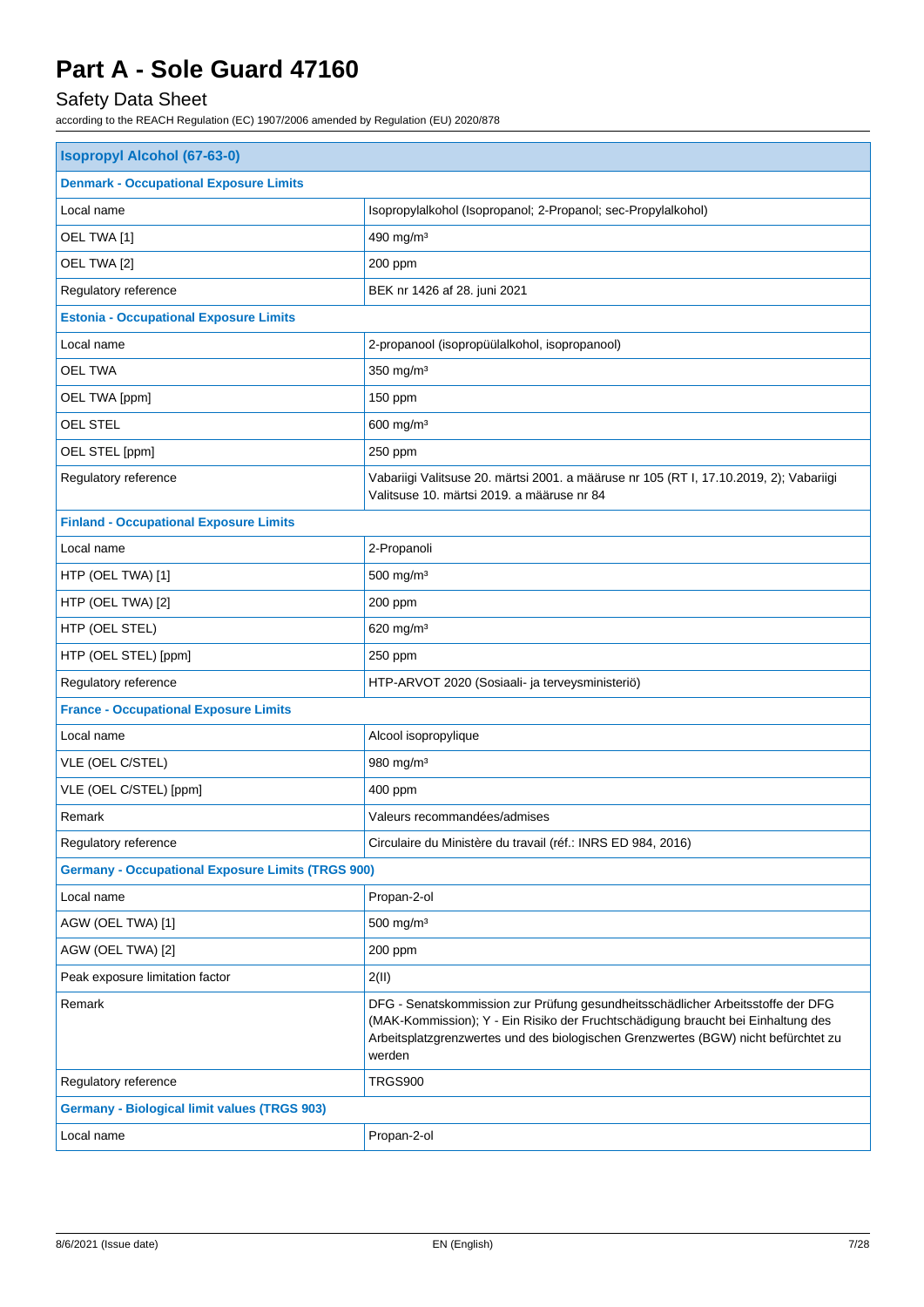## Safety Data Sheet

| 25 mg/l Parameter: Aceton - Untersuchungsmaterial: B = Vollblut, U = Urin -<br>Probenahmezeitpunkt: b) Expositionsende, bzw. Schichtende - Festlegung/Begründung:<br>11/2012 DFG<br>25 mg/l Parameter: Aceton - Untersuchungsmaterial: U = Urin - Probenahmezeitpunkt: b)<br>Expositionsende, bzw. Schichtende - Festlegung/Begründung: 11/2012 DFG |  |  |
|-----------------------------------------------------------------------------------------------------------------------------------------------------------------------------------------------------------------------------------------------------------------------------------------------------------------------------------------------------|--|--|
| <b>TRGS 903</b>                                                                                                                                                                                                                                                                                                                                     |  |  |
|                                                                                                                                                                                                                                                                                                                                                     |  |  |
| Ισοπροπυλική αλκοόλη                                                                                                                                                                                                                                                                                                                                |  |  |
| 980 mg/m $3$                                                                                                                                                                                                                                                                                                                                        |  |  |
| 400 ppm                                                                                                                                                                                                                                                                                                                                             |  |  |
| 1225 mg/m <sup>3</sup>                                                                                                                                                                                                                                                                                                                              |  |  |
| 500 ppm                                                                                                                                                                                                                                                                                                                                             |  |  |
| Π.Δ. 90/1999 - Προστασία της υγείας των εργαζομένων που εκτίθενται σε ορισμένους<br>χημικούς παράγοντες κατά τη διάρκεια της εργασίας τους                                                                                                                                                                                                          |  |  |
|                                                                                                                                                                                                                                                                                                                                                     |  |  |
| IZOPROPIL-ALKOHOL                                                                                                                                                                                                                                                                                                                                   |  |  |
| $500$ mg/m <sup>3</sup>                                                                                                                                                                                                                                                                                                                             |  |  |
| 1000 mg/m <sup>3</sup>                                                                                                                                                                                                                                                                                                                              |  |  |
| 5/2020. (II. 6.) ITM rendelet - A kémiai kóroki tényezők hatásának kitett munkavállalók<br>egészségének és biztonságának védelméről                                                                                                                                                                                                                 |  |  |
| <b>Hungary - Biological Exposure Indices</b>                                                                                                                                                                                                                                                                                                        |  |  |
| Izopropil-alkohol (2-Propanol)                                                                                                                                                                                                                                                                                                                      |  |  |
| 25 mg/l Biológiai expozíciós (hatás) mutató: aceton - Biológiai minta: vizeletben -<br>Mintavétel ideje: m.v. (műszak végén)<br>430 umol/l Biológiai expozíciós (hatás) mutató: aceton - Biológiai minta: vizeletben -<br>Mintavétel ideje: m.v. (műszak végén)                                                                                     |  |  |
| A foglalkozási vegyi expozíció esetén ajánlott biológiai expozíciós és hatásmutatók<br>határértékei                                                                                                                                                                                                                                                 |  |  |
| 5/2020. (II. 6.) ITM rendelet - A kémiai kóroki tényezők hatásának kitett munkavállalók<br>egészségének és biztonságának védelméről                                                                                                                                                                                                                 |  |  |
|                                                                                                                                                                                                                                                                                                                                                     |  |  |
| Isopropyl alcohol [Propan-2-ol]                                                                                                                                                                                                                                                                                                                     |  |  |
| 200 ppm                                                                                                                                                                                                                                                                                                                                             |  |  |
|                                                                                                                                                                                                                                                                                                                                                     |  |  |
| 400 ppm                                                                                                                                                                                                                                                                                                                                             |  |  |
| Chemical Agents Code of Practice 2021                                                                                                                                                                                                                                                                                                               |  |  |
|                                                                                                                                                                                                                                                                                                                                                     |  |  |
| 2-Propanol                                                                                                                                                                                                                                                                                                                                          |  |  |
| 40 mg/l Parameter: acetone - Medium: urine - Sampling time: End of shift at end of<br>workweek - Notations: B (Background), Ns (Non-specific)                                                                                                                                                                                                       |  |  |
| Biological Monitoring Guidelines (HSA, 2011)                                                                                                                                                                                                                                                                                                        |  |  |
|                                                                                                                                                                                                                                                                                                                                                     |  |  |
| Izopropanols (2-propanols, izopropilspirts, 1-metil-1-etanols)                                                                                                                                                                                                                                                                                      |  |  |
|                                                                                                                                                                                                                                                                                                                                                     |  |  |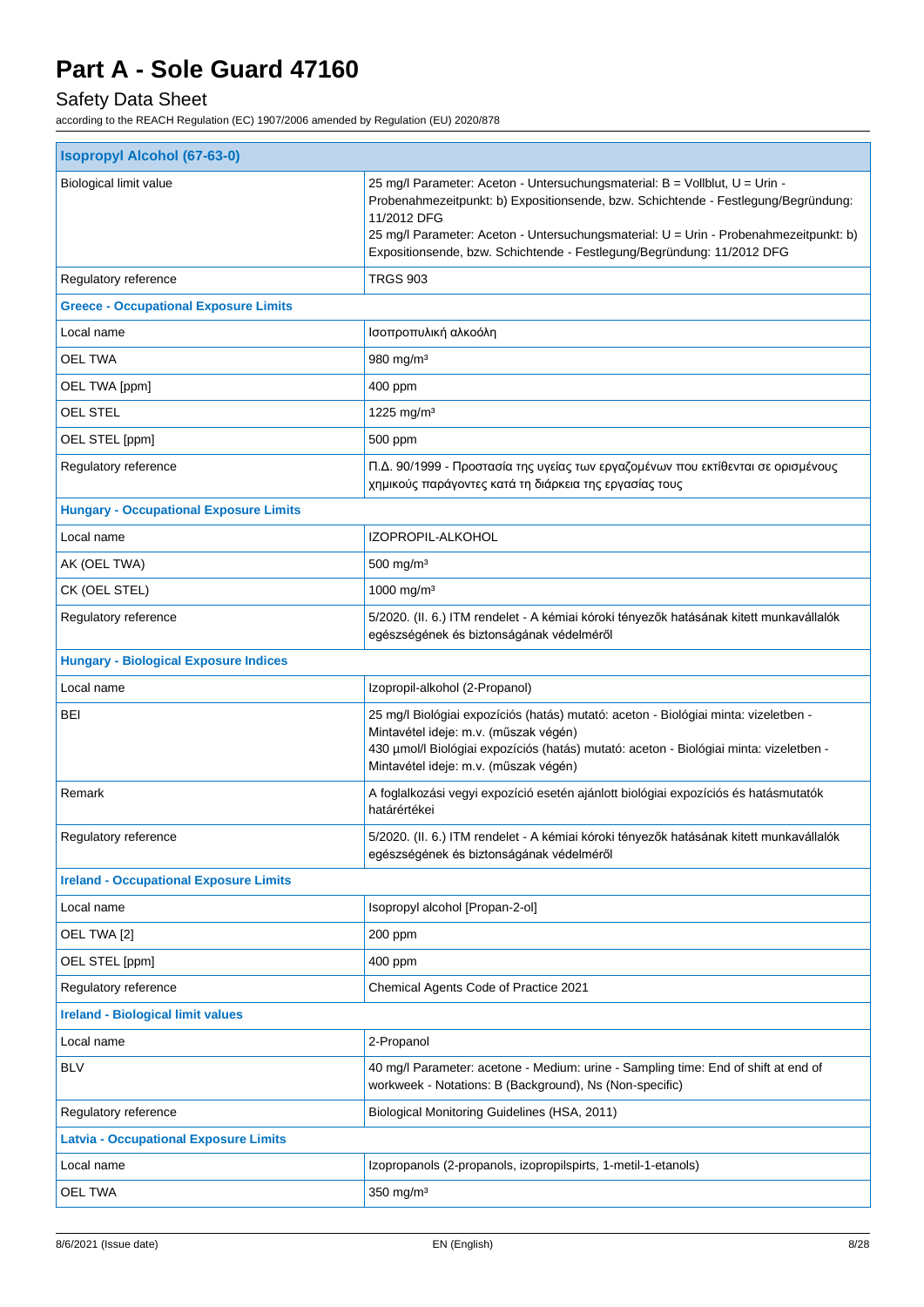## Safety Data Sheet

| <b>Isopropyl Alcohol (67-63-0)</b>              |                                                                                                                                                                 |  |
|-------------------------------------------------|-----------------------------------------------------------------------------------------------------------------------------------------------------------------|--|
| <b>OEL STEL</b>                                 | 600 mg/m <sup>3</sup>                                                                                                                                           |  |
| Regulatory reference                            | Ministru kabineta 2007. gada 15. maija noteikumiem Nr. 325 (Grozījumi Ministru kabineta<br>2011. gada 1. februārī noteikumiem Nr. 92)                           |  |
| <b>Lithuania - Occupational Exposure Limits</b> |                                                                                                                                                                 |  |
| Local name                                      | 2-propanolis (izopropanolis, izopropilo alkoholis)                                                                                                              |  |
| IPRV (OEL TWA)                                  | 350 mg/m <sup>3</sup>                                                                                                                                           |  |
| IPRV (OEL TWA) [ppm]                            | 150 ppm                                                                                                                                                         |  |
| TPRV (OEL STEL)                                 | $600$ mg/m <sup>3</sup>                                                                                                                                         |  |
| TPRV (OEL STEL) [ppm]                           | 250 ppm                                                                                                                                                         |  |
| Regulatory reference                            | LIETUVOS HIGIENOS NORMA HN 23:2011 (Nr. V-695/A1-272, 2018-06-12)                                                                                               |  |
| <b>Poland - Occupational Exposure Limits</b>    |                                                                                                                                                                 |  |
| Local name                                      | Propan-2-ol (izopropylowy alkohol)                                                                                                                              |  |
| NDS (OEL TWA)                                   | 900 mg/m <sup>3</sup>                                                                                                                                           |  |
| NDSCh (OEL STEL)                                | 1200 mg/m <sup>3</sup>                                                                                                                                          |  |
| Regulatory reference                            | Dz. U. 2018 poz. 1286                                                                                                                                           |  |
| <b>Portugal - Occupational Exposure Limits</b>  |                                                                                                                                                                 |  |
| Local name                                      | 2-Propanol (isopropanol ou álcool isopropílico)                                                                                                                 |  |
| OEL TWA [ppm]                                   | 200 ppm                                                                                                                                                         |  |
| OEL STEL [ppm]                                  | 400 ppm                                                                                                                                                         |  |
| Remark                                          | A4 (Agente não classificável como carcinogénico no Homem); IBE (Índice biológico de<br>exposição)                                                               |  |
| Regulatory reference                            | Norma Portuguesa NP 1796:2014                                                                                                                                   |  |
| <b>Portugal - Biological Exposure Indices</b>   |                                                                                                                                                                 |  |
| Local name                                      | 2-Propanol                                                                                                                                                      |  |
| <b>BEI</b>                                      | 40 mg/l Parâmetro: Acetona - Meio: urina - Momento da amostragem: Fim do turno no fim<br>da semana de trabalho - Notaçao: Vb (Valor basal), Ne (Não específico) |  |
| Regulatory reference                            | Norma Portuguesa NP 1796:2014                                                                                                                                   |  |
| <b>Romania - Occupational Exposure Limits</b>   |                                                                                                                                                                 |  |
| Local name                                      | Alcool izopropilic/2-Propanol                                                                                                                                   |  |
| <b>OEL TWA</b>                                  | 200 mg/m <sup>3</sup>                                                                                                                                           |  |
| OEL TWA [ppm]                                   | 81 ppm                                                                                                                                                          |  |
| OEL STEL                                        | $500$ mg/m <sup>3</sup>                                                                                                                                         |  |
| OEL STEL [ppm]                                  | 203 ppm                                                                                                                                                         |  |
| Regulatory reference                            | Hotărârea Guvernului nr. 1.218/2006 (Hotărârea nr. 53/2021)                                                                                                     |  |
| <b>Romania - Biological limit values</b>        |                                                                                                                                                                 |  |
| Local name                                      | Alcool izopropilic                                                                                                                                              |  |
| <b>BLV</b>                                      | 50 mg/l Indicador biologic: Acetonă - Material biologic: urină - Momentul recoltarii: sfârșit<br>de schimb                                                      |  |
| Regulatory reference                            | Hotărârea Guvernului nr. 1.218/2006 (Hotărârea nr. 584/2018)                                                                                                    |  |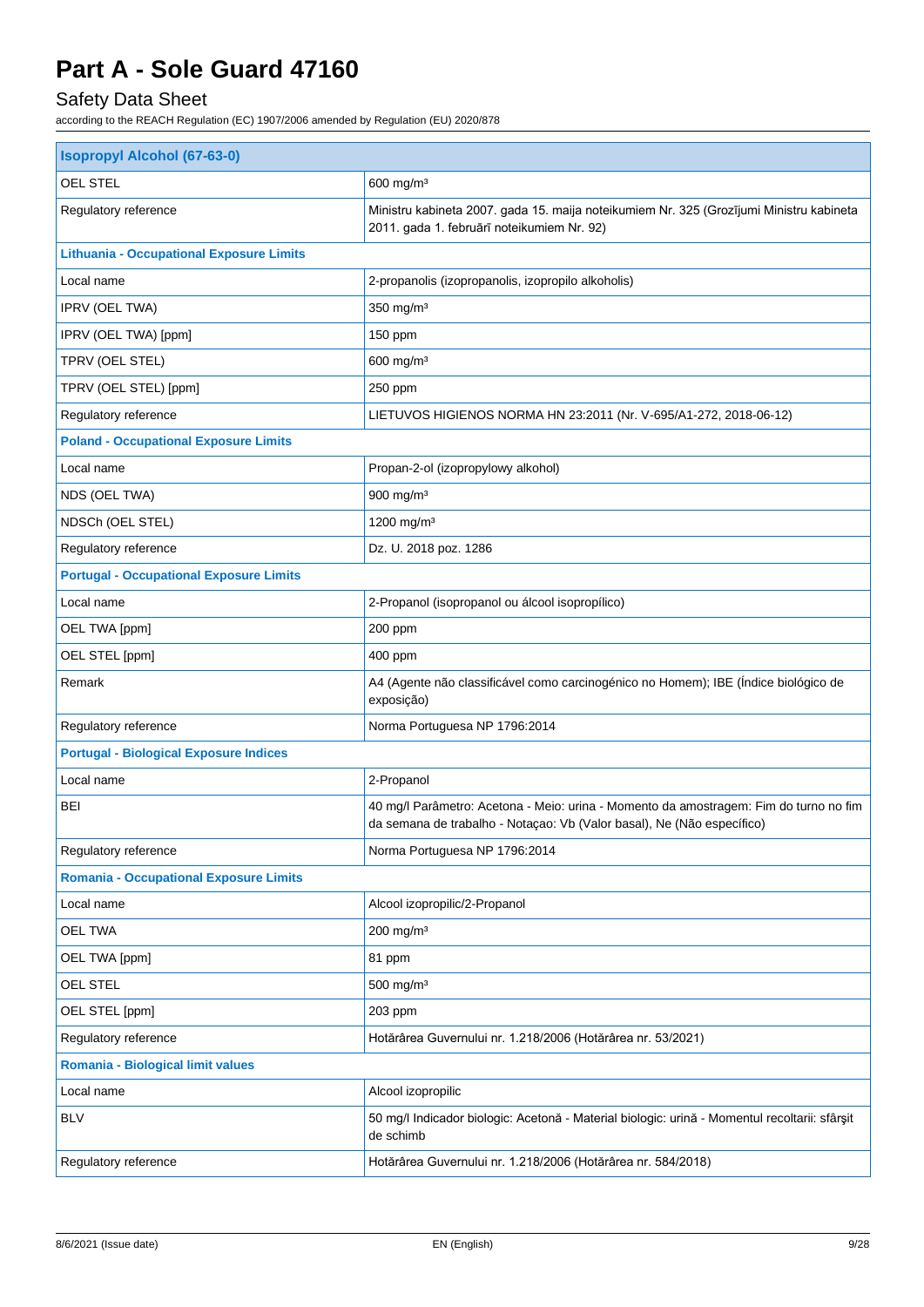## Safety Data Sheet

| <b>Isopropyl Alcohol (67-63-0)</b>             |                                                                                                                                                                                                                                                                                                                                                                                                                                                                                                         |  |
|------------------------------------------------|---------------------------------------------------------------------------------------------------------------------------------------------------------------------------------------------------------------------------------------------------------------------------------------------------------------------------------------------------------------------------------------------------------------------------------------------------------------------------------------------------------|--|
| <b>Slovakia - Occupational Exposure Limits</b> |                                                                                                                                                                                                                                                                                                                                                                                                                                                                                                         |  |
| Local name                                     | Izopropylalkohol (propán-2-ol)                                                                                                                                                                                                                                                                                                                                                                                                                                                                          |  |
| NPHV (OEL TWA) [1]                             | 500 mg/m <sup>3</sup>                                                                                                                                                                                                                                                                                                                                                                                                                                                                                   |  |
| NPHV (OEL TWA) [2]                             | 200 ppm                                                                                                                                                                                                                                                                                                                                                                                                                                                                                                 |  |
| NPHV (OEL STEL)                                | 1000 mg/m <sup>3</sup>                                                                                                                                                                                                                                                                                                                                                                                                                                                                                  |  |
| NPHV (OEL STEL) [ppm]                          | 400 ppm                                                                                                                                                                                                                                                                                                                                                                                                                                                                                                 |  |
| Regulatory reference                           | Nariadenie vlády č. 355/2006 Z. z. (236/2020 Z. z.)                                                                                                                                                                                                                                                                                                                                                                                                                                                     |  |
| <b>Slovenia - Occupational Exposure Limits</b> |                                                                                                                                                                                                                                                                                                                                                                                                                                                                                                         |  |
| Local name                                     | propan-2-ol (izopropilalkohol; izopropanol)                                                                                                                                                                                                                                                                                                                                                                                                                                                             |  |
| OEL TWA                                        | $500$ mg/m <sup>3</sup>                                                                                                                                                                                                                                                                                                                                                                                                                                                                                 |  |
| OEL TWA [ppm]                                  | 200 ppm                                                                                                                                                                                                                                                                                                                                                                                                                                                                                                 |  |
| OEL STEL                                       | 1000 mg/m <sup>3</sup>                                                                                                                                                                                                                                                                                                                                                                                                                                                                                  |  |
| OEL STEL [ppm]                                 | 400 ppm                                                                                                                                                                                                                                                                                                                                                                                                                                                                                                 |  |
| Remark                                         | Y (Snovi, pri katerih ni nevarnosti za zarodek ob upoštevanju mejnih vrednosti in bat<br>vrednosti), BAT (Biološka mejna vrednost)                                                                                                                                                                                                                                                                                                                                                                      |  |
| Regulatory reference                           | Uradni list RS, št. 72/2021 z dne 11.5.2021                                                                                                                                                                                                                                                                                                                                                                                                                                                             |  |
| Slovenia - Biological limit values             |                                                                                                                                                                                                                                                                                                                                                                                                                                                                                                         |  |
| Local name                                     | 2-propanol                                                                                                                                                                                                                                                                                                                                                                                                                                                                                              |  |
| <b>BLV</b>                                     | 25 mg/l Parameter: aceton - Biološki vzorec: kri - Čas vzorčenja: ob koncu delovne<br>izmene<br>25 mg/l Parameter: aceton - Biološki vzorec: urin - Čas vzorčenja: ob koncu delovne<br>izmene                                                                                                                                                                                                                                                                                                           |  |
| Regulatory reference                           | Uradni list RS, št. 72/2021 z dne 11.5.2021                                                                                                                                                                                                                                                                                                                                                                                                                                                             |  |
| <b>Spain - Occupational Exposure Limits</b>    |                                                                                                                                                                                                                                                                                                                                                                                                                                                                                                         |  |
| Local name                                     | Isopropanol (Alcohol isopropílico)                                                                                                                                                                                                                                                                                                                                                                                                                                                                      |  |
| VLA-ED (OEL TWA) [1]                           | 500 mg/m <sup>3</sup>                                                                                                                                                                                                                                                                                                                                                                                                                                                                                   |  |
| VLA-ED (OEL TWA) [2]                           | 200 ppm                                                                                                                                                                                                                                                                                                                                                                                                                                                                                                 |  |
| VLA-EC (OEL STEL)                              | 1000 mg/m <sup>3</sup>                                                                                                                                                                                                                                                                                                                                                                                                                                                                                  |  |
| VLA-EC (OEL STEL) [ppm]                        | 400 ppm                                                                                                                                                                                                                                                                                                                                                                                                                                                                                                 |  |
| Remark                                         | VLB® (Agente químico que tiene Valor Límite Biológico), s (Esta sustancia tiene prohibida<br>total o parcialmente su comercialización y uso como fitosanitario y/o como biocida. Para<br>una información detallada acerca de las prohibiciones consúltese: Base de datos de<br>productos biocidas: http://www.msssi.gob.es/ciudadanos/productos.do?tipo=plaguicidas<br>Base de datos de productos fitosanitarios<br>http://www.magrama.gob.es/agricultura/pags/fitos/registro/fichas/pdf/Lista_sa.pdf). |  |
| Regulatory reference                           | Límites de Exposición Profesional para Agentes Químicos en España 2021. INSHT                                                                                                                                                                                                                                                                                                                                                                                                                           |  |
| <b>Spain - Biological limit values</b>         |                                                                                                                                                                                                                                                                                                                                                                                                                                                                                                         |  |
| Local name                                     | Isopropanol (Alcohol isopropílico)                                                                                                                                                                                                                                                                                                                                                                                                                                                                      |  |
| <b>BLV</b>                                     | 40 mg/l Parámetro: Acetona - Medio: Orina - Momento de muestreo: Final de la semana<br>laboral - Notas: F (Fondo. El indicador está generalmente presente en cantidades<br>detectables en personas no expuestas laboraboralmente. Estos niveles de fondo están<br>considerados en el valor VLB), I (Significa que el indicador biológico es inespecífico<br>puesto que puede encontrarse después de la exposición a otros agentes químicos)                                                             |  |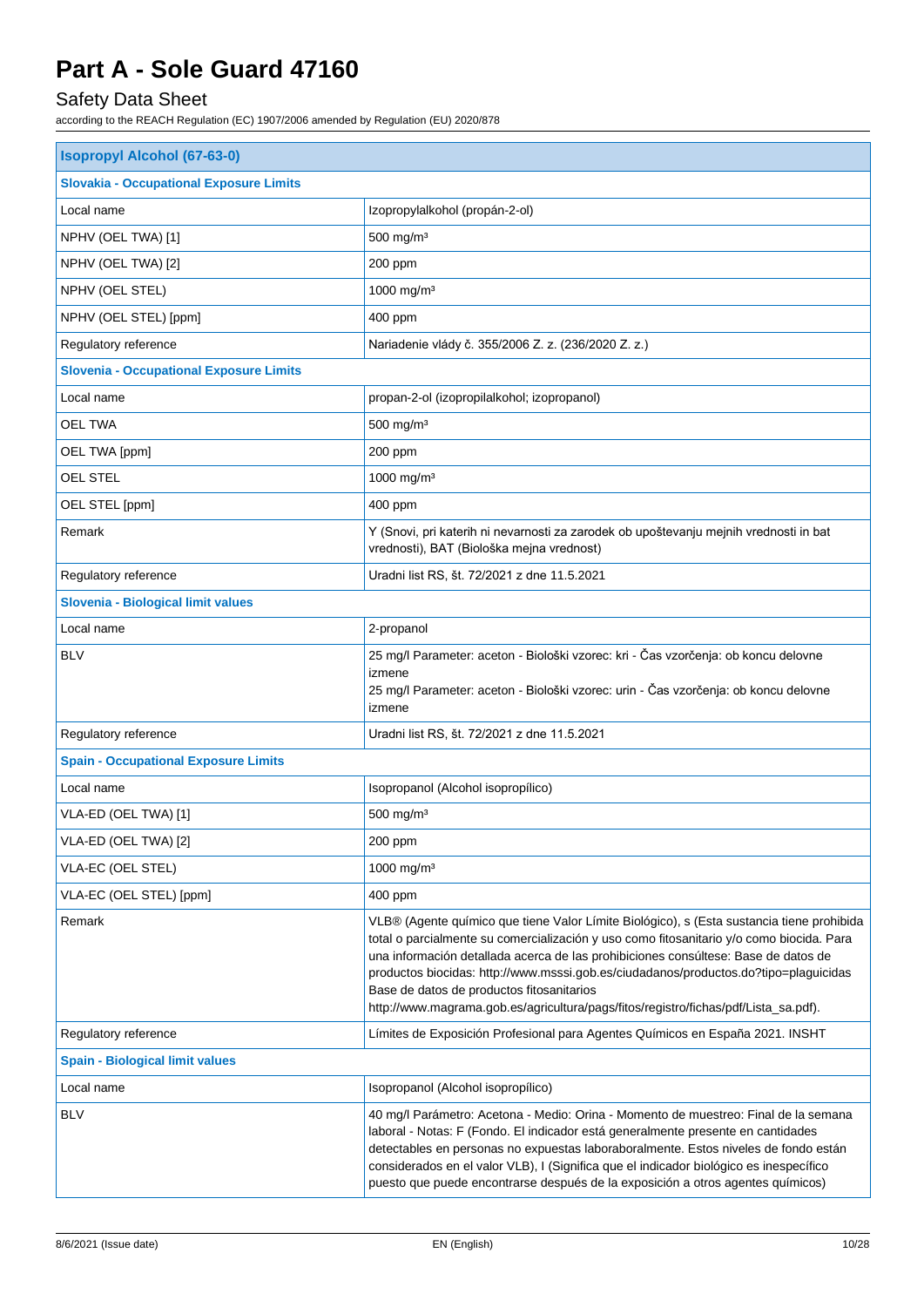## Safety Data Sheet

| <b>Isopropyl Alcohol (67-63-0)</b>                   |                                                                                                                                                                     |  |
|------------------------------------------------------|---------------------------------------------------------------------------------------------------------------------------------------------------------------------|--|
| Regulatory reference                                 | Límites de Exposición Profesional para Agentes Químicos en España 2021. INSHT                                                                                       |  |
| <b>Sweden - Occupational Exposure Limits</b>         |                                                                                                                                                                     |  |
| Local name                                           | Isopropanol                                                                                                                                                         |  |
| NGV (OEL TWA)                                        | $350$ mg/m <sup>3</sup>                                                                                                                                             |  |
| NGV (OEL TWA) [ppm]                                  | 150 ppm                                                                                                                                                             |  |
| KTV (OEL STEL)                                       | 600 mg/m <sup>3</sup>                                                                                                                                               |  |
| KTV (OEL STEL) [ppm]                                 | 250 ppm                                                                                                                                                             |  |
| Regulatory reference                                 | Hygieniska gränsvärden (AFS 2018:1)                                                                                                                                 |  |
| <b>United Kingdom - Occupational Exposure Limits</b> |                                                                                                                                                                     |  |
| Local name                                           | Propan-2-ol                                                                                                                                                         |  |
| WEL TWA (OEL TWA) [1]                                | 999 mg/m <sup>3</sup>                                                                                                                                               |  |
| WEL TWA (OEL TWA) [2]                                | 400 ppm                                                                                                                                                             |  |
| WEL STEL (OEL STEL)                                  | 1250 mg/m <sup>3</sup>                                                                                                                                              |  |
| WEL STEL (OEL STEL) [ppm]                            | 500 ppm                                                                                                                                                             |  |
| Regulatory reference                                 | EH40/2005 (Fourth edition, 2020). HSE                                                                                                                               |  |
| <b>USA - ACGIH - Occupational Exposure Limits</b>    |                                                                                                                                                                     |  |
| Local name                                           | 2-Propanol                                                                                                                                                          |  |
| ACGIH OEL TWA [ppm]                                  | 200 ppm                                                                                                                                                             |  |
| ACGIH OEL STEL [ppm]                                 | 400 ppm                                                                                                                                                             |  |
| Remark (ACGIH)                                       | TLV® Basis: Eye & URT irr; CNS impair. Notations: A4 (Not classifiable as a Human<br>Carcinogen); BEI                                                               |  |
| Regulatory reference                                 | ACGIH 2021                                                                                                                                                          |  |
| <b>USA - ACGIH - Biological Exposure Indices</b>     |                                                                                                                                                                     |  |
| Local name                                           | 2-PROPANOL                                                                                                                                                          |  |
| <b>BEI</b>                                           | 40 mg/l Parameter: Acetone - Medium: urine - Sampling time: End of shift at end of<br>workweek - Notations: B, Ns                                                   |  |
| Regulatory reference                                 | ACGIH 2021                                                                                                                                                          |  |
| ethanol, ethyl alcohol (64-17-5)                     |                                                                                                                                                                     |  |
| <b>Belgium - Occupational Exposure Limits</b>        |                                                                                                                                                                     |  |
| Local name                                           | Alcool éthylique # Ethanol                                                                                                                                          |  |
| <b>OEL TWA</b>                                       | 1907 mg/m <sup>3</sup>                                                                                                                                              |  |
| OEL TWA [ppm]                                        | 1000 ppm                                                                                                                                                            |  |
| Regulatory reference                                 | Koninklijk besluit/Arrêté royal 19/11/2020                                                                                                                          |  |
| <b>Bulgaria - Occupational Exposure Limits</b>       |                                                                                                                                                                     |  |
| Local name                                           | Етилов алкохол                                                                                                                                                      |  |
| <b>OEL TWA</b>                                       | 1000 mg/m <sup>3</sup>                                                                                                                                              |  |
| Regulatory reference                                 | Наредба № 13 от 30.12.2003 г. за защита на работещите от рискове, свързани с<br>експозиция на химични агенти при работа (изм. и доп. ДВ. бр.5 от 17 Януари 2020 г.) |  |
| <b>Croatia - Occupational Exposure Limits</b>        |                                                                                                                                                                     |  |
| Local name                                           | Etanol; etil-alkohol                                                                                                                                                |  |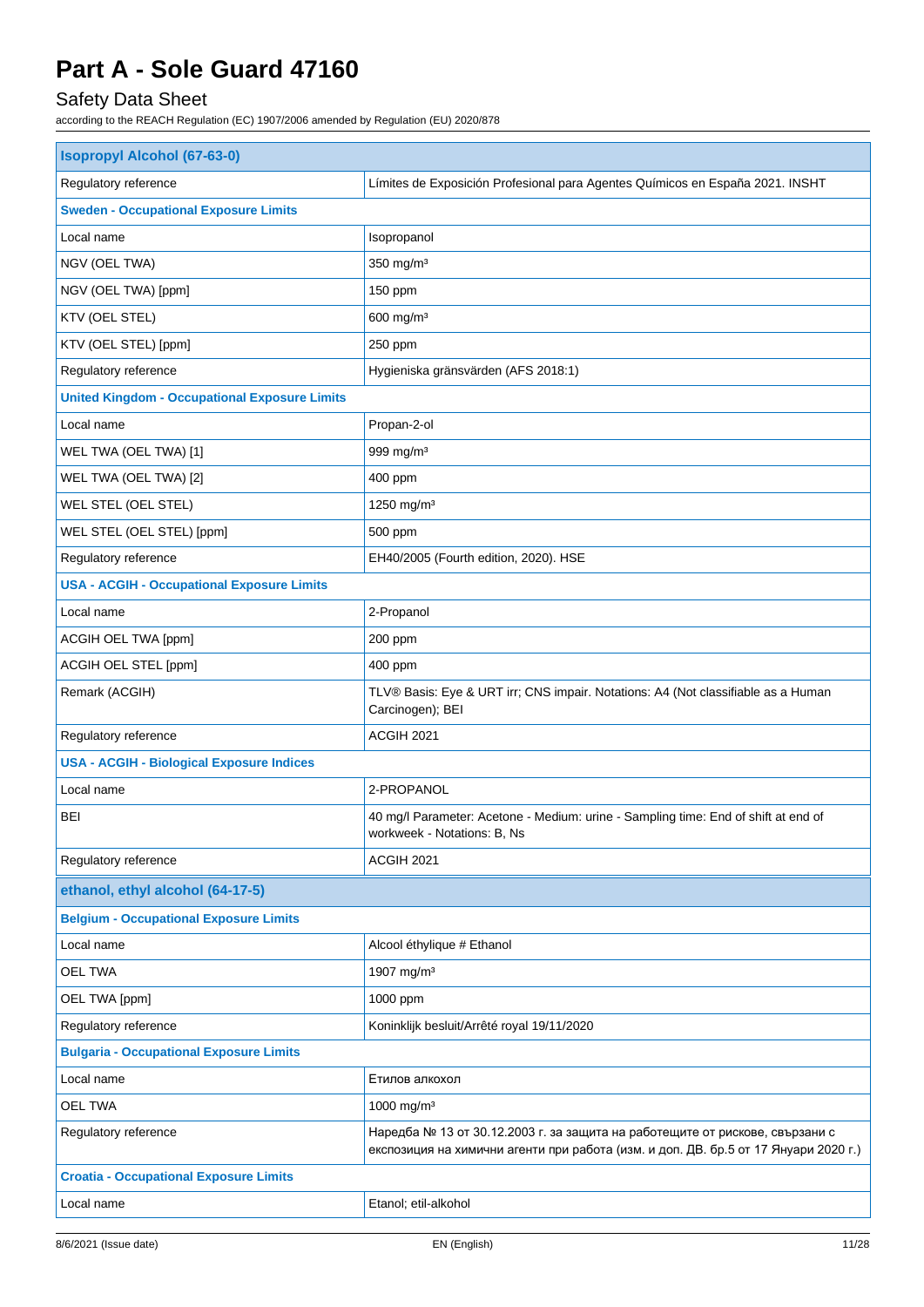## Safety Data Sheet

| ethanol, ethyl alcohol (64-17-5)                     |                                                                                                                                                                 |  |
|------------------------------------------------------|-----------------------------------------------------------------------------------------------------------------------------------------------------------------|--|
| GVI (OEL TWA) [1]                                    | 1900 mg/m <sup>3</sup>                                                                                                                                          |  |
| GVI (OEL TWA) [2]                                    | 1000 ppm                                                                                                                                                        |  |
| Regulatory reference                                 | Pravilnik o izmjenama i dopunama Pravilnika o graničnim vrijednostima izloženosti<br>opasnim tvarima pri radu i o biološkim graničnim vrijednostima (NN 1/2021) |  |
| <b>Czech Republic - Occupational Exposure Limits</b> |                                                                                                                                                                 |  |
| Local name                                           | Ethanol (Ethylalkohol)                                                                                                                                          |  |
| PEL (OEL TWA)                                        | 1000 mg/m <sup>3</sup>                                                                                                                                          |  |
| PEL (OEL TWA) [ppm]                                  | 522 ppm                                                                                                                                                         |  |
| NPK-P (OEL C)                                        | 3000 mg/m <sup>3</sup>                                                                                                                                          |  |
| NPK-P (OEL C) [ppm]                                  | 1566 ppm                                                                                                                                                        |  |
| Regulatory reference                                 | Nařízení vlády č. 361/2007 Sb. (Předpis 195/2021 Sb.)                                                                                                           |  |
| <b>Denmark - Occupational Exposure Limits</b>        |                                                                                                                                                                 |  |
| Local name                                           | Ethanol (Ethylalkohol)                                                                                                                                          |  |
| OEL TWA [1]                                          | 1900 mg/m <sup>3</sup>                                                                                                                                          |  |
| OEL TWA [2]                                          | 1000 ppm                                                                                                                                                        |  |
| Regulatory reference                                 | BEK nr 1426 af 28. juni 2021                                                                                                                                    |  |
| <b>Estonia - Occupational Exposure Limits</b>        |                                                                                                                                                                 |  |
| Local name                                           | Etanool (etüülalkohol)                                                                                                                                          |  |
| OEL TWA                                              | 1000 mg/m <sup>3</sup>                                                                                                                                          |  |
| OEL TWA [ppm]                                        | 500 ppm                                                                                                                                                         |  |
| OEL STEL                                             | 1900 mg/m <sup>3</sup>                                                                                                                                          |  |
| OEL STEL [ppm]                                       | 1000 ppm                                                                                                                                                        |  |
| Regulatory reference                                 | Vabariigi Valitsuse 20. märtsi 2001. a määruse nr 105 (RT I, 17.10.2019, 2); Vabariigi<br>Valitsuse 10. märtsi 2019, a määruse nr 84                            |  |
| <b>Finland - Occupational Exposure Limits</b>        |                                                                                                                                                                 |  |
| Local name                                           | Etanoli                                                                                                                                                         |  |
| HTP (OEL TWA) [1]                                    | 1900 mg/m <sup>3</sup>                                                                                                                                          |  |
| HTP (OEL TWA) [2]                                    | 1000 ppm                                                                                                                                                        |  |
| HTP (OEL STEL)                                       | 2500 mg/m <sup>3</sup>                                                                                                                                          |  |
| HTP (OEL STEL) [ppm]                                 | 1300 ppm                                                                                                                                                        |  |
| Regulatory reference                                 | HTP-ARVOT 2020 (Sosiaali- ja terveysministeriö)                                                                                                                 |  |
| <b>France - Occupational Exposure Limits</b>         |                                                                                                                                                                 |  |
| Local name                                           | Alcool éthylique                                                                                                                                                |  |
| VME (OEL TWA)                                        | 1900 mg/m <sup>3</sup>                                                                                                                                          |  |
| VME (OEL TWA) [ppm]                                  | 1000 ppm                                                                                                                                                        |  |
| VLE (OEL C/STEL)                                     | 9500 mg/m <sup>3</sup>                                                                                                                                          |  |
| VLE (OEL C/STEL) [ppm]                               | 5000 ppm                                                                                                                                                        |  |
| Remark                                               | Valeurs recommandées/admises                                                                                                                                    |  |
| Regulatory reference                                 | Circulaire du Ministère du travail (réf.: INRS ED 984, 2016)                                                                                                    |  |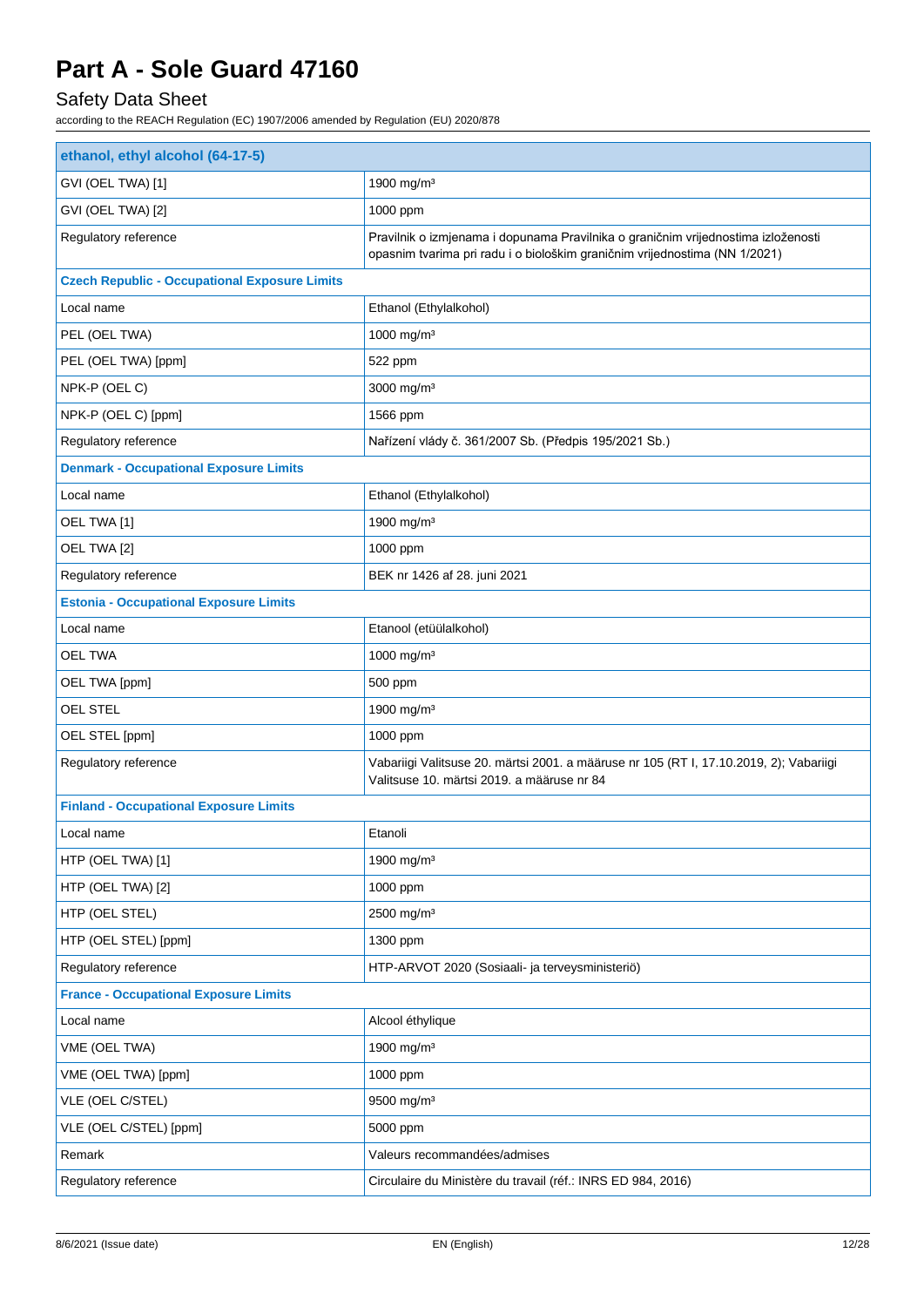## Safety Data Sheet

| ethanol, ethyl alcohol (64-17-5)                         |                                                                                                                                                                                                                                                                     |  |
|----------------------------------------------------------|---------------------------------------------------------------------------------------------------------------------------------------------------------------------------------------------------------------------------------------------------------------------|--|
| <b>Germany - Occupational Exposure Limits (TRGS 900)</b> |                                                                                                                                                                                                                                                                     |  |
| Local name                                               | Ethanol                                                                                                                                                                                                                                                             |  |
| AGW (OEL TWA) [1]                                        | 380 mg/m <sup>3</sup>                                                                                                                                                                                                                                               |  |
| AGW (OEL TWA) [2]                                        | 200 ppm                                                                                                                                                                                                                                                             |  |
| Peak exposure limitation factor                          | 2(II)                                                                                                                                                                                                                                                               |  |
| Remark                                                   | DFG - Senatskommission zur Prüfung gesundheitsschädlicher Arbeitsstoffe der DFG<br>(MAK-Kommission); Y - Ein Risiko der Fruchtschädigung braucht bei Einhaltung des<br>Arbeitsplatzgrenzwertes und des biologischen Grenzwertes (BGW) nicht befürchtet zu<br>werden |  |
| Regulatory reference                                     | TRGS900                                                                                                                                                                                                                                                             |  |
| <b>Greece - Occupational Exposure Limits</b>             |                                                                                                                                                                                                                                                                     |  |
| Local name                                               | Αιθνόλη                                                                                                                                                                                                                                                             |  |
| <b>OEL TWA</b>                                           | 1900 mg/m <sup>3</sup>                                                                                                                                                                                                                                              |  |
| OEL TWA [ppm]                                            | 1000 ppm                                                                                                                                                                                                                                                            |  |
| Regulatory reference                                     | Π.Δ. 90/1999 - Προστασία της υγείας των εργαζομένων που εκτίθενται σε ορισμένους<br>χημικούς παράγοντες κατά τη διάρκεια της εργασίας τους                                                                                                                          |  |
| <b>Hungary - Occupational Exposure Limits</b>            |                                                                                                                                                                                                                                                                     |  |
| Local name                                               | ETIL-ALKOHOL                                                                                                                                                                                                                                                        |  |
| AK (OEL TWA)                                             | 1900 mg/m <sup>3</sup>                                                                                                                                                                                                                                              |  |
| CK (OEL STEL)                                            | 3800 mg/m <sup>3</sup>                                                                                                                                                                                                                                              |  |
| Regulatory reference                                     | 5/2020. (II. 6.) ITM rendelet - A kémiai kóroki tényezők hatásának kitett munkavállalók<br>egészségének és biztonságának védelméről                                                                                                                                 |  |
| <b>Ireland - Occupational Exposure Limits</b>            |                                                                                                                                                                                                                                                                     |  |
| Local name                                               | Ethanol [Ethyl alcohol]                                                                                                                                                                                                                                             |  |
| OEL STEL [ppm]                                           | 1000 ppm                                                                                                                                                                                                                                                            |  |
| Regulatory reference                                     | Chemical Agents Code of Practice 2021                                                                                                                                                                                                                               |  |
| <b>Latvia - Occupational Exposure Limits</b>             |                                                                                                                                                                                                                                                                     |  |
| Local name                                               | Etilspirts (etanols)                                                                                                                                                                                                                                                |  |
| <b>OEL TWA</b>                                           | 1000 mg/m <sup>3</sup>                                                                                                                                                                                                                                              |  |
| Regulatory reference                                     | Ministru kabineta 2007. gada 15. maija noteikumiem Nr. 325                                                                                                                                                                                                          |  |
| <b>Lithuania - Occupational Exposure Limits</b>          |                                                                                                                                                                                                                                                                     |  |
| Local name                                               | Etanolis (etilo alkoholis)                                                                                                                                                                                                                                          |  |
| IPRV (OEL TWA)                                           | 1000 mg/m <sup>3</sup>                                                                                                                                                                                                                                              |  |
| IPRV (OEL TWA) [ppm]                                     | 500 ppm                                                                                                                                                                                                                                                             |  |
| TPRV (OEL STEL)                                          | 1900 mg/m <sup>3</sup>                                                                                                                                                                                                                                              |  |
| TPRV (OEL STEL) [ppm]                                    | 1000 ppm                                                                                                                                                                                                                                                            |  |
| Regulatory reference                                     | LIETUVOS HIGIENOS NORMA HN 23:2011 (Nr. V-695/A1-272, 2018-06-12)                                                                                                                                                                                                   |  |
| <b>Netherlands - Occupational Exposure Limits</b>        |                                                                                                                                                                                                                                                                     |  |
| Local name                                               | Ethanol                                                                                                                                                                                                                                                             |  |
| MAC-TGG (OEL TWA)                                        | $260$ mg/m <sup>3</sup>                                                                                                                                                                                                                                             |  |
| MAC-15 (OEL STEL)                                        | 1900 mg/m <sup>3</sup>                                                                                                                                                                                                                                              |  |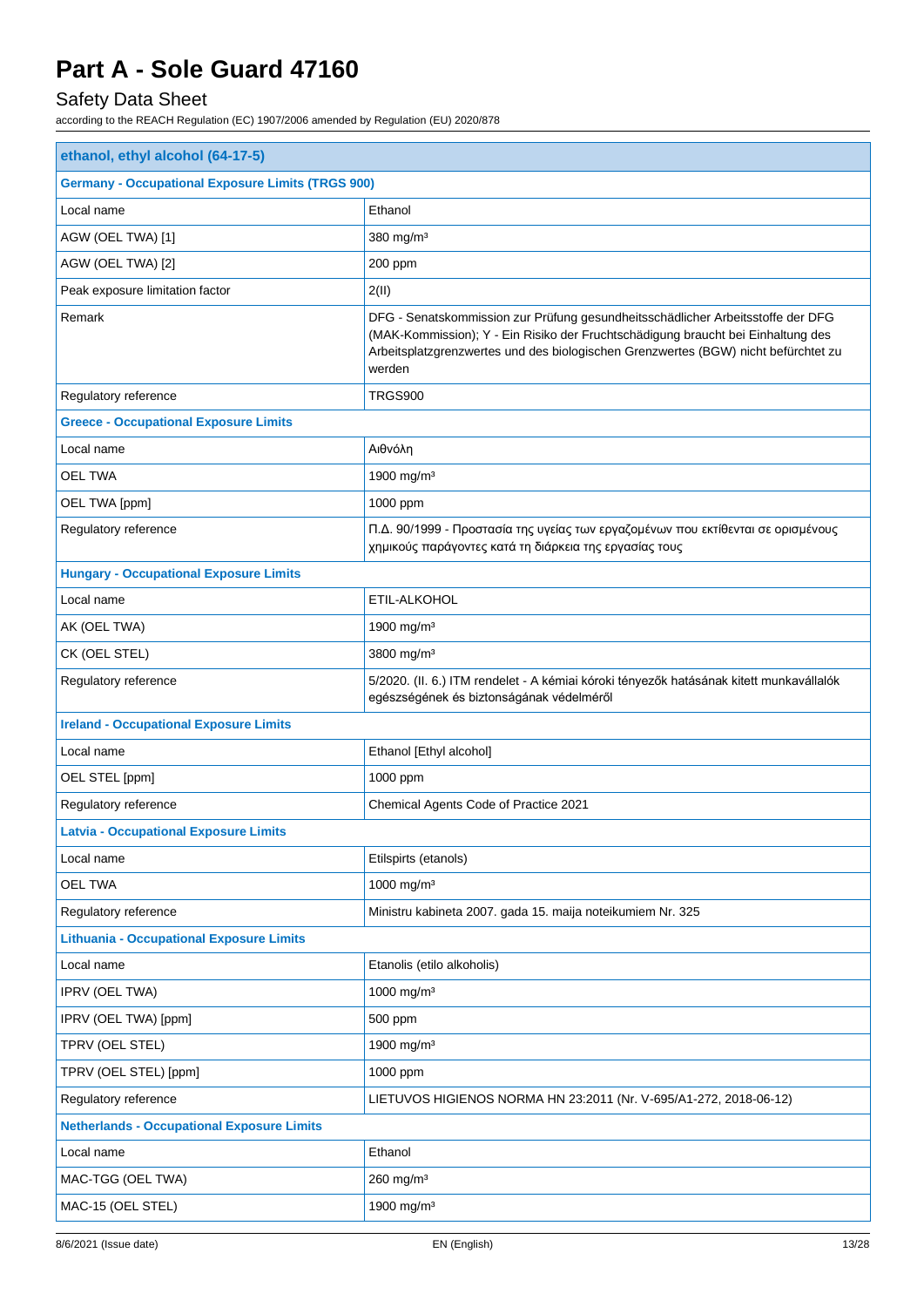## Safety Data Sheet

| Remark<br>Kankerverwekkende stof. H (Huidopname) Stoffen die relatief gemakkelijk door de huid<br>kunnen worden opgenomen, hetgeen een substantiële bijdrage kan betekenen aan de<br>totale inwendige blootstelling, hebben in de lijst een H-aanduiding. Bij deze stoffen moeten<br>naast maatregelen tegen inademing ook adequate maatregelen ter voorkoming van<br>huidcontact worden genomen.<br>Regulatory reference<br>Arbeidsomstandighedenregeling 2021<br><b>Poland - Occupational Exposure Limits</b><br>Local name<br>Etanol (alkohol etylowy)<br>NDS (OEL TWA)<br>1900 mg/m <sup>3</sup><br>Regulatory reference<br>Dz. U. 2018 poz. 1286<br><b>Portugal - Occupational Exposure Limits</b><br>Etanol (Álcool etílico)<br>Local name<br>OEL STEL [ppm]<br>1000 ppm<br>Remark<br>A3 (Agente carcinogénico confirmado nos animais de laboratorio con relevância<br>desconhecida no Homem)<br>Regulatory reference<br>Norma Portuguesa NP 1796:2014<br><b>Romania - Occupational Exposure Limits</b><br>Alcool etilic/Etanol<br>Local name<br><b>OEL TWA</b><br>1900 mg/m <sup>3</sup><br>OEL TWA [ppm]<br>1000 ppm<br><b>OEL STEL</b><br>9500 mg/m <sup>3</sup><br>OEL STEL [ppm]<br>5000 ppm<br>Regulatory reference<br>Hotărârea Guvernului nr. 1.218/2006 (Hotărârea nr. 53/2021)<br><b>Slovakia - Occupational Exposure Limits</b><br>Local name<br>Etylalkohol (etanol)<br>NPHV (OEL TWA) [1]<br>$960$ mg/m <sup>3</sup><br>NPHV (OEL TWA) [2]<br>500 ppm<br>NPHV (OEL STEL)<br>1920 mg/m <sup>3</sup><br>NPHV (OEL STEL) [ppm]<br>1000 ppm<br>Regulatory reference<br>Nariadenie vlády č. 355/2006 Z. z. (236/2020 Z. z.)<br><b>Slovenia - Occupational Exposure Limits</b><br>Local name<br>etanol (etilalkohol)<br><b>OEL TWA</b><br>960 mg/m <sup>3</sup><br>OEL TWA [ppm]<br>500 ppm<br><b>OEL STEL</b><br>1920 mg/m <sup>3</sup><br>OEL STEL [ppm]<br>1000 ppm<br>Remark<br>Y (Snovi, pri katerih ni nevarnosti za zarodek ob upoštevanju mejnih vrednosti in bat<br>vrednosti)<br>Regulatory reference<br>Uradni list RS, št. 72/2021 z dne 11.5.2021<br><b>Spain - Occupational Exposure Limits</b><br>Etanol (Alcohol etílico)<br>Local name | ethanol, ethyl alcohol (64-17-5) |  |  |
|----------------------------------------------------------------------------------------------------------------------------------------------------------------------------------------------------------------------------------------------------------------------------------------------------------------------------------------------------------------------------------------------------------------------------------------------------------------------------------------------------------------------------------------------------------------------------------------------------------------------------------------------------------------------------------------------------------------------------------------------------------------------------------------------------------------------------------------------------------------------------------------------------------------------------------------------------------------------------------------------------------------------------------------------------------------------------------------------------------------------------------------------------------------------------------------------------------------------------------------------------------------------------------------------------------------------------------------------------------------------------------------------------------------------------------------------------------------------------------------------------------------------------------------------------------------------------------------------------------------------------------------------------------------------------------------------------------------------------------------------------------------------------------------------------------------------------------------------------------------------------------------------------------------------------------------------------------------------------------------------------------------------------------------------------------------------------------------------------------------------------------------------------------------------|----------------------------------|--|--|
|                                                                                                                                                                                                                                                                                                                                                                                                                                                                                                                                                                                                                                                                                                                                                                                                                                                                                                                                                                                                                                                                                                                                                                                                                                                                                                                                                                                                                                                                                                                                                                                                                                                                                                                                                                                                                                                                                                                                                                                                                                                                                                                                                                      |                                  |  |  |
|                                                                                                                                                                                                                                                                                                                                                                                                                                                                                                                                                                                                                                                                                                                                                                                                                                                                                                                                                                                                                                                                                                                                                                                                                                                                                                                                                                                                                                                                                                                                                                                                                                                                                                                                                                                                                                                                                                                                                                                                                                                                                                                                                                      |                                  |  |  |
|                                                                                                                                                                                                                                                                                                                                                                                                                                                                                                                                                                                                                                                                                                                                                                                                                                                                                                                                                                                                                                                                                                                                                                                                                                                                                                                                                                                                                                                                                                                                                                                                                                                                                                                                                                                                                                                                                                                                                                                                                                                                                                                                                                      |                                  |  |  |
|                                                                                                                                                                                                                                                                                                                                                                                                                                                                                                                                                                                                                                                                                                                                                                                                                                                                                                                                                                                                                                                                                                                                                                                                                                                                                                                                                                                                                                                                                                                                                                                                                                                                                                                                                                                                                                                                                                                                                                                                                                                                                                                                                                      |                                  |  |  |
|                                                                                                                                                                                                                                                                                                                                                                                                                                                                                                                                                                                                                                                                                                                                                                                                                                                                                                                                                                                                                                                                                                                                                                                                                                                                                                                                                                                                                                                                                                                                                                                                                                                                                                                                                                                                                                                                                                                                                                                                                                                                                                                                                                      |                                  |  |  |
|                                                                                                                                                                                                                                                                                                                                                                                                                                                                                                                                                                                                                                                                                                                                                                                                                                                                                                                                                                                                                                                                                                                                                                                                                                                                                                                                                                                                                                                                                                                                                                                                                                                                                                                                                                                                                                                                                                                                                                                                                                                                                                                                                                      |                                  |  |  |
|                                                                                                                                                                                                                                                                                                                                                                                                                                                                                                                                                                                                                                                                                                                                                                                                                                                                                                                                                                                                                                                                                                                                                                                                                                                                                                                                                                                                                                                                                                                                                                                                                                                                                                                                                                                                                                                                                                                                                                                                                                                                                                                                                                      |                                  |  |  |
|                                                                                                                                                                                                                                                                                                                                                                                                                                                                                                                                                                                                                                                                                                                                                                                                                                                                                                                                                                                                                                                                                                                                                                                                                                                                                                                                                                                                                                                                                                                                                                                                                                                                                                                                                                                                                                                                                                                                                                                                                                                                                                                                                                      |                                  |  |  |
|                                                                                                                                                                                                                                                                                                                                                                                                                                                                                                                                                                                                                                                                                                                                                                                                                                                                                                                                                                                                                                                                                                                                                                                                                                                                                                                                                                                                                                                                                                                                                                                                                                                                                                                                                                                                                                                                                                                                                                                                                                                                                                                                                                      |                                  |  |  |
|                                                                                                                                                                                                                                                                                                                                                                                                                                                                                                                                                                                                                                                                                                                                                                                                                                                                                                                                                                                                                                                                                                                                                                                                                                                                                                                                                                                                                                                                                                                                                                                                                                                                                                                                                                                                                                                                                                                                                                                                                                                                                                                                                                      |                                  |  |  |
|                                                                                                                                                                                                                                                                                                                                                                                                                                                                                                                                                                                                                                                                                                                                                                                                                                                                                                                                                                                                                                                                                                                                                                                                                                                                                                                                                                                                                                                                                                                                                                                                                                                                                                                                                                                                                                                                                                                                                                                                                                                                                                                                                                      |                                  |  |  |
|                                                                                                                                                                                                                                                                                                                                                                                                                                                                                                                                                                                                                                                                                                                                                                                                                                                                                                                                                                                                                                                                                                                                                                                                                                                                                                                                                                                                                                                                                                                                                                                                                                                                                                                                                                                                                                                                                                                                                                                                                                                                                                                                                                      |                                  |  |  |
|                                                                                                                                                                                                                                                                                                                                                                                                                                                                                                                                                                                                                                                                                                                                                                                                                                                                                                                                                                                                                                                                                                                                                                                                                                                                                                                                                                                                                                                                                                                                                                                                                                                                                                                                                                                                                                                                                                                                                                                                                                                                                                                                                                      |                                  |  |  |
|                                                                                                                                                                                                                                                                                                                                                                                                                                                                                                                                                                                                                                                                                                                                                                                                                                                                                                                                                                                                                                                                                                                                                                                                                                                                                                                                                                                                                                                                                                                                                                                                                                                                                                                                                                                                                                                                                                                                                                                                                                                                                                                                                                      |                                  |  |  |
|                                                                                                                                                                                                                                                                                                                                                                                                                                                                                                                                                                                                                                                                                                                                                                                                                                                                                                                                                                                                                                                                                                                                                                                                                                                                                                                                                                                                                                                                                                                                                                                                                                                                                                                                                                                                                                                                                                                                                                                                                                                                                                                                                                      |                                  |  |  |
|                                                                                                                                                                                                                                                                                                                                                                                                                                                                                                                                                                                                                                                                                                                                                                                                                                                                                                                                                                                                                                                                                                                                                                                                                                                                                                                                                                                                                                                                                                                                                                                                                                                                                                                                                                                                                                                                                                                                                                                                                                                                                                                                                                      |                                  |  |  |
|                                                                                                                                                                                                                                                                                                                                                                                                                                                                                                                                                                                                                                                                                                                                                                                                                                                                                                                                                                                                                                                                                                                                                                                                                                                                                                                                                                                                                                                                                                                                                                                                                                                                                                                                                                                                                                                                                                                                                                                                                                                                                                                                                                      |                                  |  |  |
|                                                                                                                                                                                                                                                                                                                                                                                                                                                                                                                                                                                                                                                                                                                                                                                                                                                                                                                                                                                                                                                                                                                                                                                                                                                                                                                                                                                                                                                                                                                                                                                                                                                                                                                                                                                                                                                                                                                                                                                                                                                                                                                                                                      |                                  |  |  |
|                                                                                                                                                                                                                                                                                                                                                                                                                                                                                                                                                                                                                                                                                                                                                                                                                                                                                                                                                                                                                                                                                                                                                                                                                                                                                                                                                                                                                                                                                                                                                                                                                                                                                                                                                                                                                                                                                                                                                                                                                                                                                                                                                                      |                                  |  |  |
|                                                                                                                                                                                                                                                                                                                                                                                                                                                                                                                                                                                                                                                                                                                                                                                                                                                                                                                                                                                                                                                                                                                                                                                                                                                                                                                                                                                                                                                                                                                                                                                                                                                                                                                                                                                                                                                                                                                                                                                                                                                                                                                                                                      |                                  |  |  |
|                                                                                                                                                                                                                                                                                                                                                                                                                                                                                                                                                                                                                                                                                                                                                                                                                                                                                                                                                                                                                                                                                                                                                                                                                                                                                                                                                                                                                                                                                                                                                                                                                                                                                                                                                                                                                                                                                                                                                                                                                                                                                                                                                                      |                                  |  |  |
|                                                                                                                                                                                                                                                                                                                                                                                                                                                                                                                                                                                                                                                                                                                                                                                                                                                                                                                                                                                                                                                                                                                                                                                                                                                                                                                                                                                                                                                                                                                                                                                                                                                                                                                                                                                                                                                                                                                                                                                                                                                                                                                                                                      |                                  |  |  |
|                                                                                                                                                                                                                                                                                                                                                                                                                                                                                                                                                                                                                                                                                                                                                                                                                                                                                                                                                                                                                                                                                                                                                                                                                                                                                                                                                                                                                                                                                                                                                                                                                                                                                                                                                                                                                                                                                                                                                                                                                                                                                                                                                                      |                                  |  |  |
|                                                                                                                                                                                                                                                                                                                                                                                                                                                                                                                                                                                                                                                                                                                                                                                                                                                                                                                                                                                                                                                                                                                                                                                                                                                                                                                                                                                                                                                                                                                                                                                                                                                                                                                                                                                                                                                                                                                                                                                                                                                                                                                                                                      |                                  |  |  |
|                                                                                                                                                                                                                                                                                                                                                                                                                                                                                                                                                                                                                                                                                                                                                                                                                                                                                                                                                                                                                                                                                                                                                                                                                                                                                                                                                                                                                                                                                                                                                                                                                                                                                                                                                                                                                                                                                                                                                                                                                                                                                                                                                                      |                                  |  |  |
|                                                                                                                                                                                                                                                                                                                                                                                                                                                                                                                                                                                                                                                                                                                                                                                                                                                                                                                                                                                                                                                                                                                                                                                                                                                                                                                                                                                                                                                                                                                                                                                                                                                                                                                                                                                                                                                                                                                                                                                                                                                                                                                                                                      |                                  |  |  |
|                                                                                                                                                                                                                                                                                                                                                                                                                                                                                                                                                                                                                                                                                                                                                                                                                                                                                                                                                                                                                                                                                                                                                                                                                                                                                                                                                                                                                                                                                                                                                                                                                                                                                                                                                                                                                                                                                                                                                                                                                                                                                                                                                                      |                                  |  |  |
|                                                                                                                                                                                                                                                                                                                                                                                                                                                                                                                                                                                                                                                                                                                                                                                                                                                                                                                                                                                                                                                                                                                                                                                                                                                                                                                                                                                                                                                                                                                                                                                                                                                                                                                                                                                                                                                                                                                                                                                                                                                                                                                                                                      |                                  |  |  |
|                                                                                                                                                                                                                                                                                                                                                                                                                                                                                                                                                                                                                                                                                                                                                                                                                                                                                                                                                                                                                                                                                                                                                                                                                                                                                                                                                                                                                                                                                                                                                                                                                                                                                                                                                                                                                                                                                                                                                                                                                                                                                                                                                                      |                                  |  |  |
|                                                                                                                                                                                                                                                                                                                                                                                                                                                                                                                                                                                                                                                                                                                                                                                                                                                                                                                                                                                                                                                                                                                                                                                                                                                                                                                                                                                                                                                                                                                                                                                                                                                                                                                                                                                                                                                                                                                                                                                                                                                                                                                                                                      |                                  |  |  |
|                                                                                                                                                                                                                                                                                                                                                                                                                                                                                                                                                                                                                                                                                                                                                                                                                                                                                                                                                                                                                                                                                                                                                                                                                                                                                                                                                                                                                                                                                                                                                                                                                                                                                                                                                                                                                                                                                                                                                                                                                                                                                                                                                                      |                                  |  |  |
|                                                                                                                                                                                                                                                                                                                                                                                                                                                                                                                                                                                                                                                                                                                                                                                                                                                                                                                                                                                                                                                                                                                                                                                                                                                                                                                                                                                                                                                                                                                                                                                                                                                                                                                                                                                                                                                                                                                                                                                                                                                                                                                                                                      |                                  |  |  |
|                                                                                                                                                                                                                                                                                                                                                                                                                                                                                                                                                                                                                                                                                                                                                                                                                                                                                                                                                                                                                                                                                                                                                                                                                                                                                                                                                                                                                                                                                                                                                                                                                                                                                                                                                                                                                                                                                                                                                                                                                                                                                                                                                                      |                                  |  |  |
|                                                                                                                                                                                                                                                                                                                                                                                                                                                                                                                                                                                                                                                                                                                                                                                                                                                                                                                                                                                                                                                                                                                                                                                                                                                                                                                                                                                                                                                                                                                                                                                                                                                                                                                                                                                                                                                                                                                                                                                                                                                                                                                                                                      |                                  |  |  |
|                                                                                                                                                                                                                                                                                                                                                                                                                                                                                                                                                                                                                                                                                                                                                                                                                                                                                                                                                                                                                                                                                                                                                                                                                                                                                                                                                                                                                                                                                                                                                                                                                                                                                                                                                                                                                                                                                                                                                                                                                                                                                                                                                                      |                                  |  |  |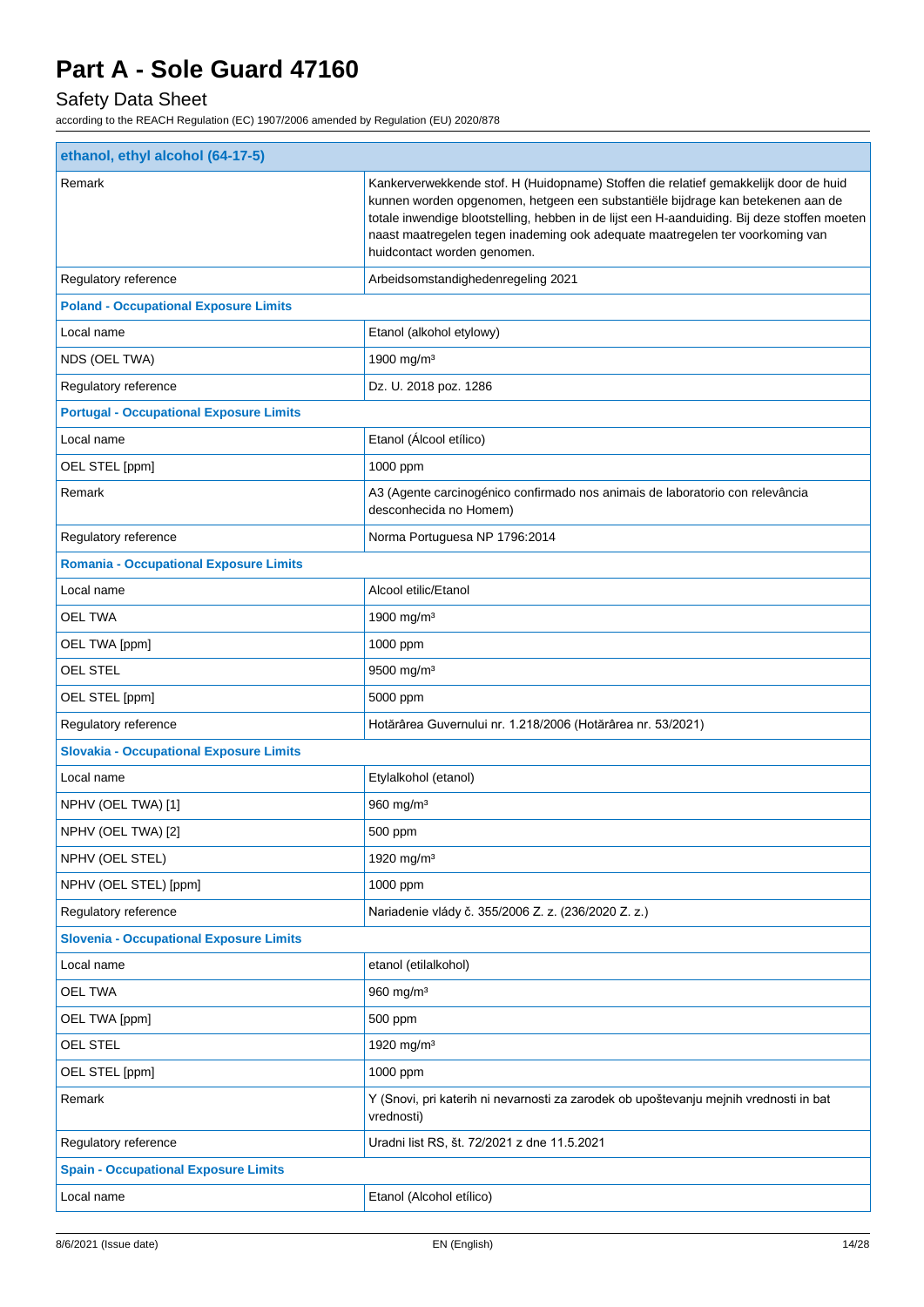## Safety Data Sheet

| ethanol, ethyl alcohol (64-17-5)                     |                                                                                                                                                                                                                                                                                                                                                                                                                                                 |  |
|------------------------------------------------------|-------------------------------------------------------------------------------------------------------------------------------------------------------------------------------------------------------------------------------------------------------------------------------------------------------------------------------------------------------------------------------------------------------------------------------------------------|--|
| VLA-EC (OEL STEL)                                    | 1910 mg/m <sup>3</sup>                                                                                                                                                                                                                                                                                                                                                                                                                          |  |
| VLA-EC (OEL STEL) [ppm]                              | 1000 ppm                                                                                                                                                                                                                                                                                                                                                                                                                                        |  |
| Remark                                               | s (Esta sustancia tiene prohibida total o parcialmente su comercialización y uso como<br>fitosanitario y/o como biocida. Para una información detallada acerca de las prohibiciones<br>consúltese: Base de datos de productos biocidas:<br>http://www.msssi.gob.es/ciudadanos/productos.do?tipo=plaguicidas Base de datos de<br>productos fitosanitarios<br>http://www.magrama.gob.es/agricultura/pags/fitos/registro/fichas/pdf/Lista_sa.pdf). |  |
| Regulatory reference                                 | Límites de Exposición Profesional para Agentes Químicos en España 2021. INSHT                                                                                                                                                                                                                                                                                                                                                                   |  |
| <b>Sweden - Occupational Exposure Limits</b>         |                                                                                                                                                                                                                                                                                                                                                                                                                                                 |  |
| Local name                                           | Etanol                                                                                                                                                                                                                                                                                                                                                                                                                                          |  |
| NGV (OEL TWA)                                        | 1000 mg/m <sup>3</sup>                                                                                                                                                                                                                                                                                                                                                                                                                          |  |
| NGV (OEL TWA) [ppm]                                  | 500 ppm                                                                                                                                                                                                                                                                                                                                                                                                                                         |  |
| KTV (OEL STEL)                                       | 1900 mg/m <sup>3</sup>                                                                                                                                                                                                                                                                                                                                                                                                                          |  |
| KTV (OEL STEL) [ppm]                                 | 1000 ppm                                                                                                                                                                                                                                                                                                                                                                                                                                        |  |
| Regulatory reference                                 | Hygieniska gränsvärden (AFS 2018:1)                                                                                                                                                                                                                                                                                                                                                                                                             |  |
| <b>United Kingdom - Occupational Exposure Limits</b> |                                                                                                                                                                                                                                                                                                                                                                                                                                                 |  |
| Local name                                           | Ethanol                                                                                                                                                                                                                                                                                                                                                                                                                                         |  |
| WEL TWA (OEL TWA) [1]                                | 1920 mg/m <sup>3</sup>                                                                                                                                                                                                                                                                                                                                                                                                                          |  |
| WEL TWA (OEL TWA) [2]                                | 1000 ppm                                                                                                                                                                                                                                                                                                                                                                                                                                        |  |
| Regulatory reference                                 | EH40/2005 (Fourth edition, 2020). HSE                                                                                                                                                                                                                                                                                                                                                                                                           |  |
| <b>USA - ACGIH - Occupational Exposure Limits</b>    |                                                                                                                                                                                                                                                                                                                                                                                                                                                 |  |
| Local name                                           | Ethanol                                                                                                                                                                                                                                                                                                                                                                                                                                         |  |
| ACGIH OEL STEL [ppm]                                 | 1000 ppm                                                                                                                                                                                                                                                                                                                                                                                                                                        |  |
| Remark (ACGIH)                                       | TLV® Basis: URT irr. Notations: A3 (Confirmed Animal Carcinogen with Unknown<br>Relevance to Humans)                                                                                                                                                                                                                                                                                                                                            |  |
| Regulatory reference                                 | ACGIH 2021                                                                                                                                                                                                                                                                                                                                                                                                                                      |  |
| chromium (7440-47-3)                                 |                                                                                                                                                                                                                                                                                                                                                                                                                                                 |  |
| <b>Belgium - Occupational Exposure Limits</b>        |                                                                                                                                                                                                                                                                                                                                                                                                                                                 |  |
| Local name                                           | Chrome métal et composés inorganiques (à l'exception des composés Cr VI) # Chroom<br>(metaal) en anorganische verbindingen (met uitzondering van Cr VI verbindingen)                                                                                                                                                                                                                                                                            |  |
| <b>OEL TWA</b>                                       | $0.5 \text{ mg/m}^3$                                                                                                                                                                                                                                                                                                                                                                                                                            |  |
| Regulatory reference                                 | Koninklijk besluit/Arrêté royal 19/11/2020                                                                                                                                                                                                                                                                                                                                                                                                      |  |
| <b>Croatia - Occupational Exposure Limits</b>        |                                                                                                                                                                                                                                                                                                                                                                                                                                                 |  |
| Local name                                           | Krom, metal (kao Cr)                                                                                                                                                                                                                                                                                                                                                                                                                            |  |
| GVI (OEL TWA) [1]                                    | $2 \text{ mg/m}^3$                                                                                                                                                                                                                                                                                                                                                                                                                              |  |
| Regulatory reference                                 | Pravilnik o izmjenama i dopunama Pravilnika o graničnim vrijednostima izloženosti<br>opasnim tvarima pri radu i o biološkim graničnim vrijednostima (NN 1/2021)                                                                                                                                                                                                                                                                                 |  |
| <b>Croatia - Biological limit values</b>             |                                                                                                                                                                                                                                                                                                                                                                                                                                                 |  |
| Local name                                           | Krom (VI) topljivi spojevi                                                                                                                                                                                                                                                                                                                                                                                                                      |  |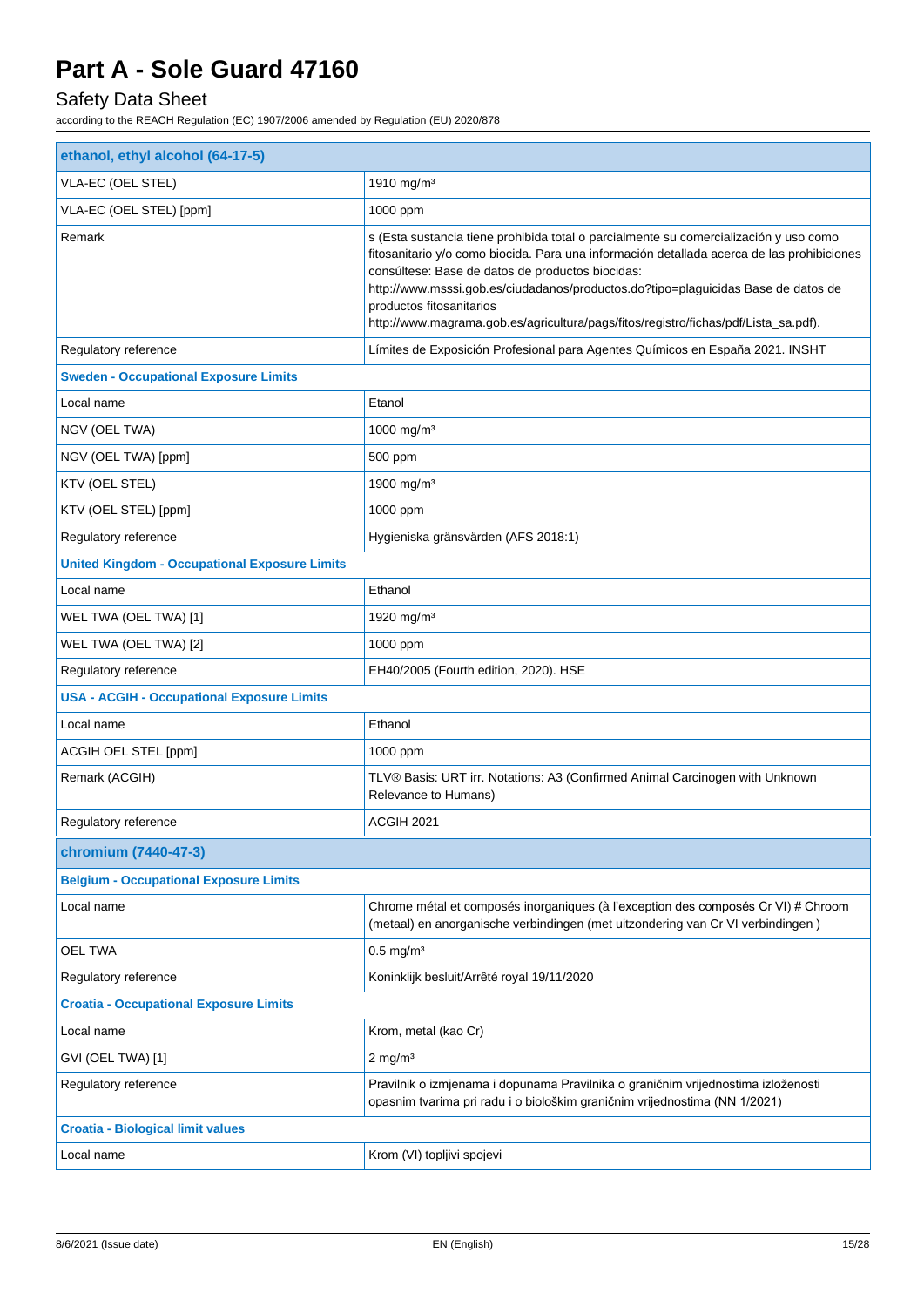## Safety Data Sheet

| chromium (7440-47-3)                                     |                                                                                                                                                                                                                                                                                               |  |
|----------------------------------------------------------|-----------------------------------------------------------------------------------------------------------------------------------------------------------------------------------------------------------------------------------------------------------------------------------------------|--|
| <b>BLV</b>                                               | 10 µmol/mol creatinine Karakteristični pokazatelj: krom - Biološki uzorak: mokraća -<br>Vrijeme uzorkovanja: jednokratni uzorak na kraju smjene<br>5 µg/g creatinine Karakteristični pokazatelj: krom - Biološki uzorak: mokraća - Vrijeme<br>uzorkovanja: jednokratni uzorak na kraju smjene |  |
| Regulatory reference                                     | Pravilnik o izmjenama i dopunama Pravilnika o graničnim vrijednostima izloženosti<br>opasnim tvarima pri radu i o biološkim graničnim vrijednostima (NN 91/2018)                                                                                                                              |  |
| <b>Czech Republic - Occupational Exposure Limits</b>     |                                                                                                                                                                                                                                                                                               |  |
| Local name                                               | Prach z chromu                                                                                                                                                                                                                                                                                |  |
| PEL (OEL TWA)                                            | $0.5$ mg/m <sup>3</sup>                                                                                                                                                                                                                                                                       |  |
| Regulatory reference                                     | Nařízení vlády č. 361/2007 Sb. (Předpis 195/2021 Sb.)                                                                                                                                                                                                                                         |  |
| <b>Denmark - Occupational Exposure Limits</b>            |                                                                                                                                                                                                                                                                                               |  |
| Local name                                               | Chrom, pulver og opløselige chromi- og chromosalte                                                                                                                                                                                                                                            |  |
| OEL TWA [1]                                              | 0.5 mg/m <sup>3</sup> beregnet som Cr                                                                                                                                                                                                                                                         |  |
| Regulatory reference                                     | BEK nr 1426 af 28. juni 2021                                                                                                                                                                                                                                                                  |  |
| <b>Estonia - Occupational Exposure Limits</b>            |                                                                                                                                                                                                                                                                                               |  |
| Local name                                               | Kroom (metall) ja tema anorgaanilised ühendid, v.akroomhape ja kromaadid (arvutatud<br>kroomile)                                                                                                                                                                                              |  |
| <b>OEL TWA</b>                                           | $2$ mg/m <sup>3</sup>                                                                                                                                                                                                                                                                         |  |
| Regulatory reference                                     | Vabariigi Valitsuse 20. märtsi 2001. a määruse nr 105 (RT I, 17.10.2019, 2); Vabariigi<br>Valitsuse 10. märtsi 2019. a määruse nr 84                                                                                                                                                          |  |
| <b>Finland - Occupational Exposure Limits</b>            |                                                                                                                                                                                                                                                                                               |  |
| Local name                                               | Kromi, metalli                                                                                                                                                                                                                                                                                |  |
| HTP (OEL TWA) [1]                                        | $0.5 \text{ mg/m}^3 \text{ Cr}$                                                                                                                                                                                                                                                               |  |
| Regulatory reference                                     | HTP-ARVOT 2020 (Sosiaali- ja terveysministeriö)                                                                                                                                                                                                                                               |  |
| <b>Finland - Biological limit values</b>                 |                                                                                                                                                                                                                                                                                               |  |
| Local name                                               | Kromi-(VI) ja sen yhdisteet                                                                                                                                                                                                                                                                   |  |
| <b>BLV</b>                                               | 0.2 µmol/l Parametri: Virtsan kromi - Näytteenottoajankohta: Työvaiheen tai työvuoron<br>päätyttyä työviikon tai altistumisjakson loputtua                                                                                                                                                    |  |
| Regulatory reference                                     | HTP-ARVOT 2020 (Sosiaali- ja terveysministeriö)                                                                                                                                                                                                                                               |  |
| <b>France - Occupational Exposure Limits</b>             |                                                                                                                                                                                                                                                                                               |  |
| Local name                                               | Chrome (métal), composés de chrome inorganiques (II) et composés de chrome<br>inorganiques (insolubles) (III)                                                                                                                                                                                 |  |
| VME (OEL TWA)                                            | $2$ mg/m <sup>3</sup>                                                                                                                                                                                                                                                                         |  |
| Remark                                                   | Valeurs règlementaires indicatives                                                                                                                                                                                                                                                            |  |
| Regulatory reference                                     | Circulaire du Ministère du travail (réf.: INRS ED 984, 2016)                                                                                                                                                                                                                                  |  |
| <b>Germany - Occupational Exposure Limits (TRGS 900)</b> |                                                                                                                                                                                                                                                                                               |  |
| Local name                                               | Chrom und anorganische Chrom(II) und (III)-Verbindungen                                                                                                                                                                                                                                       |  |
| AGW (OEL TWA) [1]                                        | 2 mg/m <sup>3</sup> $(E)$                                                                                                                                                                                                                                                                     |  |
| Peak exposure limitation factor                          | 1(1)                                                                                                                                                                                                                                                                                          |  |
| Remark                                                   | 10 - Der Arbeitsplatzgrenzwert bezieht sich auf den Elementgehalt des entsprechenden<br>Metalls; EU - Europäische Union (Von der EU wurde ein Luftgrenzwert festgelegt:<br>Abweichungen bei Wert und Spitzenbegrenzung sind möglich)                                                          |  |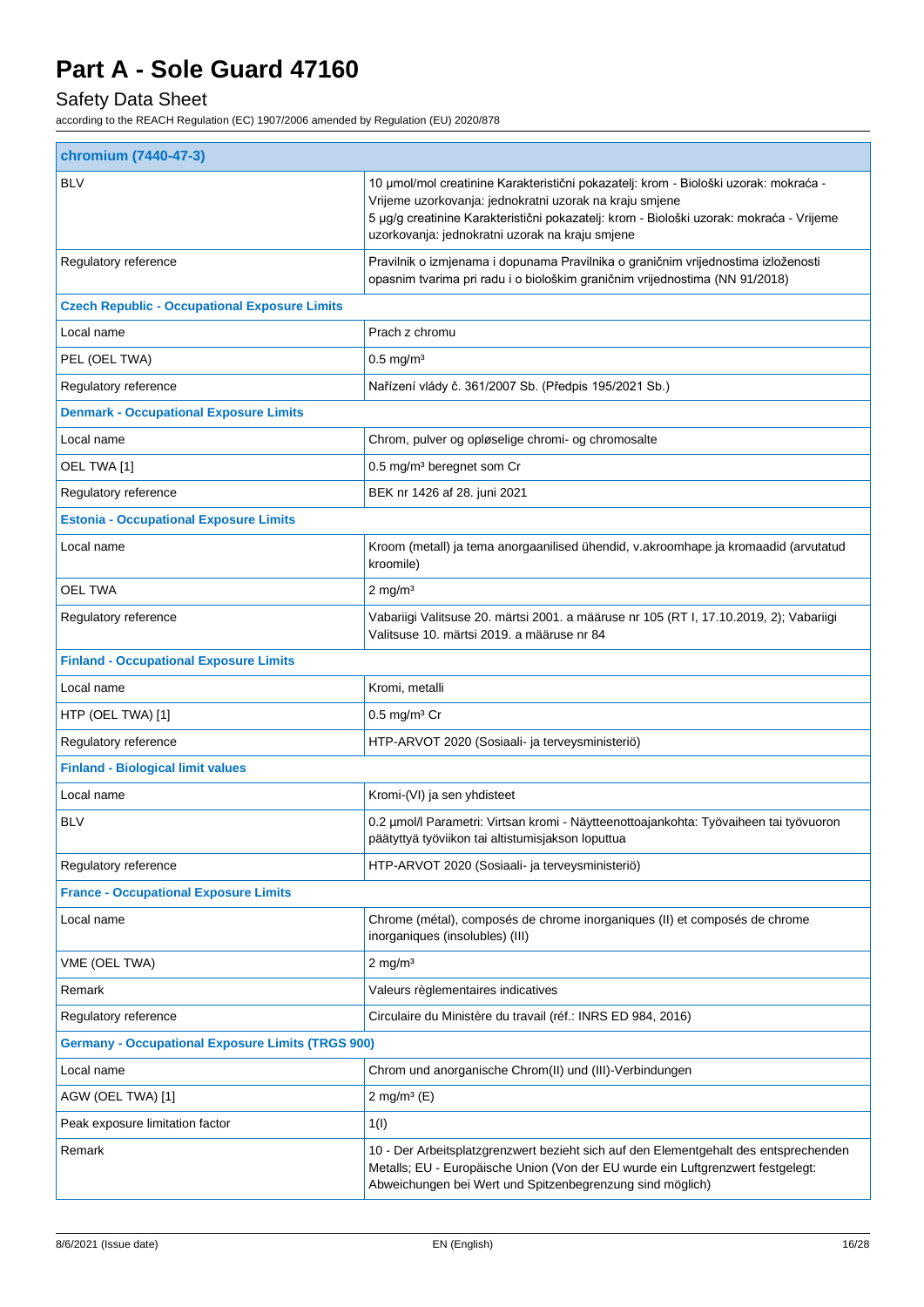## Safety Data Sheet

| chromium (7440-47-3)                              |                                                                                                                                                                                                                                                                                          |  |
|---------------------------------------------------|------------------------------------------------------------------------------------------------------------------------------------------------------------------------------------------------------------------------------------------------------------------------------------------|--|
| Regulatory reference                              | <b>TRGS900</b>                                                                                                                                                                                                                                                                           |  |
| <b>Greece - Occupational Exposure Limits</b>      |                                                                                                                                                                                                                                                                                          |  |
| Local name                                        | Χρώμιο (μεταλλικό)                                                                                                                                                                                                                                                                       |  |
| OEL TWA                                           | 1 mg/ $m3$                                                                                                                                                                                                                                                                               |  |
| Regulatory reference                              | Π.Δ. 90/1999 - Προστασία της υγείας των εργαζομένων που εκτίθενται σε ορισμένους<br>χημικούς παράγοντες κατά τη διάρκεια της εργασίας τους                                                                                                                                               |  |
| <b>Hungary - Occupational Exposure Limits</b>     |                                                                                                                                                                                                                                                                                          |  |
| Local name                                        | KRÓM (fém), SZERVETLEN KRÓM (II) és KRÓM (III) VEGYÜLETEK (nem oldható)                                                                                                                                                                                                                  |  |
| AK (OEL TWA)                                      | $2$ mg/m <sup>3</sup>                                                                                                                                                                                                                                                                    |  |
| Regulatory reference                              | 5/2020. (II. 6.) ITM rendelet - A kémiai kóroki tényezők hatásának kitett munkavállalók<br>egészségének és biztonságának védelméről                                                                                                                                                      |  |
| <b>Hungary - Biological Exposure Indices</b>      |                                                                                                                                                                                                                                                                                          |  |
| Local name                                        | Króm                                                                                                                                                                                                                                                                                     |  |
| BEI                                               | 0.01 mg/g creatinine Biológiai expozíciós (hatás) mutató: króm - Biológiai minta:<br>vizeletben - Mintavétel ideje: m.v. (műszak végén)<br>0.022 µmol/mmol Creatinine Biológiai expozíciós (hatás) mutató: króm - Biológiai minta:<br>vizeletben - Mintavétel ideje: m.v. (műszak végén) |  |
| Regulatory reference                              | 5/2020. (II. 6.) ITM rendelet - A kémiai kóroki tényezők hatásának kitett munkavállalók<br>egészségének és biztonságának védelméről                                                                                                                                                      |  |
| <b>Ireland - Occupational Exposure Limits</b>     |                                                                                                                                                                                                                                                                                          |  |
| Local name                                        | Chromium metal                                                                                                                                                                                                                                                                           |  |
| OEL TWA [1]                                       | $2 \text{ mg/m}^3$                                                                                                                                                                                                                                                                       |  |
| Regulatory reference                              | Chemical Agents Code of Practice 2021                                                                                                                                                                                                                                                    |  |
| <b>Ireland - Biological limit values</b>          |                                                                                                                                                                                                                                                                                          |  |
| Local name                                        | Chromium VI and water soluble compounds                                                                                                                                                                                                                                                  |  |
| <b>BLV</b>                                        | 25 µg/l Parameter: total chromium - Medium: urine - Sampling time: End of shift at end of<br>workweek - Notations: B (Background)<br>10 µg/l Parameter: total chromium - Medium: urine - Sampling time: Increase during shift                                                            |  |
| Regulatory reference                              | Biological Monitoring Guidelines (HSA, 2011)                                                                                                                                                                                                                                             |  |
| <b>Netherlands - Occupational Exposure Limits</b> |                                                                                                                                                                                                                                                                                          |  |
| Local name                                        | Chroom                                                                                                                                                                                                                                                                                   |  |
| MAC-TGG (OEL TWA)                                 | 0.5 mg/m <sup>3</sup> (metallisch)                                                                                                                                                                                                                                                       |  |
| Regulatory reference                              | Arbeidsomstandighedenregeling 2021                                                                                                                                                                                                                                                       |  |
| <b>Poland - Occupational Exposure Limits</b>      |                                                                                                                                                                                                                                                                                          |  |
| Local name                                        | Chrom metaliczny                                                                                                                                                                                                                                                                         |  |
| NDS (OEL TWA)                                     | $0.5$ mg/m <sup>3</sup>                                                                                                                                                                                                                                                                  |  |
| Regulatory reference                              | Dz. U. 2018 poz. 1286                                                                                                                                                                                                                                                                    |  |
| <b>Portugal - Occupational Exposure Limits</b>    |                                                                                                                                                                                                                                                                                          |  |
| Local name                                        | Crómio metal e compostos de crómio (III), expressos em Cr                                                                                                                                                                                                                                |  |
| <b>OEL TWA</b>                                    | $0.5$ mg/m <sup>3</sup>                                                                                                                                                                                                                                                                  |  |
| Remark                                            | A4 (Agente não classificável como carcinogénico no Homem)                                                                                                                                                                                                                                |  |
| Regulatory reference                              | Norma Portuguesa NP 1796:2014                                                                                                                                                                                                                                                            |  |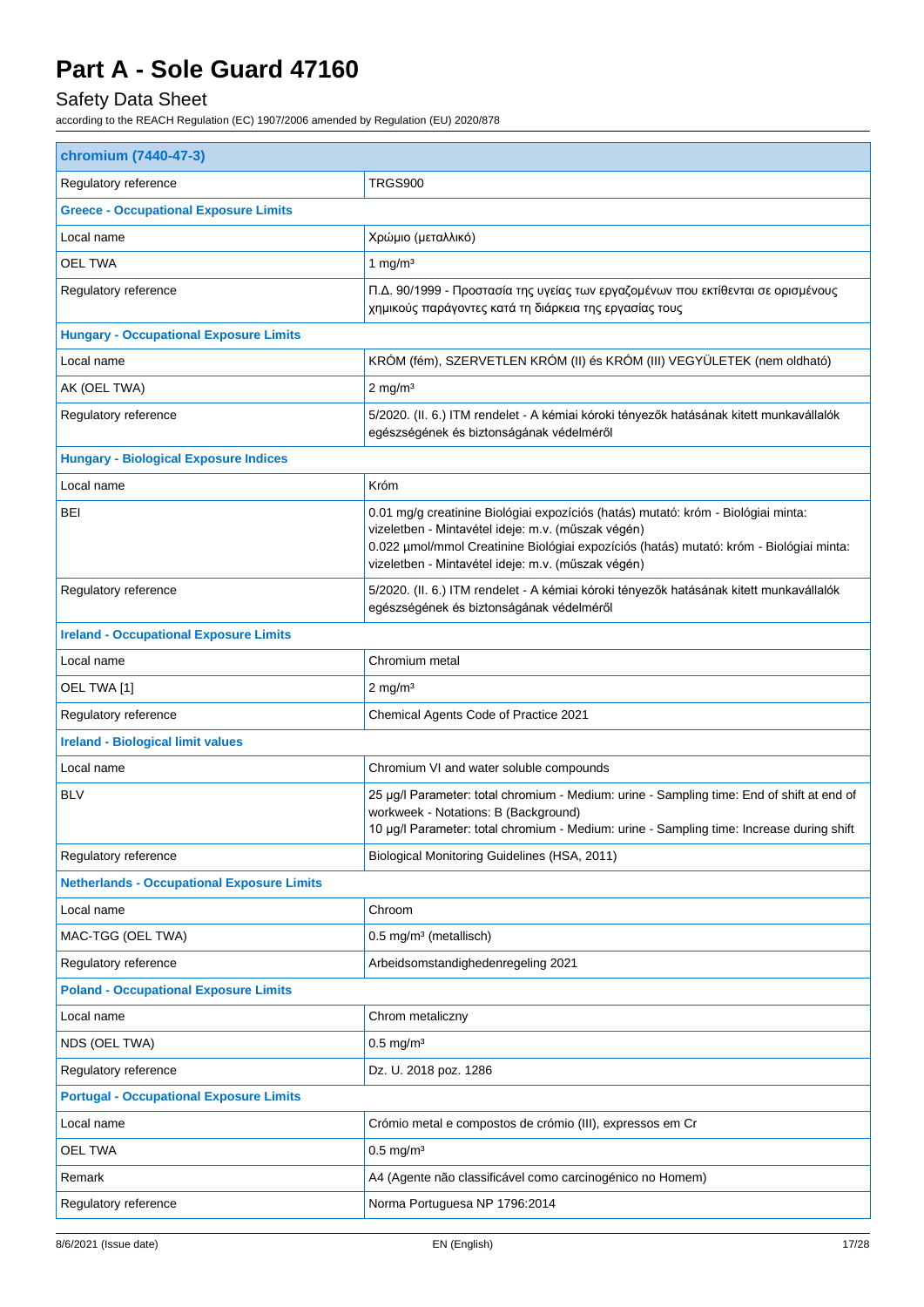## Safety Data Sheet

| chromium (7440-47-3)                                 |                                                                                                                                            |  |  |
|------------------------------------------------------|--------------------------------------------------------------------------------------------------------------------------------------------|--|--|
| <b>Slovakia - Occupational Exposure Limits</b>       |                                                                                                                                            |  |  |
| Local name                                           | Chróm anorg. zlúč. chrómu (II) a (III) – nerozpustné (ako Cr)                                                                              |  |  |
| NPHV (OEL TWA) [1]                                   | $2$ mg/m <sup>3</sup>                                                                                                                      |  |  |
| Regulatory reference                                 | Nariadenie vlády č. 355/2006 Z. z. (236/2020 Z. z.)                                                                                        |  |  |
| <b>Slovenia - Occupational Exposure Limits</b>       |                                                                                                                                            |  |  |
| Local name                                           | krom - kovinski, anorganske kromove (II) spojine in anorganske kromove (III) spojine<br>(netopne)                                          |  |  |
| <b>OEL TWA</b>                                       | $2$ mg/m <sup>3</sup>                                                                                                                      |  |  |
| OEL STEL                                             | $2$ mg/m <sup>3</sup>                                                                                                                      |  |  |
| Remark                                               | EU                                                                                                                                         |  |  |
| Regulatory reference                                 | Uradni list RS, št. 72/2021 z dne 11.5.2021                                                                                                |  |  |
| <b>Spain - Occupational Exposure Limits</b>          |                                                                                                                                            |  |  |
| Local name                                           | Cromo metal                                                                                                                                |  |  |
| VLA-ED (OEL TWA) [1]                                 | $2$ mg/m <sup>3</sup>                                                                                                                      |  |  |
| Remark                                               | VLI (Agente químico para el que la U.E. estableció en su día un valor límite indicativo).                                                  |  |  |
| Regulatory reference                                 | Límites de Exposición Profesional para Agentes Químicos en España 2021. INSHT                                                              |  |  |
| <b>Sweden - Occupational Exposure Limits</b>         |                                                                                                                                            |  |  |
| Local name                                           | Krom, och oorg. (II, III)-föreningar (som Cr)                                                                                              |  |  |
| NGV (OEL TWA)                                        | 0.5 mg/m <sup>3</sup> totaldamm                                                                                                            |  |  |
| Regulatory reference                                 | Hygieniska gränsvärden (AFS 2018:1)                                                                                                        |  |  |
| <b>United Kingdom - Occupational Exposure Limits</b> |                                                                                                                                            |  |  |
| Local name                                           | Chromium                                                                                                                                   |  |  |
| WEL TWA (OEL TWA) [1]                                | $0.5$ mg/m <sup>3</sup><br>0.5 mg/m <sup>3</sup> Chromium (II) compounds (as Cr)<br>0.5 mg/m <sup>3</sup> Chromium (III) compounds (as Cr) |  |  |
| Regulatory reference                                 | EH40/2005 (Fourth edition, 2020). HSE                                                                                                      |  |  |
| <b>United Kingdom - Biological limit values</b>      |                                                                                                                                            |  |  |
| Local name                                           | Chromium VI                                                                                                                                |  |  |
| <b>BMGV</b>                                          | 10 µmol/mol creatinine Parameter: chromium - Medium: urine - Sampling time: Post shift                                                     |  |  |
| Regulatory reference                                 | EH40/2005 (Fourth edition, 2020). HSE                                                                                                      |  |  |
| <b>USA - ACGIH - Occupational Exposure Limits</b>    |                                                                                                                                            |  |  |
| Local name                                           | Metallic chromium, as Cr(0)                                                                                                                |  |  |
| ACGIH OEL TWA                                        | 0.5 mg/m <sup>3</sup> (I - Inhalable particulate matter)                                                                                   |  |  |
| Remark (ACGIH)                                       | TLV® Basis: Resp tract irr                                                                                                                 |  |  |
| Regulatory reference                                 | ACGIH 2021                                                                                                                                 |  |  |
| <b>USA - ACGIH - Biological Exposure Indices</b>     |                                                                                                                                            |  |  |
| Local name                                           | <b>CHROMIUM</b>                                                                                                                            |  |  |
| <b>BEI</b>                                           | 0.7 µg/l Parameter: Total chromium - Medium: urine - Sampling time: End of shift at end of<br>workweek - Notations: Pop                    |  |  |
| Regulatory reference                                 | ACGIH 2021                                                                                                                                 |  |  |
|                                                      |                                                                                                                                            |  |  |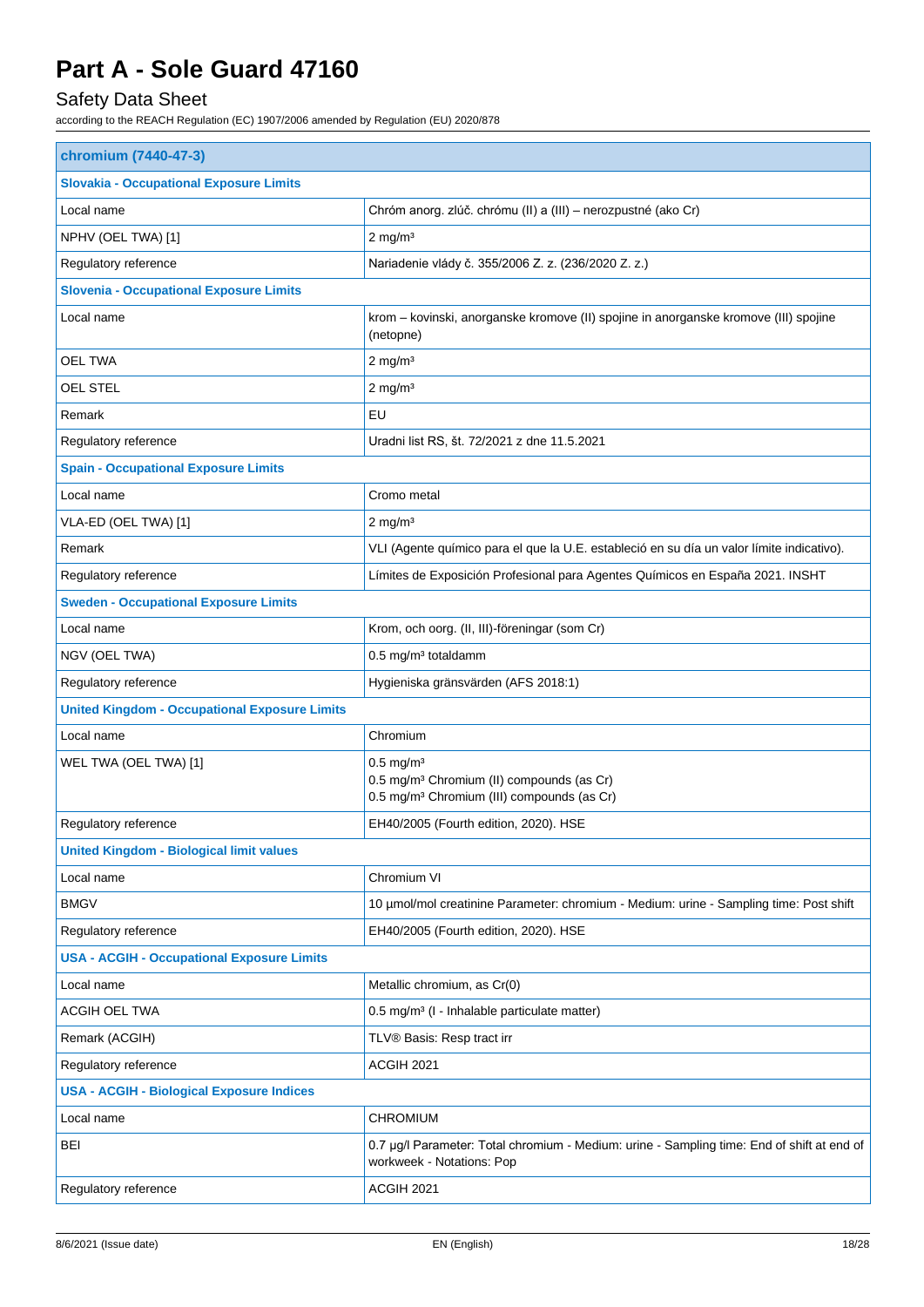## Safety Data Sheet

| chromium (7440-47-3)                                 |                                                                                                                                                                   |
|------------------------------------------------------|-------------------------------------------------------------------------------------------------------------------------------------------------------------------|
| Carbon Black (nanomaterial) (1333-86-4)              |                                                                                                                                                                   |
| <b>Belgium - Occupational Exposure Limits</b>        |                                                                                                                                                                   |
| Local name                                           | Carbone (noir de) # Koolzwart                                                                                                                                     |
| <b>OEL TWA</b>                                       | $3$ mg/m <sup>3</sup>                                                                                                                                             |
| Regulatory reference                                 | Koninklijk besluit/Arrêté royal 19/11/2020                                                                                                                        |
| <b>Croatia - Occupational Exposure Limits</b>        |                                                                                                                                                                   |
| Local name                                           | Ugljik-crni                                                                                                                                                       |
| GVI (OEL TWA) [1]                                    | $3.5 \text{ mg/m}^3$                                                                                                                                              |
| KGVI (OEL STEL)                                      | $7$ mg/m <sup>3</sup>                                                                                                                                             |
| Regulatory reference                                 | Pravilnik o izmjenama i dopunama Pravilnika o graničnim vrijednostima<br>izloženosti opasnim tvarima pri radu i o biološkim graničnim vrijednostima (NN<br>1/2021 |
| <b>Czech Republic - Occupational Exposure Limits</b> |                                                                                                                                                                   |
| Local name                                           | Amorfní uhlík (Carbon Black)                                                                                                                                      |
| PEL (OEL TWA)                                        | $10 \text{ mg/m}^3$                                                                                                                                               |
| Remark                                               | Prachy s převážně nespecifickým účinkem.                                                                                                                          |
| Regulatory reference                                 | Nařízení vlády č. 361/2007 Sb. (Předpis 195/2021 Sb.)                                                                                                             |
| <b>Denmark - Occupational Exposure Limits</b>        |                                                                                                                                                                   |
| Local name                                           | Carbon black                                                                                                                                                      |
| OEL TWA [1]                                          | $3.5 \text{ mg/m}^3$                                                                                                                                              |
| Remark                                               | K (betyder, at stoffet anses for at kunne være kræftfremkaldende)                                                                                                 |
| Regulatory reference                                 | BEK nr 1426 af 28. juni 2021                                                                                                                                      |
| <b>Finland - Occupational Exposure Limits</b>        |                                                                                                                                                                   |
| Local name                                           | Nokimusta                                                                                                                                                         |
| HTP (OEL TWA) [1]                                    | $3.5 \text{ mg/m}^3$                                                                                                                                              |
| HTP (OEL STEL)                                       | $7$ mg/m <sup>3</sup>                                                                                                                                             |
| Regulatory reference                                 | HTP-ARVOT 2020 (Sosiaali- ja terveysministeriö)                                                                                                                   |
| <b>France - Occupational Exposure Limits</b>         |                                                                                                                                                                   |
| Local name                                           | Noir de carbone                                                                                                                                                   |
| VME (OEL TWA)                                        | $3.5$ mg/m <sup>3</sup>                                                                                                                                           |
| Remark                                               | Valeurs recommandées/admises                                                                                                                                      |
| Regulatory reference                                 | Circulaire du Ministère du travail (réf.: INRS ED 984, 2016)                                                                                                      |
| <b>Greece - Occupational Exposure Limits</b>         |                                                                                                                                                                   |
| Local name                                           | Αιθάλη                                                                                                                                                            |
| <b>OEL TWA</b>                                       | $3.5$ mg/m <sup>3</sup>                                                                                                                                           |
| <b>OEL STEL</b>                                      | $7$ mg/m <sup>3</sup>                                                                                                                                             |
| Regulatory reference                                 | Π.Δ. 90/1999 - Προστασία της υγείας των εργαζομένων που εκτίθενται σε ορισμένους<br>χημικούς παράγοντες κατά τη διάρκεια της εργασίας τους                        |
| <b>Hungary - Occupational Exposure Limits</b>        |                                                                                                                                                                   |
| Local name                                           | Ipari korom ["Carbon Black"]                                                                                                                                      |
| AK (OEL TWA)                                         | 3 mg/m <sup>3</sup> belélegezhető koncentráció                                                                                                                    |
| Regulatory reference                                 | 5/2020. (II. 6.) ITM rendelet - A kémiai kóroki tényezők hatásának kitett<br>munkavállalók egészségének és biztonságának védelméről                               |
| <b>Ireland - Occupational Exposure Limits</b>        |                                                                                                                                                                   |
| Local name                                           | Carbon black                                                                                                                                                      |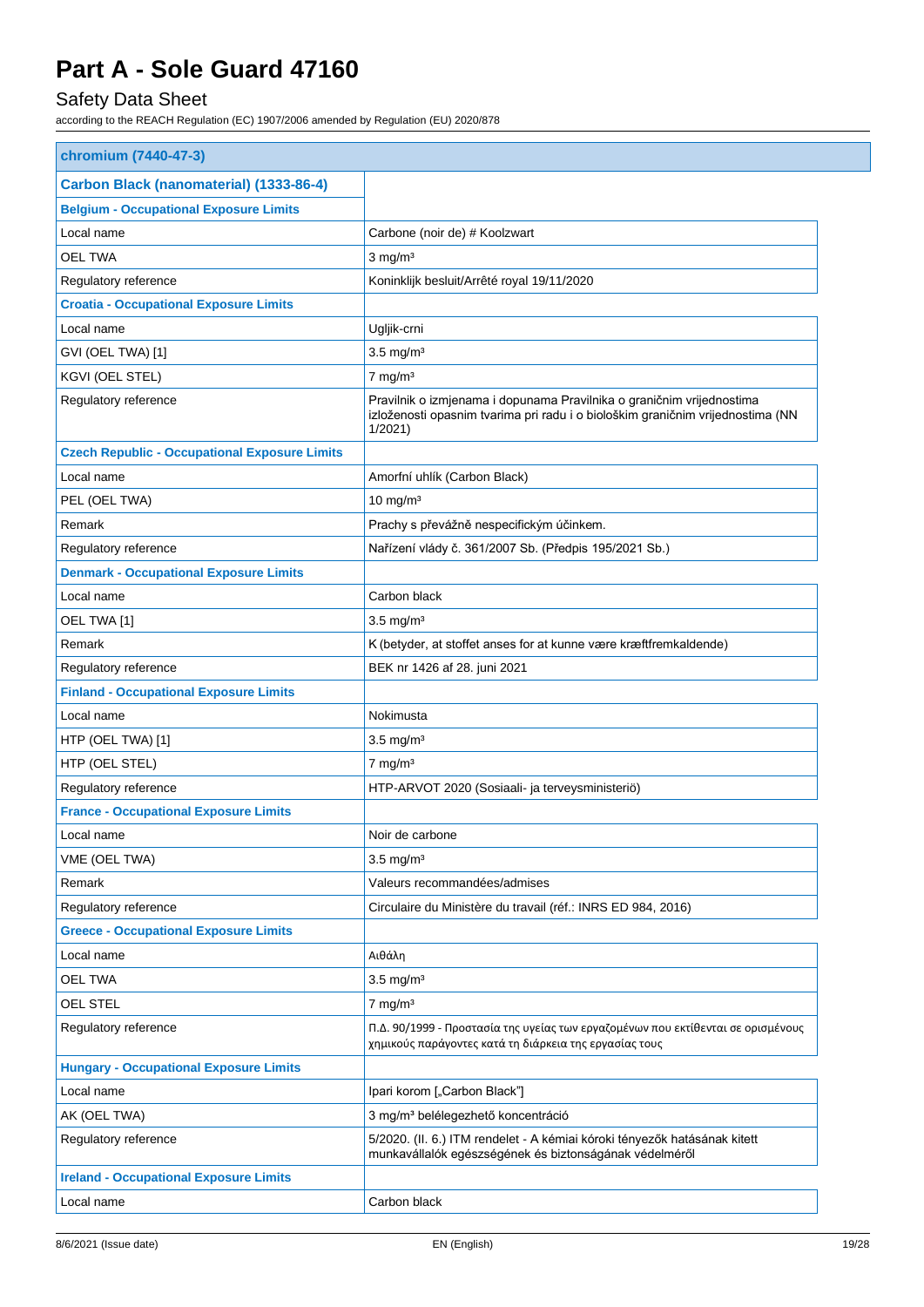### Safety Data Sheet

according to the REACH Regulation (EC) 1907/2006 amended by Regulation (EU) 2020/878

| chromium (7440-47-3)                                 |                                                                                                                                                 |
|------------------------------------------------------|-------------------------------------------------------------------------------------------------------------------------------------------------|
| OEL TWA [1]                                          | 3 mg/m <sup>3</sup> I (Inhalable Fraction)                                                                                                      |
| Regulatory reference                                 | Chemical Agents Code of Practice 2021                                                                                                           |
| <b>Poland - Occupational Exposure Limits</b>         |                                                                                                                                                 |
| Local name                                           | Sadza techniczna                                                                                                                                |
| NDS (OEL TWA)                                        | 4 mg/m <sup>3</sup> frakcja wdychalna                                                                                                           |
| Remark                                               | Frakcja wdychalna - frakcja aerozolu wnikająca przez nos i usta, która po<br>zdeponowaniu w drogach oddechowych stwarza zagrożenie dla zdrowia. |
| Regulatory reference                                 | Dz. U. 2018 poz. 1286                                                                                                                           |
| <b>Portugal - Occupational Exposure Limits</b>       |                                                                                                                                                 |
| Local name                                           | Carbono, preto (Negro de fumo)                                                                                                                  |
| <b>OEL TWA</b>                                       | 3 mg/m <sup>3</sup> I (Fraçao inalável)                                                                                                         |
| Remark                                               | A3 (Agente carcinogénico confirmado nos animais de laboratorio con relevância<br>desconhecida no Homem)                                         |
| Regulatory reference                                 | Norma Portuguesa NP 1796:2014                                                                                                                   |
| <b>Spain - Occupational Exposure Limits</b>          |                                                                                                                                                 |
| Local name                                           | Negro de humo                                                                                                                                   |
| VLA-ED (OEL TWA) [1]                                 | $3.5 \text{ mg/m}^3$                                                                                                                            |
| Regulatory reference                                 | Límites de Exposición Profesional para Agentes Químicos en España 2021.<br><b>INSHT</b>                                                         |
| <b>United Kingdom - Occupational Exposure Limits</b> |                                                                                                                                                 |
| Local name                                           | Carbon black                                                                                                                                    |
| WEL TWA (OEL TWA) [1]                                | $3.5 \text{ mg/m}^3$                                                                                                                            |
| WEL STEL (OEL STEL)                                  | $7 \text{ mg/m}^3$                                                                                                                              |
| Regulatory reference                                 | EH40/2005 (Fourth edition, 2020). HSE                                                                                                           |
| <b>USA - ACGIH - Occupational Exposure Limits</b>    |                                                                                                                                                 |
| Local name                                           | Carbon black                                                                                                                                    |
| ACGIH OEL TWA                                        | 3 mg/m <sup>3</sup> (I - Inhalable particulate matter)                                                                                          |
| Remark (ACGIH)                                       | TLV® Basis: Bronchitis. Notations: A3 (Confirmed Animal Carcinogen with<br>Unknown Relevance to Humans)                                         |
| Regulatory reference                                 | ACGIH 2021                                                                                                                                      |

#### **8.1.2. Recommended monitoring procedures**

No additional information available

#### **8.1.3. Air contaminants formed**

No additional information available

#### **8.1.4. DNEL and PNEC**

No additional information available

#### **8.1.5. Control banding**

No additional information available

### **8.2. Exposure controls**

#### **8.2.1. Appropriate engineering controls**

No additional information available

#### **8.2.2. Personal protection equipment**

#### **Personal protective equipment:**

Use breathing mask and filter suitable for organic gases and vapours. Protective clothing. Gloves.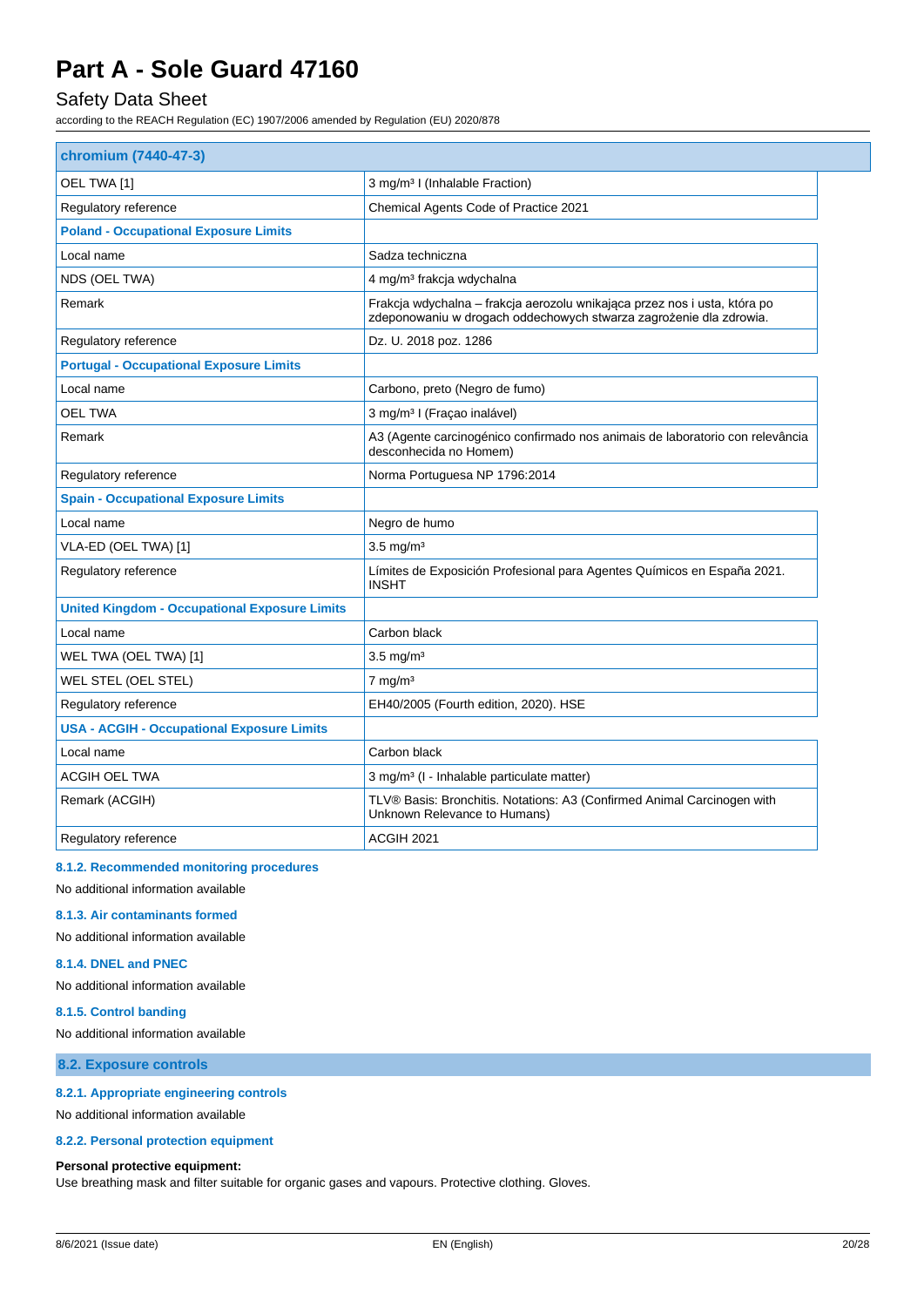#### Safety Data Sheet

according to the REACH Regulation (EC) 1907/2006 amended by Regulation (EU) 2020/878

#### **Personal protective equipment symbol(s):**



#### **8.2.2.1. Eye and face protection**

#### **Eye protection:**

Safety glasses. Wear eye glasses with side protection according to EN 166.

#### **8.2.2.2. Skin protection**

#### **Skin and body protection:**

Wear suitable protective clothing. Long-sleeved apron/clothing with liquid tight type 3, protective against liquid chemicals (tested EN 14605)

#### **Hand protection:**

Protective gloves. EN 374. Butyl rubber. Break through time: ≥ 480 min. Layer thickness : >1,1 mm.

#### **8.2.2.3. Respiratory protection**

#### **Respiratory protection:**

This product should not be used under conditions of poor ventilation unless a protective mask with an appropriate gas filter (i.e. type A1 according to standard EN 14387) is used.

#### **8.2.2.4. Thermal hazards**

No additional information available

#### **8.2.3. Environmental exposure controls**

#### **Other information:**

Do not eat, drink or smoke during use.

| <b>SECTION 9: Physical and chemical properties</b>         |                           |  |  |  |
|------------------------------------------------------------|---------------------------|--|--|--|
| 9.1. Information on basic physical and chemical properties |                           |  |  |  |
| Physical state                                             | : Liquid                  |  |  |  |
| Colour                                                     | Black.                    |  |  |  |
| Appearance                                                 | Viscous liquid.           |  |  |  |
| Odour                                                      | Not available             |  |  |  |
| Odour threshold                                            | Not available             |  |  |  |
| Melting point                                              | : Not available           |  |  |  |
| Freezing point                                             | Not available             |  |  |  |
| Boiling point                                              | : > 200 °C                |  |  |  |
| Flammability                                               | Non flammable.            |  |  |  |
| <b>Explosive limits</b>                                    | Not available             |  |  |  |
| Lower explosive limit (LEL)                                | Not available             |  |  |  |
| Upper explosive limit (UEL)                                | Not available             |  |  |  |
| Flash point                                                | : > 143.3                 |  |  |  |
| Auto-ignition temperature                                  | Not available             |  |  |  |
| Decomposition temperature                                  | Not available             |  |  |  |
| рH                                                         | Not available             |  |  |  |
| Viscosity, kinematic                                       | Not available             |  |  |  |
| Solubility                                                 | Not available             |  |  |  |
| Partition coefficient n-octanol/water (Log Kow)            | Not available             |  |  |  |
| Vapour pressure                                            | Not available             |  |  |  |
| Vapour pressure at 50 °C                                   | Not available             |  |  |  |
| Density                                                    | Not available             |  |  |  |
| Relative density                                           | : 1.056 g/cm <sup>3</sup> |  |  |  |
| Relative vapour density at 20 °C                           | : > 1                     |  |  |  |
| Particle size                                              | Not applicable            |  |  |  |
| Particle size distribution                                 | Not applicable            |  |  |  |
| Particle shape                                             | Not applicable            |  |  |  |
| Particle aspect ratio                                      | Not applicable            |  |  |  |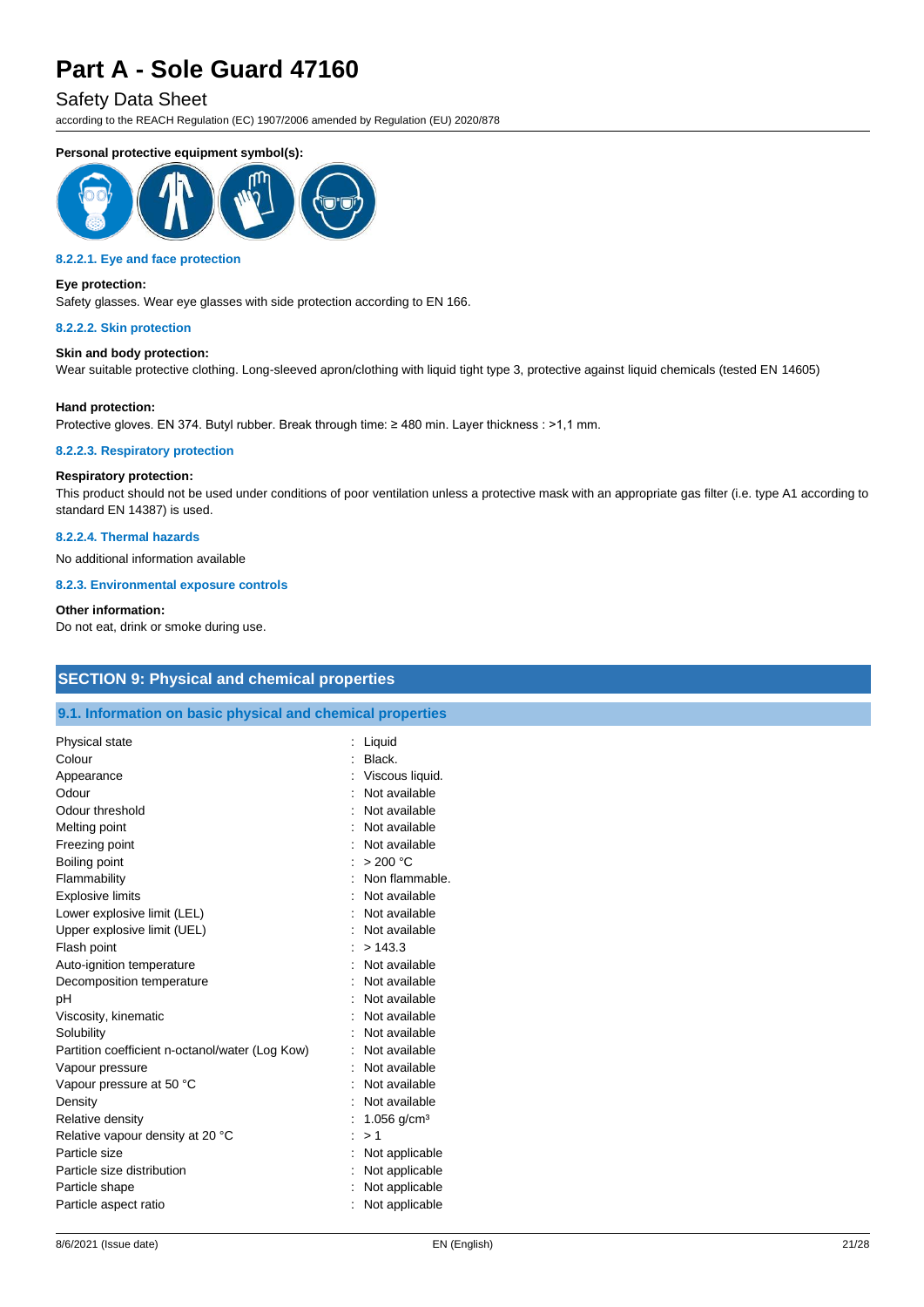### Safety Data Sheet

according to the REACH Regulation (EC) 1907/2006 amended by Regulation (EU) 2020/878

| Particle aggregation state     | : Not applicable   |
|--------------------------------|--------------------|
| Particle agglomeration state   | $:$ Not applicable |
| Particle specific surface area | : Not applicable   |
| Particle dustiness             | : Not applicable   |

**9.2. Other information**

#### **9.2.1. Information with regard to physical hazard classes**

No additional information available

**9.2.2. Other safety characteristics**

No additional information available

### **SECTION 10: Stability and reactivity**

#### **10.1. Reactivity**

No additional information available

**10.2. Chemical stability**

Not established.

**10.3. Possibility of hazardous reactions**

Not established.

**10.4. Conditions to avoid**

Direct sunlight. Extremely high or low temperatures.

**10.5. Incompatible materials**

Strong acids. Strong bases. Strong oxidizing agents. Water.

**10.6. Hazardous decomposition products**

Carbon monoxide. Nitrogen oxides. Hydrogen cyanide. fume. Carbon dioxide. Aldehydes.

### **SECTION 11: Toxicological information**

| 11.1. Information on hazard classes as defined in Regulation (EC) No 1272/2008  |                                                               |  |  |
|---------------------------------------------------------------------------------|---------------------------------------------------------------|--|--|
| Acute toxicity (oral)<br>Acute toxicity (dermal)<br>Acute toxicity (inhalation) | : Not classified<br>: Not classified<br>: Harmful if inhaled. |  |  |
| <b>Part A - Sole Guard 47160</b>                                                |                                                               |  |  |
| ATE CLP (dust, mist)                                                            | 1.578 mg/l/4h                                                 |  |  |
| 4,4'-Methylenediphenyl diisocyanate, oligomers (25686-28-6)                     |                                                               |  |  |
| LD50 oral rat                                                                   | 31600 mg/kg                                                   |  |  |
| LD50 dermal rabbit                                                              | > 5000 mg/kg                                                  |  |  |
| LC50 Inhalation - Rat                                                           | $0.368$ mg/l/4h                                               |  |  |
| Triethoxy(3-isocyanatopropyl)silane (24801-88-5)                                |                                                               |  |  |
| LD50 oral rat                                                                   | 706 mg/kg                                                     |  |  |
| LD50 dermal rabbit                                                              | 1259 mg/kg                                                    |  |  |
| LC50 Inhalation - Rat                                                           | 0.36 mg/l/4h                                                  |  |  |
| Skin corrosion/irritation                                                       | Causes skin irritation.                                       |  |  |
| Serious eye damage/irritation                                                   | : Causes serious eye irritation.                              |  |  |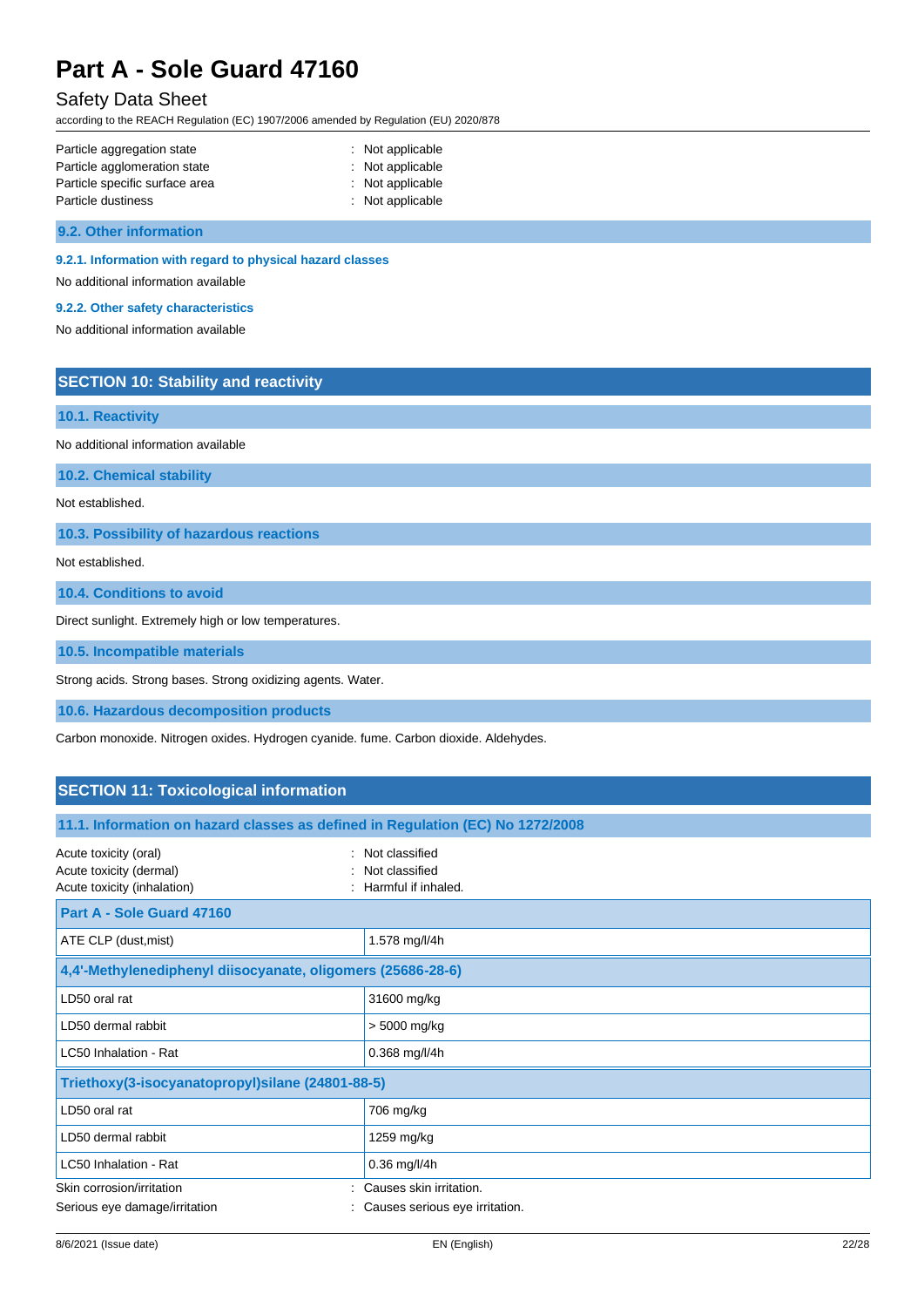### Safety Data Sheet

| Respiratory or skin sensitisation<br>Germ cell mutagenicity | : May cause allergy or asthma symptoms or breathing difficulties if inhaled. May cause an<br>allergic skin reaction.<br>Not classified |  |
|-------------------------------------------------------------|----------------------------------------------------------------------------------------------------------------------------------------|--|
| Additional information                                      | Based on available data, the classification criteria are not met                                                                       |  |
| Carcinogenicity                                             | Suspected of causing cancer.                                                                                                           |  |
| Reproductive toxicity                                       | May damage fertility or the unborn child.                                                                                              |  |
| Additional information                                      | Based on available data, the classification criteria are not met                                                                       |  |
| STOT-single exposure                                        | May cause respiratory irritation.                                                                                                      |  |
| 4,4'-Methylenediphenyl diisocyanate, oligomers (25686-28-6) |                                                                                                                                        |  |
| STOT-single exposure                                        | May cause respiratory irritation.                                                                                                      |  |
| 4,4'-Methylenedicyclohexyl diisocyanate (5124-30-1)         |                                                                                                                                        |  |
| STOT-single exposure                                        | May cause respiratory irritation.                                                                                                      |  |
| STOT-repeated exposure                                      | Not classified                                                                                                                         |  |
| Additional information                                      | Based on available data, the classification criteria are not met                                                                       |  |
| 4,4'-Methylenediphenyl diisocyanate, oligomers (25686-28-6) |                                                                                                                                        |  |
| STOT-repeated exposure                                      | May cause damage to organs through prolonged or repeated exposure.                                                                     |  |
| Aspiration hazard                                           | Not classified                                                                                                                         |  |
| Additional information                                      | Based on available data, the classification criteria are not met                                                                       |  |
| 11.2. Information on other hazards                          |                                                                                                                                        |  |
| 11.2.1. Endocrine disrupting properties                     |                                                                                                                                        |  |
| No additional information available                         |                                                                                                                                        |  |
| 11.2.2. Other information                                   |                                                                                                                                        |  |
| Potential Adverse human health effects and<br>symptoms      | : Harmful if inhaled.                                                                                                                  |  |

| <b>SECTION 12: Ecological information</b>                                                                                   |                                      |  |  |
|-----------------------------------------------------------------------------------------------------------------------------|--------------------------------------|--|--|
| 12.1. Toxicity                                                                                                              |                                      |  |  |
| Hazardous to the aquatic environment, short-term<br>(acute)<br>Hazardous to the aquatic environment, long-term<br>(chronic) | : Not classified<br>: Not classified |  |  |
| 12.2. Persistence and degradability                                                                                         |                                      |  |  |
| Part A - Sole Guard 47160                                                                                                   |                                      |  |  |
| Persistence and degradability                                                                                               | Not established.                     |  |  |
| 12.3. Bioaccumulative potential                                                                                             |                                      |  |  |
| Part A - Sole Guard 47160                                                                                                   |                                      |  |  |
| Bioaccumulative potential                                                                                                   | Not established.                     |  |  |
| 12.4. Mobility in soil                                                                                                      |                                      |  |  |
| No additional information available                                                                                         |                                      |  |  |
| 12.5. Results of PBT and vPvB assessment                                                                                    |                                      |  |  |
| Part A - Sole Guard 47160                                                                                                   |                                      |  |  |
| This substance/mixture does not meet the PBT criteria of REACH regulation, annex XIII                                       |                                      |  |  |
| This substance/mixture does not meet the vPvB criteria of REACH regulation, annex XIII                                      |                                      |  |  |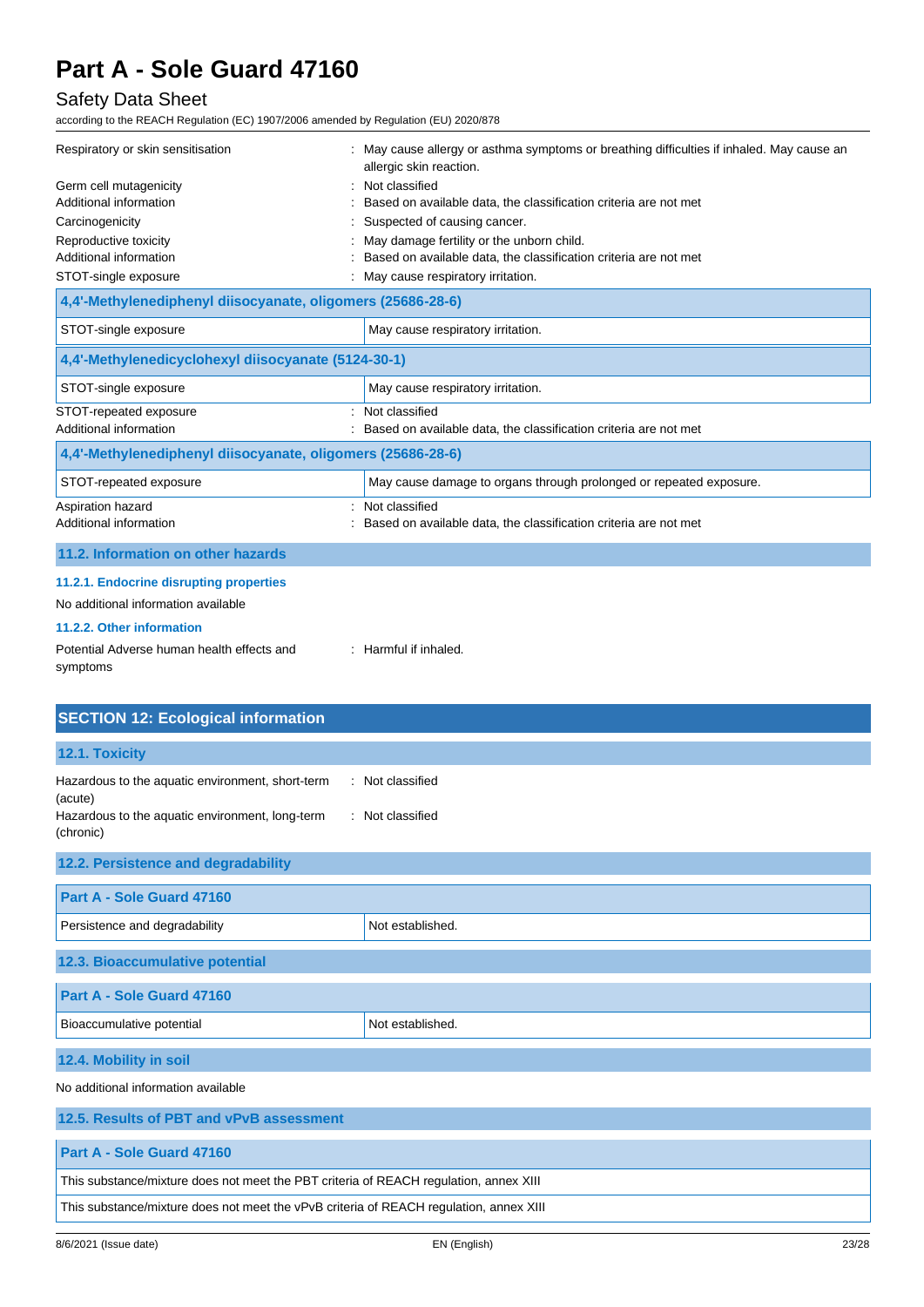### Safety Data Sheet

according to the REACH Regulation (EC) 1907/2006 amended by Regulation (EU) 2020/878

| 12.6. Endocrine disrupting properties      |                                                                                                                                                                                                                                                |
|--------------------------------------------|------------------------------------------------------------------------------------------------------------------------------------------------------------------------------------------------------------------------------------------------|
| No additional information available        |                                                                                                                                                                                                                                                |
| 12.7. Other adverse effects                |                                                                                                                                                                                                                                                |
| Additional information                     | : Avoid release to the environment.                                                                                                                                                                                                            |
|                                            |                                                                                                                                                                                                                                                |
| <b>SECTION 13: Disposal considerations</b> |                                                                                                                                                                                                                                                |
| 13.1. Waste treatment methods              |                                                                                                                                                                                                                                                |
| Product/Packaging disposal recommendations | Dispose in a safe manner in accordance with local/national regulations. Dispose of<br>÷<br>contents/container to hazardous or special waste collection point, in accordance with local,<br>regional, national and/or international regulation. |

Ecology - waste materials **Example 20** and Tecology - waste materials

### **SECTION 14: Transport information**

| In accordance with ADR / IMDG / IATA / ADN / RID                                                                                                                                                                                                                                        |                                                                                                                                                                                                                                             |                                                                                                                                                                                                                                                    |                                                                                                                                                                                                                                             |                                                                                                                                                                                                                                             |
|-----------------------------------------------------------------------------------------------------------------------------------------------------------------------------------------------------------------------------------------------------------------------------------------|---------------------------------------------------------------------------------------------------------------------------------------------------------------------------------------------------------------------------------------------|----------------------------------------------------------------------------------------------------------------------------------------------------------------------------------------------------------------------------------------------------|---------------------------------------------------------------------------------------------------------------------------------------------------------------------------------------------------------------------------------------------|---------------------------------------------------------------------------------------------------------------------------------------------------------------------------------------------------------------------------------------------|
| <b>ADR</b>                                                                                                                                                                                                                                                                              | <b>IMDG</b>                                                                                                                                                                                                                                 | <b>IATA</b>                                                                                                                                                                                                                                        | <b>ADN</b>                                                                                                                                                                                                                                  | <b>RID</b>                                                                                                                                                                                                                                  |
| 14.1. UN number or ID number                                                                                                                                                                                                                                                            |                                                                                                                                                                                                                                             |                                                                                                                                                                                                                                                    |                                                                                                                                                                                                                                             |                                                                                                                                                                                                                                             |
| <b>UN 2206</b>                                                                                                                                                                                                                                                                          | <b>UN 2206</b>                                                                                                                                                                                                                              | <b>UN 2206</b>                                                                                                                                                                                                                                     | <b>UN 2206</b>                                                                                                                                                                                                                              | <b>UN 2206</b>                                                                                                                                                                                                                              |
| 14.2. UN proper shipping name                                                                                                                                                                                                                                                           |                                                                                                                                                                                                                                             |                                                                                                                                                                                                                                                    |                                                                                                                                                                                                                                             |                                                                                                                                                                                                                                             |
| <b>ISOCYANATE SOLUTION.</b><br>TOXIC, N.O.S.                                                                                                                                                                                                                                            | <b>ISOCYANATE SOLUTION,</b><br>TOXIC, N.O.S.                                                                                                                                                                                                | Isocyanate solution, toxic,<br>n.o.s.                                                                                                                                                                                                              | <b>ISOCYANATE SOLUTION,</b><br>TOXIC, N.O.S.                                                                                                                                                                                                | <b>ISOCYANATE SOLUTION.</b><br>TOXIC, N.O.S.                                                                                                                                                                                                |
| <b>Transport document description</b>                                                                                                                                                                                                                                                   |                                                                                                                                                                                                                                             |                                                                                                                                                                                                                                                    |                                                                                                                                                                                                                                             |                                                                                                                                                                                                                                             |
| UN 2206 ISOCYANATE<br>SOLUTION, TOXIC, N.O.S.<br>(4,4'-Methylenediphenyl<br>disocyanate, oligomers;<br>BENZENE, 1,1'-<br><b>METHYLENEBIS[ISOCYA</b><br>NATO-, HOMOPOLYMER ;<br>4,4'-Methylenedicyclohexyl<br>$disocyanate)$ , 6.1, II, (D/E)<br>14.3. Transport hazard class(es)<br>6.1 | UN 2206 ISOCYANATE<br>SOLUTION, TOXIC, N.O.S.<br>(4,4'-Methylenediphenyl<br>diisocyanate, oligomers;<br><b>BENZENE, 1,1'-</b><br>METHYLENEBIS[ISOCYA<br>NATO-, HOMOPOLYMER ;<br>4,4'-Methylenedicyclohexyl<br>diisocyanate), 6.1, II<br>6.1 | UN 2206 Isocyanate<br>solution, toxic, n.o.s. (4,4'-<br>Methylenediphenyl<br>diisocyanate, oligomers;<br><b>BENZENE, 1,1'-</b><br><b>METHYLENEBIS[ISOCYA</b><br>NATO-, HOMOPOLYMER;<br>4,4'-Methylenedicyclohexyl<br>diisocyanate), 6.1, II<br>6.1 | UN 2206 ISOCYANATE<br>SOLUTION, TOXIC, N.O.S.<br>(4,4'-Methylenediphenyl<br>diisocyanate, oligomers;<br>BENZENE, 1,1'-<br><b>METHYLENEBIS[ISOCYA</b><br>NATO-, HOMOPOLYMER ;<br>4,4'-Methylenedicyclohexyl<br>diisocyanate), 6.1, II<br>6.1 | UN 2206 ISOCYANATE<br>SOLUTION, TOXIC, N.O.S.<br>(4,4'-Methylenediphenyl<br>diisocyanate, oligomers;<br>BENZENE, 1,1'-<br><b>METHYLENEBIS[ISOCYA</b><br>NATO-, HOMOPOLYMER ;<br>4,4'-Methylenedicyclohexyl<br>diisocyanate), 6.1, II<br>6.1 |
| 14.4. Packing group                                                                                                                                                                                                                                                                     |                                                                                                                                                                                                                                             |                                                                                                                                                                                                                                                    |                                                                                                                                                                                                                                             |                                                                                                                                                                                                                                             |
| $\mathbf{H}$                                                                                                                                                                                                                                                                            | $\mathbf{II}$                                                                                                                                                                                                                               | $\mathbf{II}$                                                                                                                                                                                                                                      | $\mathsf{I}$                                                                                                                                                                                                                                | Ш                                                                                                                                                                                                                                           |
| <b>14.5. Environmental hazards</b>                                                                                                                                                                                                                                                      |                                                                                                                                                                                                                                             |                                                                                                                                                                                                                                                    |                                                                                                                                                                                                                                             |                                                                                                                                                                                                                                             |
| Dangerous for the<br>environment: No                                                                                                                                                                                                                                                    | Dangerous for the<br>environment: No<br>Marine pollutant: No                                                                                                                                                                                | Dangerous for the<br>environment: No                                                                                                                                                                                                               | Dangerous for the<br>environment: No                                                                                                                                                                                                        | Dangerous for the<br>environment: No                                                                                                                                                                                                        |
| No supplementary information available                                                                                                                                                                                                                                                  |                                                                                                                                                                                                                                             |                                                                                                                                                                                                                                                    |                                                                                                                                                                                                                                             |                                                                                                                                                                                                                                             |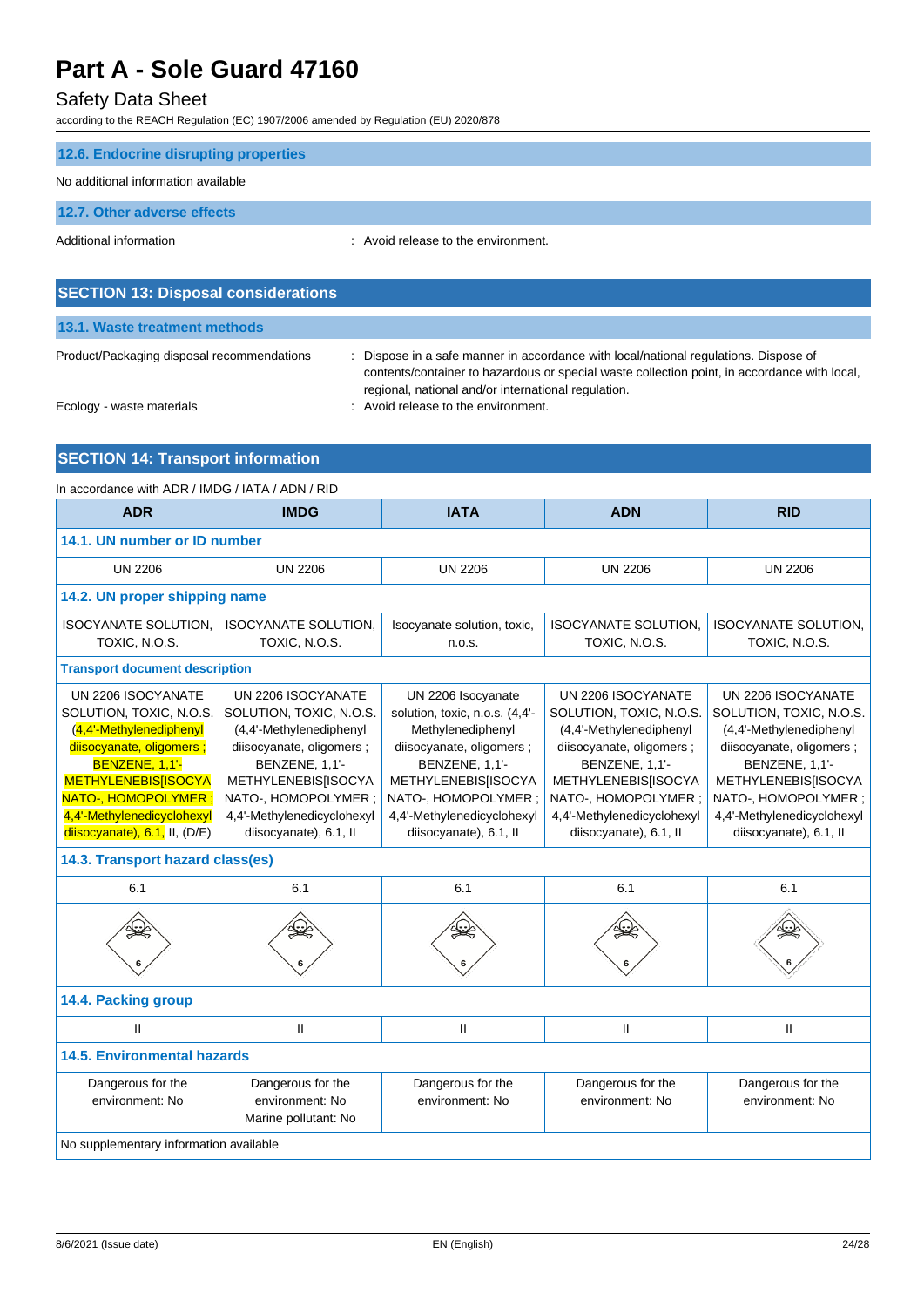### Safety Data Sheet

according to the REACH Regulation (EC) 1907/2006 amended by Regulation (EU) 2020/878

#### **14.6. Special precautions for user**

#### **Overland transport**

| Overland transport                                                |                                                                                                                                                                                         |
|-------------------------------------------------------------------|-----------------------------------------------------------------------------------------------------------------------------------------------------------------------------------------|
| Classification code (ADR)                                         | : T1                                                                                                                                                                                    |
| Special provisions (ADR)                                          | 274, 551                                                                                                                                                                                |
| Limited quantities (ADR)                                          | 100ml                                                                                                                                                                                   |
| Excepted quantities (ADR)                                         | E4                                                                                                                                                                                      |
| Packing instructions (ADR)                                        | P001, IBC02                                                                                                                                                                             |
| Mixed packing provisions (ADR)                                    | : MP15                                                                                                                                                                                  |
| Portable tank and bulk container instructions (ADR)               | $\therefore$ T11                                                                                                                                                                        |
| Portable tank and bulk container special provisions               | $\therefore$ TP2, TP27                                                                                                                                                                  |
| (ADR)                                                             |                                                                                                                                                                                         |
| Tank code (ADR)                                                   | : LABH                                                                                                                                                                                  |
| Tank special provisions (ADR)                                     | <b>TU15, TE19</b>                                                                                                                                                                       |
| Vehicle for tank carriage                                         | : AT                                                                                                                                                                                    |
| Transport category (ADR)                                          | 2                                                                                                                                                                                       |
| Special provisions for carriage - Loading, unloading : CV13, CV28 |                                                                                                                                                                                         |
| and handling (ADR)                                                |                                                                                                                                                                                         |
| Special provisions for carriage - Operation (ADR)                 | : S9, S19                                                                                                                                                                               |
| Hazard identification number (Kemler No.)                         | 60<br>÷                                                                                                                                                                                 |
| Orange plates                                                     | $\ddot{\phantom{a}}$                                                                                                                                                                    |
|                                                                   | 60                                                                                                                                                                                      |
|                                                                   |                                                                                                                                                                                         |
|                                                                   | <b>2206</b>                                                                                                                                                                             |
| Tunnel restriction code (ADR)                                     | $\therefore$ D/E                                                                                                                                                                        |
| EAC code                                                          | : 2X                                                                                                                                                                                    |
|                                                                   |                                                                                                                                                                                         |
| Transport by sea                                                  |                                                                                                                                                                                         |
| Special provisions (IMDG)                                         | : 274                                                                                                                                                                                   |
| Limited quantities (IMDG)                                         | 100 ml                                                                                                                                                                                  |
| Excepted quantities (IMDG)                                        | E4                                                                                                                                                                                      |
| Packing instructions (IMDG)                                       | P001                                                                                                                                                                                    |
| IBC packing instructions (IMDG)                                   | IBC02                                                                                                                                                                                   |
| Tank instructions (IMDG)                                          | T <sub>11</sub>                                                                                                                                                                         |
| Tank special provisions (IMDG)                                    | TP2, TP13, TP27                                                                                                                                                                         |
| EmS-No. (Fire)                                                    | F-A                                                                                                                                                                                     |
| EmS-No. (Spillage)                                                | $S-A$                                                                                                                                                                                   |
|                                                                   | E<br>÷                                                                                                                                                                                  |
| Stowage category (IMDG)<br>Stowage and handling (IMDG)            | <b>SW1, SW2</b>                                                                                                                                                                         |
| Properties and observations (IMDG)                                |                                                                                                                                                                                         |
|                                                                   | : Liquids with a pungent odour. Immiscible with water but react with it to form carbon dioxide.<br>Toxic if swallowed, by skin contact or by inhalation. If under deck, with mechanical |
|                                                                   |                                                                                                                                                                                         |
|                                                                   | ventilation, six air changes per hour, except when carried in closed containers, when two air<br>changes per hour are required. Irritating to skin, eyes and mucous membranes.          |
|                                                                   |                                                                                                                                                                                         |
|                                                                   |                                                                                                                                                                                         |
| Air transport                                                     |                                                                                                                                                                                         |

| PCA Excepted quantities (IATA)               | : E4               |
|----------------------------------------------|--------------------|
| PCA Limited quantities (IATA)                | : Y641             |
| PCA limited quantity max net quantity (IATA) | : 1L               |
| PCA packing instructions (IATA)              | : 654              |
| PCA max net quantity (IATA)                  | : 5L               |
| CAO packing instructions (IATA)              | : 662              |
| CAO max net quantity (IATA)                  | : 60L              |
| Special provisions (IATA)                    | : A3               |
| ERG code (IATA)                              | : 6L               |
| Inland waterway transport                    |                    |
| Classification code (ADN)                    | : T1               |
| Special provisions (ADN)                     | : 274, 551, 802    |
| Limited quantities (ADN)                     | $100$ ml           |
| Excepted quantities (ADN)                    | E4                 |
| Carriage permitted (ADN)                     | : T                |
| Equipment required (ADN)                     | $:$ PP, EP, TOX, A |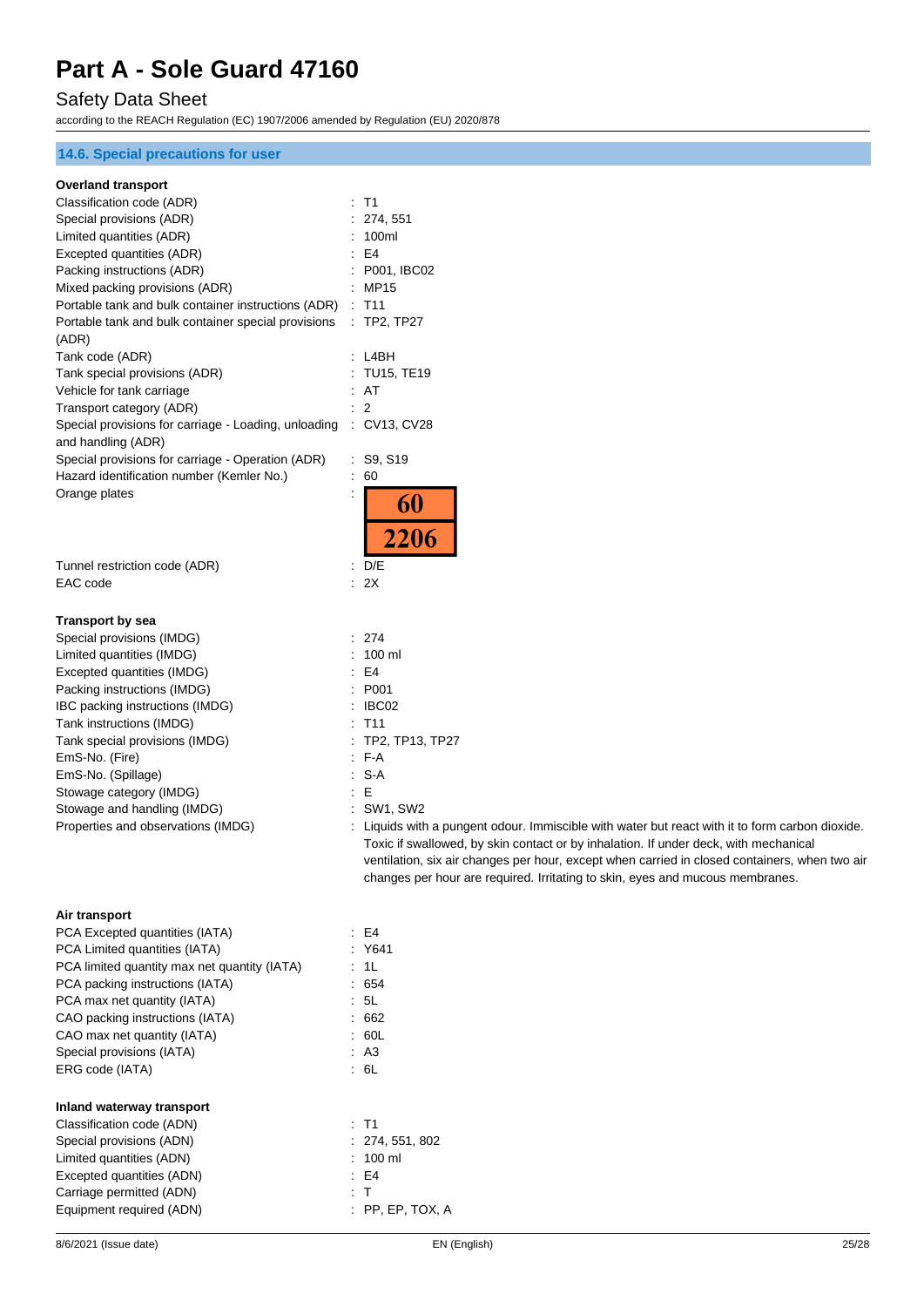### Safety Data Sheet

according to the REACH Regulation (EC) 1907/2006 amended by Regulation (EU) 2020/878

| Ventilation (ADN)<br>Number of blue cones/lights (ADN)                     | : $VEO2$<br>-2     |
|----------------------------------------------------------------------------|--------------------|
| <b>Rail transport</b>                                                      |                    |
| Classification code (RID)                                                  | : T1               |
| Special provisions (RID)                                                   | : 274.551          |
| Limited quantities (RID)                                                   | 100ml              |
| Excepted quantities (RID)                                                  | E4                 |
| Packing instructions (RID)                                                 | : P001, IBC02      |
| Mixed packing provisions (RID)                                             | MP15               |
| Portable tank and bulk container instructions (RID)                        | $:$ T11            |
| Portable tank and bulk container special provisions<br>(RID)               | $:$ TP2, TP27      |
| Tank codes for RID tanks (RID)                                             | l 4BH              |
| Special provisions for RID tanks (RID)                                     | : TU15             |
| Transport category (RID)                                                   | $\cdot$ 2          |
| Special provisions for carriage - Loading, unloading<br>and handling (RID) | : CW13, CW28, CW31 |
| Colis express (express parcels) (RID)                                      | CE <sub>5</sub>    |
| Hazard identification number (RID)                                         | 60                 |

**14.7. Maritime transport in bulk according to IMO instruments**

Not applicable

### **SECTION 15: Regulatory information**

**15.1. Safety, health and environmental regulations/legislation specific for the substance or mixture**

#### **15.1.1. EU-Regulations**

| <b>EU restriction list (REACH Annex XVII)</b> |                                                                                                                                                                                |  |
|-----------------------------------------------|--------------------------------------------------------------------------------------------------------------------------------------------------------------------------------|--|
| Reference code                                | Applicable on                                                                                                                                                                  |  |
| 3(b)                                          | Part A - Sole Guard 47160 : 4.4'-Methylenediphenyl diisocyanate, oligomers : BENZENE, 1.1'-<br>METHYLENEBIS[ISOCYANATO-, HOMOPOLYMER ; 4.4'-Methylenedicyclohexyl diisocyanate |  |
| 74.                                           | 4.4'-Methylenedicyclohexyl diisocyanate                                                                                                                                        |  |

Contains no substance on the REACH candidate list

Contains no REACH Annex XIV substances

Contains no substance subject to Regulation (EU) No 649/2012 of the European Parliament and of the Council of 4 July 2012 concerning the export and import of hazardous chemicals.

Contains no substance subject to Regulation (EU) No 2019/1021 of the European Parliament and of the Council of 20 June 2019 on persistent organic pollutants

Contains no substance subject to Regulation (EU) 2019/1148 of the European Parliament and of the Council of 20 June 2019 on the marketing and use of explosives precursors.

#### **15.1.2. National regulations**

**Germany**

| <b>Employment restrictions</b>                     | : Observe restrictions according Act on the Protection of Working Mothers (MuSchG)<br>Observe restrictions according Act on the Protection of Young People in Employment<br>(JArbSchG) |
|----------------------------------------------------|----------------------------------------------------------------------------------------------------------------------------------------------------------------------------------------|
| Water hazard class (WGK)                           | : WGK 2, Significantly hazardous to water (Classification according to AwSV, Annex 1)                                                                                                  |
| Hazardous Incident Ordinance (12. BImSchV)         | : Is not subject of the Hazardous Incident Ordinance (12. BImSchV)                                                                                                                     |
| <b>Netherlands</b>                                 |                                                                                                                                                                                        |
| SZW-lijst van kankerverwekkende stoffen            | : None of the components are listed                                                                                                                                                    |
| SZW-lijst van mutagene stoffen                     | : None of the components are listed                                                                                                                                                    |
| SZW-lijst van reprotoxische stoffen - Borstvoeding | : None of the components are listed                                                                                                                                                    |
| SZW-lijst van reprotoxische stoffen -              | : None of the components are listed                                                                                                                                                    |
| Vruchtbaarheid                                     |                                                                                                                                                                                        |
| SZW-lijst van reprotoxische stoffen – Ontwikkeling | None of the components are listed<br>÷                                                                                                                                                 |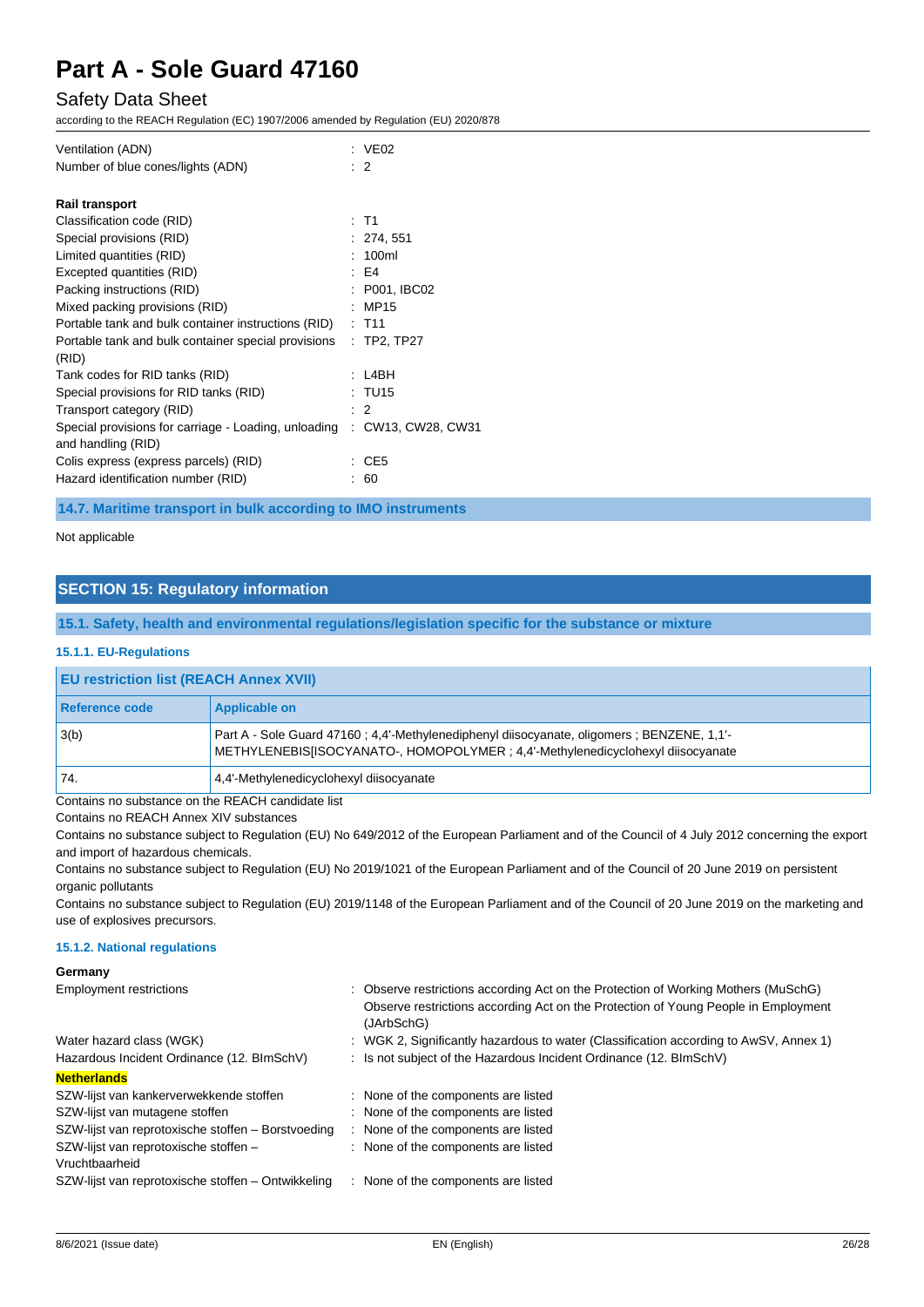### Safety Data Sheet

according to the REACH Regulation (EC) 1907/2006 amended by Regulation (EU) 2020/878

| <b>Denmark</b>              |                                                                                                                                                                                        |
|-----------------------------|----------------------------------------------------------------------------------------------------------------------------------------------------------------------------------------|
| Danish National Regulations | : Young people below the age of 18 years are not allowed to use the product<br>Pregnant/breastfeeding women working with the product must not be in direct contact with<br>the product |
|                             | The requirements from the Danish Working Environment Authorities regarding work with<br>carcinogens must be followed during use and disposal                                           |

#### **15.2. Chemical safety assessment**

No chemical safety assessment has been carried out

| <b>SECTION 16: Other information</b> |                                                                                                                                                                                                                                                                                          |
|--------------------------------------|------------------------------------------------------------------------------------------------------------------------------------------------------------------------------------------------------------------------------------------------------------------------------------------|
| Sources of Key data                  | : REGULATION (EC) No 1272/2008 OF THE EUROPEAN PARLIAMENT AND OF THE<br>COUNCIL of 16 December 2008 on classification, labelling and packaging of substances<br>and mixtures, amending and repealing Directives 67/548/EEC and 1999/45/EC, and<br>amending Regulation (EC) No 1907/2006. |
| Other information                    | : None.                                                                                                                                                                                                                                                                                  |

| Full text of H- and EUH-statements: |                                                                            |  |
|-------------------------------------|----------------------------------------------------------------------------|--|
| Acute Tox. 1 (Inhalation)           | Acute toxicity (inhal.), Category 1                                        |  |
| Acute Tox. 3 (Inhalation)           | Acute toxicity (inhal.), Category 3                                        |  |
| Acute Tox. 4 (Dermal)               | Acute toxicity (dermal), Category 4                                        |  |
| Acute Tox. 4 (Inhalation)           | Acute toxicity (inhal.), Category 4                                        |  |
| Acute Tox. 4 (Oral)                 | Acute toxicity (oral), Category 4                                          |  |
| Carc. 2                             | Carcinogenicity, Category 2                                                |  |
| Eye Irrit. 2                        | Serious eye damage/eye irritation, Category 2                              |  |
| H302                                | Harmful if swallowed.                                                      |  |
| H312                                | Harmful in contact with skin.                                              |  |
| H314                                | Causes severe skin burns and eye damage.                                   |  |
| H315                                | Causes skin irritation.                                                    |  |
| H317                                | May cause an allergic skin reaction.                                       |  |
| H319                                | Causes serious eye irritation.                                             |  |
| H330                                | Fatal if inhaled.                                                          |  |
| H331                                | Toxic if inhaled.                                                          |  |
| H332                                | Harmful if inhaled.                                                        |  |
| H334                                | May cause allergy or asthma symptoms or breathing difficulties if inhaled. |  |
| H335                                | May cause respiratory irritation.                                          |  |
| H351                                | Suspected of causing cancer.                                               |  |
| H360                                | May damage fertility or the unborn child.                                  |  |
| H373                                | May cause damage to organs through prolonged or repeated exposure.         |  |
| Repr. 1B                            | Reproductive toxicity, Category 1B                                         |  |
| Resp. Sens. 1                       | Respiratory sensitisation, Category 1                                      |  |
| Skin Corr. 1B                       | Skin corrosion/irritation, Category 1, Sub-Category 1B                     |  |
| Skin Irrit, 2                       | Skin corrosion/irritation, Category 2                                      |  |
| Skin Sens. 1                        | Skin sensitisation, Category 1                                             |  |